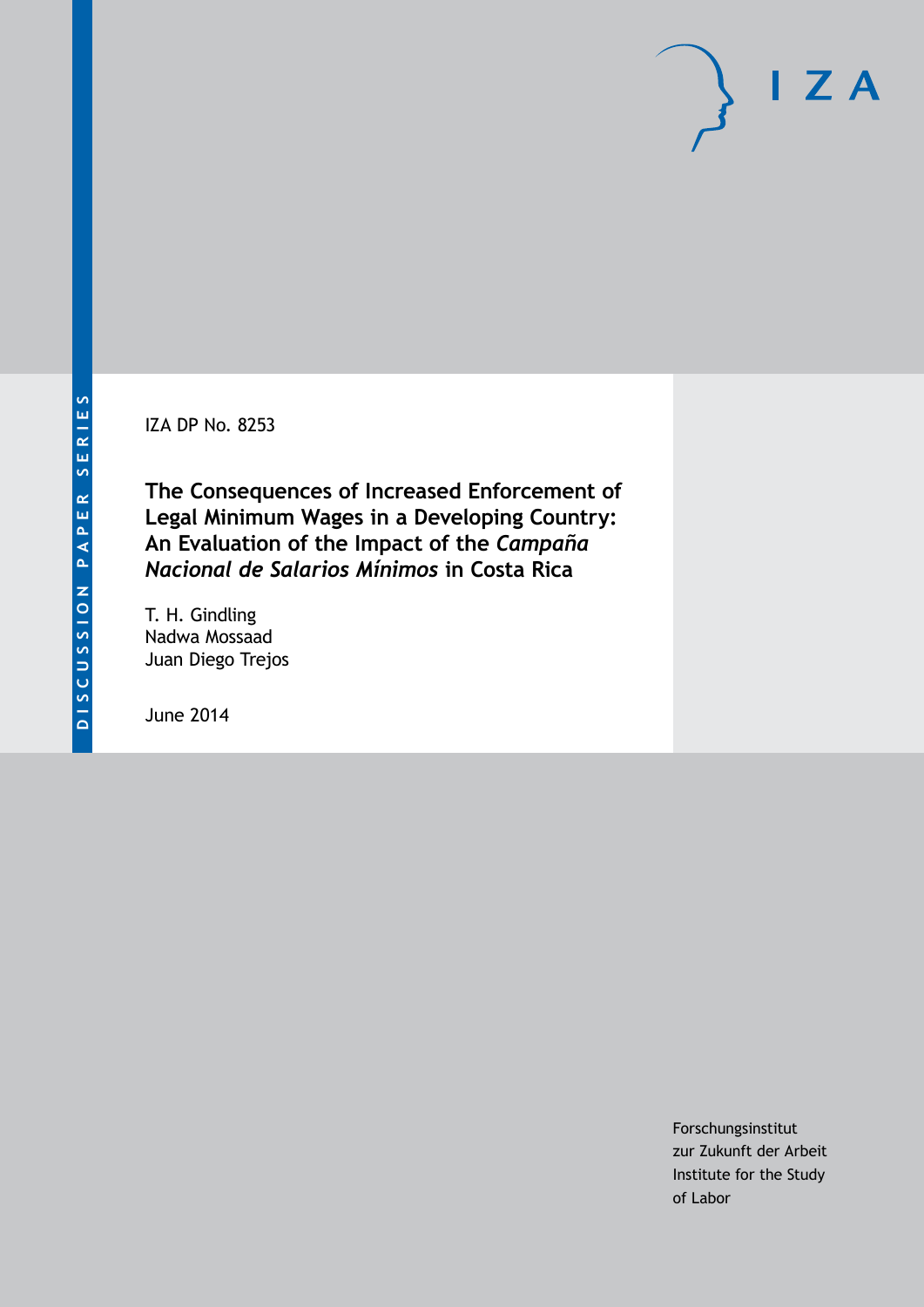# **The Consequences of Increased Enforcement of Legal Minimum Wages in a Developing Country: An Evaluation of the Impact of the** *Campaña Nacional de Salarios Mínimos* **in Costa Rica**

**T. H. Gindling**

*UMBC and IZA*

# **Nadwa Mossaad**

*UMBC*

## **Juan Diego Trejos**

*Universidad de Costa Rica*

Discussion Paper No. 8253 June 2014

IZA

P.O. Box 7240 53072 Bonn Germany

Phone: +49-228-3894-0 Fax: +49-228-3894-180 E-mail: [iza@iza.org](mailto:iza@iza.org)

Any opinions expressed here are those of the author(s) and not those of IZA. Research published in this series may include views on policy, but the institute itself takes no institutional policy positions. The IZA research network is committed to the IZA Guiding Principles of Research Integrity.

The Institute for the Study of Labor (IZA) in Bonn is a local and virtual international research center and a place of communication between science, politics and business. IZA is an independent nonprofit organization supported by Deutsche Post Foundation. The center is associated with the University of Bonn and offers a stimulating research environment through its international network, workshops and conferences, data service, project support, research visits and doctoral program. IZA engages in (i) original and internationally competitive research in all fields of labor economics, (ii) development of policy concepts, and (iii) dissemination of research results and concepts to the interested public.

IZA Discussion Papers often represent preliminary work and are circulated to encourage discussion. Citation of such a paper should account for its provisional character. A revised version may be available directly from the author.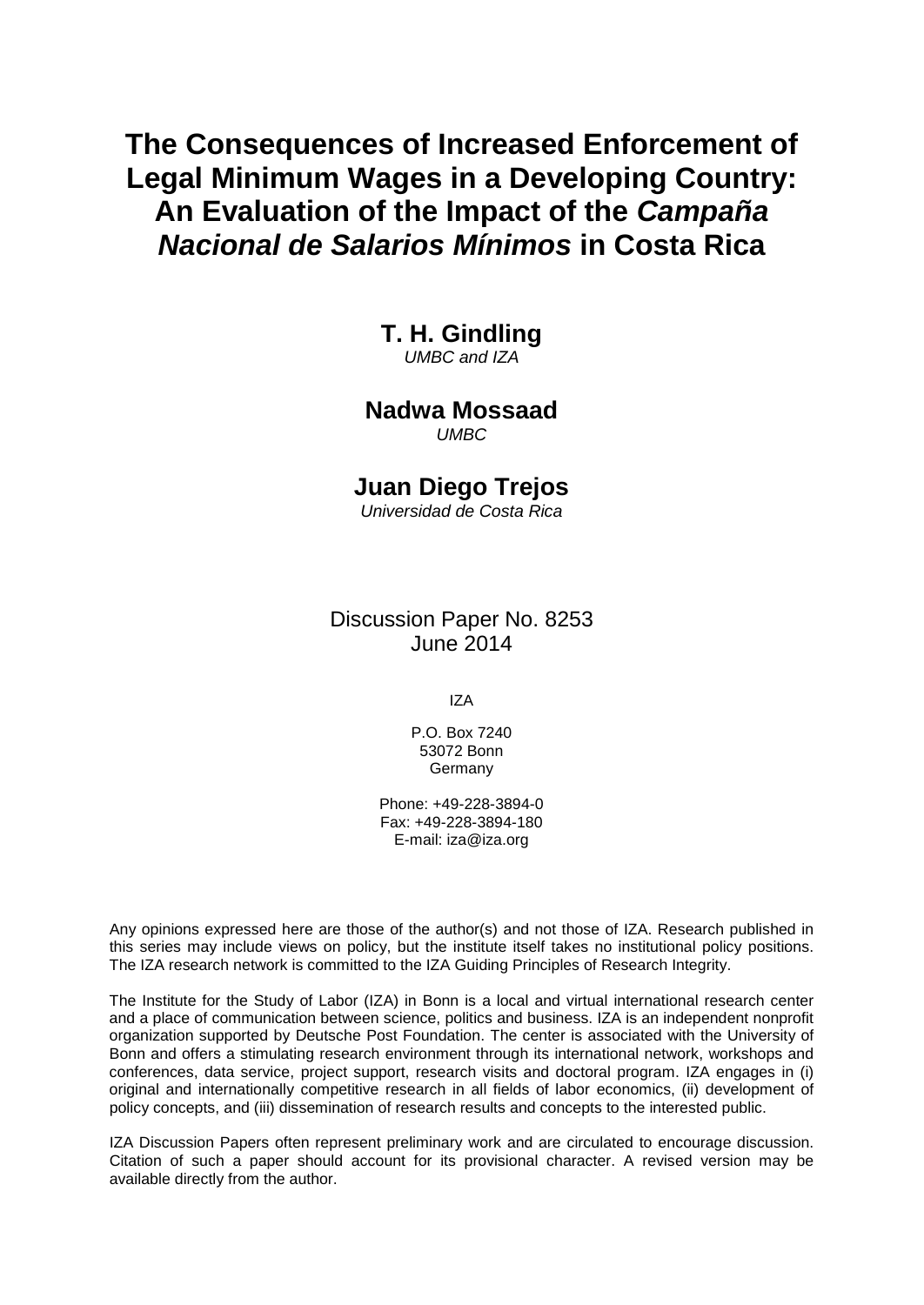IZA Discussion Paper No. 8253 June 2014

# **ABSTRACT**

## **The Consequences of Increased Enforcement of Legal Minimum Wages in a Developing Country: An Evaluation of the Impact of the** *Campaña Nacional de Salarios Mínimos* **in Costa Rica**

In August 2010 the Costa Rican government implemented a comprehensive program to increase compliance with legal minimum wages, the Campaign for Minimum Wages. To evaluate the impact of the Campaign, we use a regression discontinuity approach, which compares what happened to workers who before the campaign had been earning below the minimum wage to those who before the Campaign had been earning above the minimum wage. We analyze a panel data set with information on workers from before the Campaign began (July 2010) and after the Campaign had been in operation for some time (July 2011). We find evidence that the Campaign led to an increase in compliance with minimum wage laws in Costa Rica; the mean earnings of those earning less than the minimum wage in 2010 increased by approximately 10% more than the earnings of those who had been earning more than the minimum wage. The Campaign led to the largest increases in the wages of women, younger workers and less-educated workers. We find no evidence that the Campaign had a negative impact on the employment of full-time workers whose wages were increased. We find some weak evidence that the Campaign had a negative impact on the employment of part-time private sector employees. Although increased inspections were mainly targeting minimum wage violations, we also observe an increase in compliance with a broader set of labor standards and a positive spillover effect relative to other violations of labor laws.

JEL Classification: J3, J33, J38, 017, 053

Keywords: minimum wages, labor code enforcement, Latin America, employment, wages

Corresponding author:

T. H. Gindling University of Maryland Baltimore County 1000 Hilltop Circle Baltimore, MD 21250 USA E-mail: [gindling@umbc.edu](mailto:gindling@umbc.edu)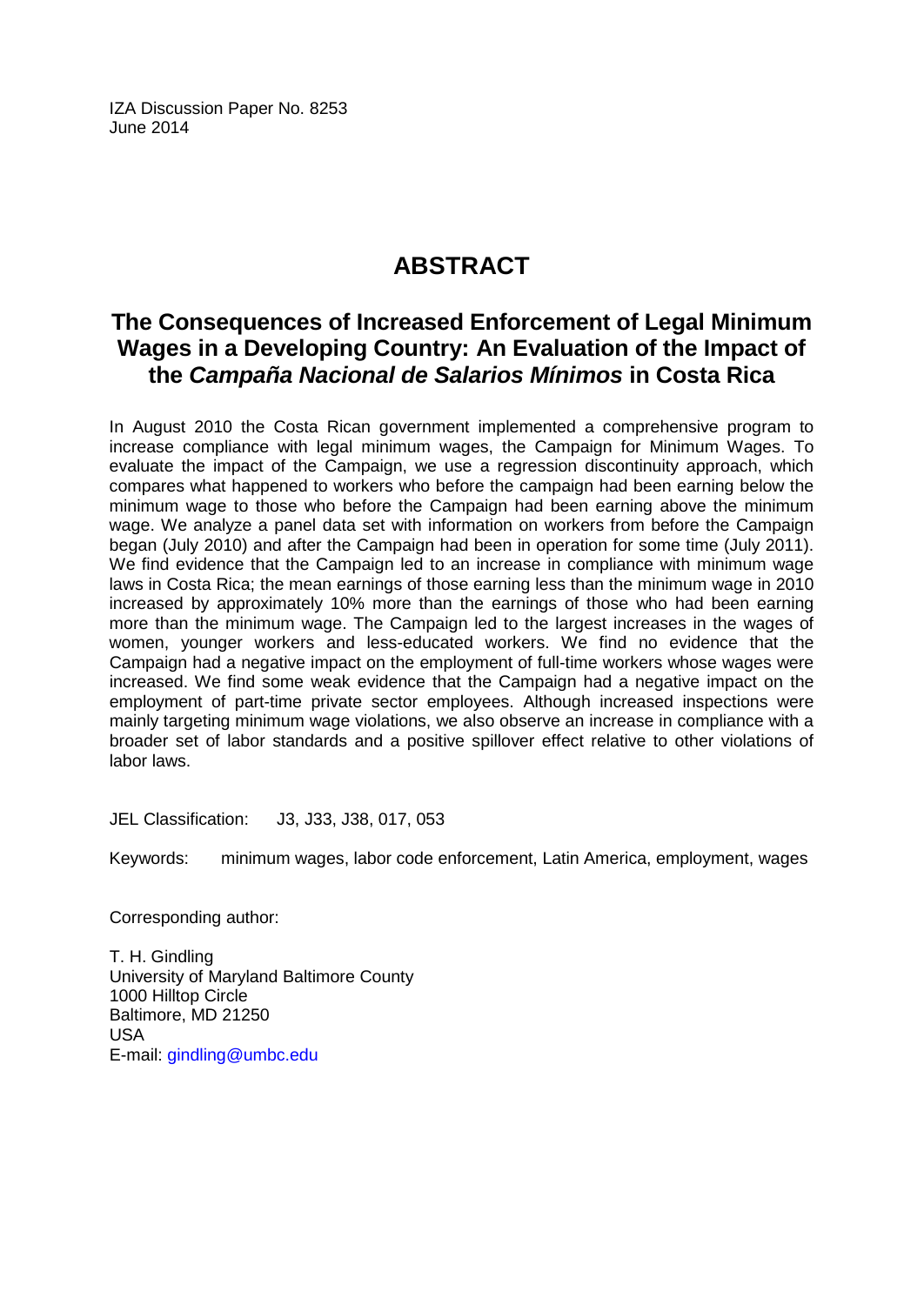#### **The Consequences of Increased Enforcement of Legal Minimum Wages in a Developing Country: An Evaluation of the Impact of the** *Campaña Nacional de Salarios Mínimos* **in Costa Rica<sup>1</sup>**

#### **I. Introduction**

Non-compliance with labor protection legislation such as the legal minimum wage is widespread in many developing economies. Almost all recent studies of legal minimum wages in developing countries have found a high degree of non-compliance (for example, see Lemos, 2004; Harrison and Scorse, 2004; Strobl and Walsh, 2001; and Cunningham, 2007). Costa Rica is no exception; previous studies have found that over 30% of workers legally covered by minimum wage legislation in Costa Rica actually earn less than the legal minimum (Gindling and Trejos, 2010; Gindling and Terrell, 1995, 2005 and 2007).

Despite the prevalence and importance of non-compliance with minimum wage legislation, there have been relatively few empirical studies of the impact of non-compliance on labor market outcomes in developing economies. In this paper, we contribute to this sparse literature by evaluating the impact of a comprehensive program designed by the Costa Rican Ministry of Labor to increase compliance with minimum wage legislation. The National Campaign for Minimum Wages began in August 2010 with a well-funded publicity campaign to "create a level of consciousness among employers and workers regarding the importance of complying with the minimum wage." The Campaign encouraged workers to denounce employers who pay less than the minimum wage and increased labor inspections targeting minimum wage violations. This is the first time that a Latin American government has implemented such a comprehensive plan to

<sup>1</sup> Funding for this research was provided by the Canadian International Development Research Center (IDRC) through a grant to the *Instituto de Investigaciónes en Ciencias Económicas* of the University of Costa Rica (grant number 10620-002). Luis Oviedo provided valuable research assistance. We are grateful for helpful comments and advice from: Haroon Borat, Dennis Coates, Ravi Kanbur, Marvin Mandell, Dave Marcotte, Michael Piore, Edgard Rodriquez, Jeffrey Smith, David Weil and other participants at the IDRC-Cornell Workshop on Labor Standards Enforcement, a UMBC Public Policy/Economics seminar, the sixth Meetings of the LACEA Impact Evaluation Network, the IDRC Workshop on Minimum Wages: Enforcement and Impact Policy Implications of Global Experience and a Brown Bag Seminar to the Labor Team of the Human Development Network at the World Bank. We are indebted to the National Statistics and Census Institute of Costa Rica for access to, and processing of, the household survey data. Finally, we are grateful to Sandra Piszk, Costa Rican Minister of Labor, and officials of the General Directorate of Planning and the National Directorate of Inspections for their assistance, encouragement, and for responding quickly and fully to our numerous questions. Nonetheless, all errors in the paper are the responsibility of the authors.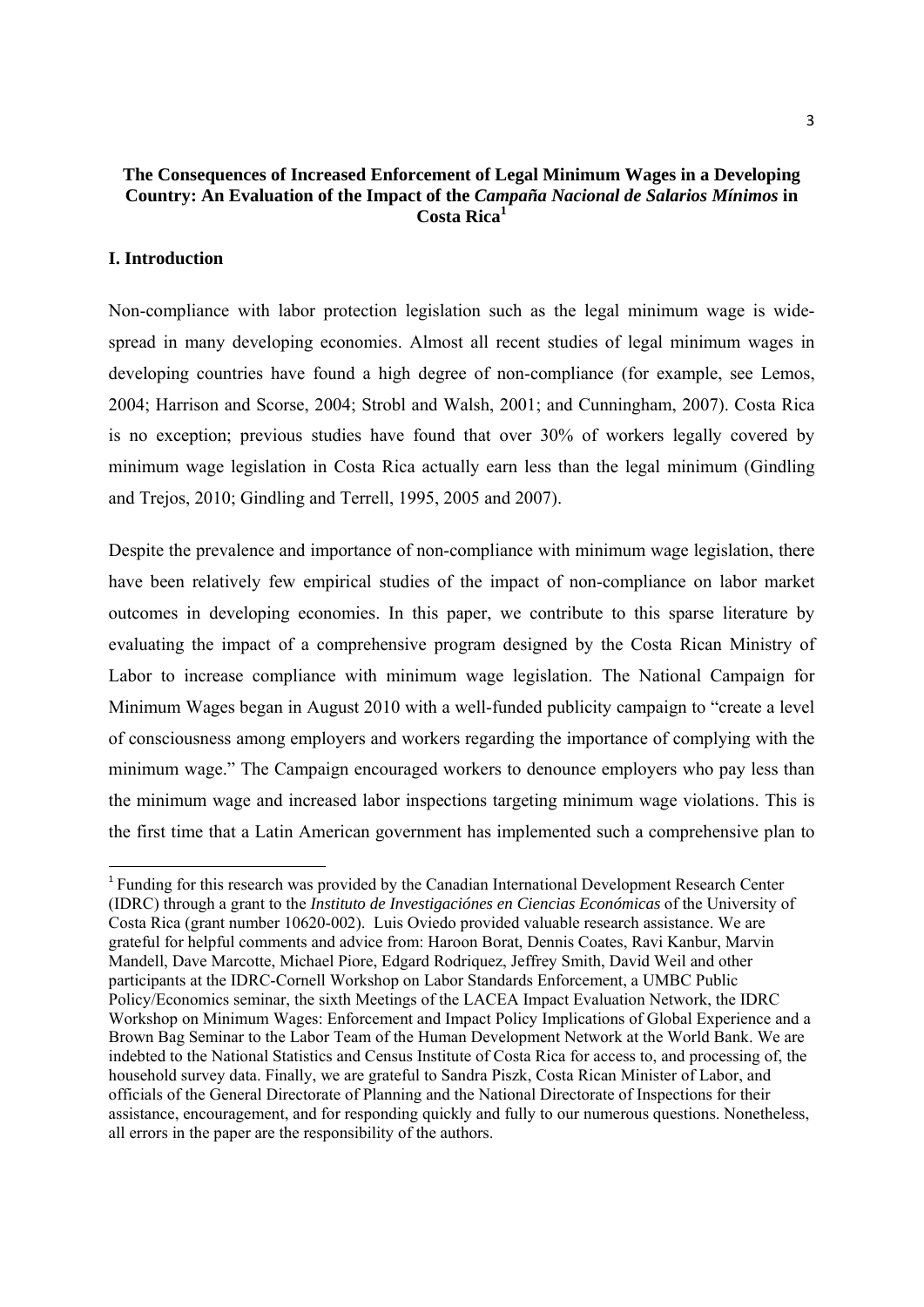reduce non-compliance with minimum wages. As such, it provides a unique opportunity to study the impact of increased enforcement of minimum wages on compliance, wages, employment, whether employers pay into the Social Security system or provide other legally-mandated nonwage benefits.

Previous published papers have identified the impact of increased enforcement of minimum wages in developing countries by comparing regional differences in labor inspections to regional differences in compliance, informality, and other labor market outcomes. The authors of these studies point out, in the words of Ronconi (2010), "There are two main challenges to estimating the causal effect of enforcement on compliance. First, adequate measures for both variables are not easily available...A second challenge is that a potential simultaneous relation between enforcement and compliance complicates identification. On the one hand, firms' propensities to comply with regulations depend on the probability of being penalized, and, on the other hand, public enforcement agencies' resources are likely to be affected by the extent of compliance." (pp. 719-720). These two challenges are addressed in our study. First, the National Campaign for Minimum Wages provides a clear and precise break where enforcement increased substantially. Second, as we show later in this paper, the National Campaign for Minimum Wages was not an endogenous response to increased violations of minimum wage laws, but rather was a policy change that occurred because a new president and administration recognized publicly for the first time that non-compliance with minimum wage legislation is a problem in Costa Rica.

#### **II. Literature Review**

Basu, Chau and Kanbur (2010) develop a theoretical model where the labor market can be characterized by imperfect competition, imperfect enforcement of minimum wage laws, and imperfect commitment on the part of government inspectors. Within this framework the impact of legal minimum wages is complex. For example, Basu, Chau and Kanbur (2010) show that, depending on the degree of compliance and the structure of the labor market, higher minimum wages can result in increases, decreases or no significant changes in wages, employment or informality. They also show that the impact of greater enforcement on wages, employment and informality is ambiguous—all might increase, decrease or stay the same depending on labor market structure and labor supply and labor demand elasticities. That is, Basu, Chau and Kanbur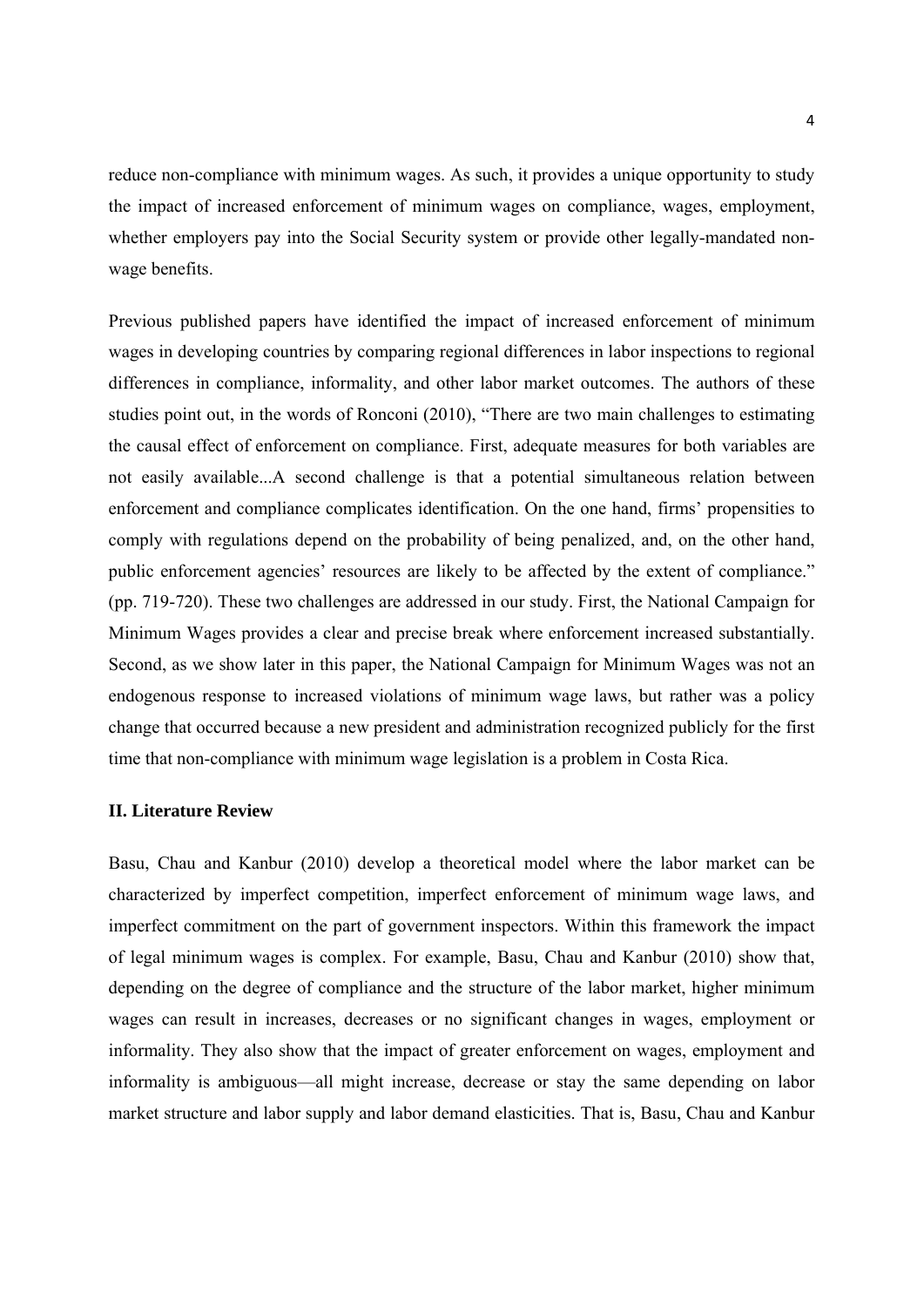(2010) show that, under different sets of reasonable assumptions, increased enforcement of legal minimum wages has ambiguous effects on labor market outcomes. Whether increased enforcement of minimum wages has a positive or negative impact on wages, employment, informality and poverty is, therefore, an empirical question. Next we review the recent empirical literature on the impact of increased enforcement of labor market protection legislation in developing economies.

Ronconi (2008) evaluates the impact of increased labor inspections in Argentina on minimum wages, maximum hours, paid vacation time, annual extra monthly wage and two components of social security: workers compensation insurance and health insurance. Ronconi constructs a province-level panel data set with annual observations for the period 1995-2003. The measure of enforcement used is the annual number of labor inspections per capita by province. Regressions are estimated where the dependent variables are measures of the level of compliance with the above labor regulations in each province and year, and the independent variables include the number of labor inspections per capita, labor market and population characteristics, and province-level fixed effects. To address the possible simultaneous relationship between noncompliance and increased enforcement, election cycles (years) are used as an instrumental variable for the number of labor inspections per capita. Ronconi (2008) finds that increased enforcement caused increased compliance with minimum wage legislation and maximum legal working hours. On the other hand, increased enforcement did not have a statistically significant impact on compliance with social security regulations, paid vacations or the annual extra monthly wage.

Almeida and Susanli (2011) use a large firm level data set across 63 countries to examine the impact of firing regulations and enforcement on firm size. They regress firm size on an interaction between measures of *de jure* firing costs and enforcement of labor laws. Other firm level characteristics are used as control variables. To address the issue of simultaneous causality between enforcement and non-compliance they include sector and country fixed effects. They find evidence that more stringently enforced firing regulations reduce the average number of employees per firm. Almeida and Carneiro (2009) come to a similar conclusion using firm-level data on firm characteristics and city-level enforcement of labor regulations in Brazil. To address the simultaneity between non-compliance and inspections, Almeida and Carneiro (2009) use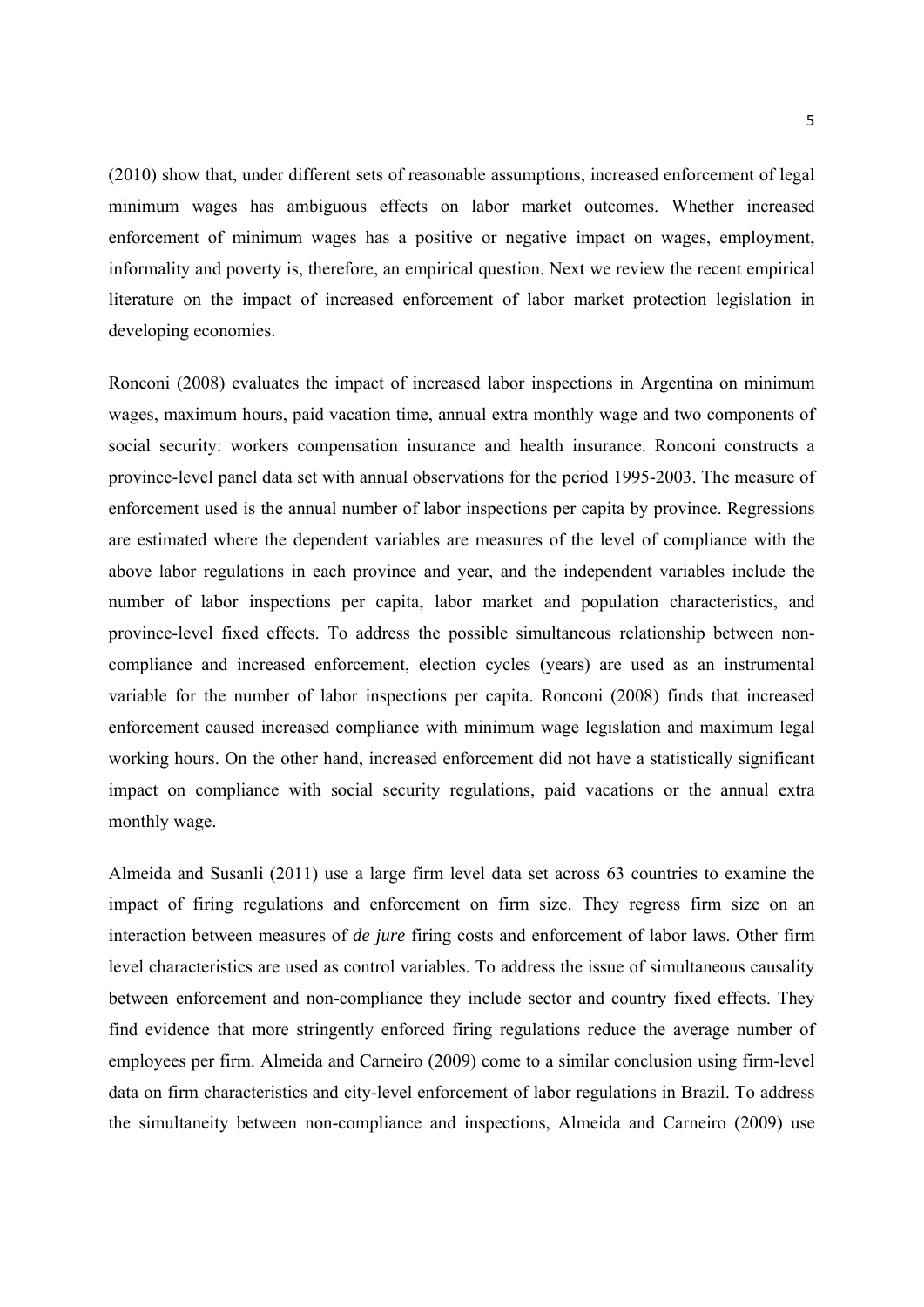distance from the firm to the nearest inspection office as an instrument for the probability of inspection (number of inspections per 100 firms). They conclude that stricter enforcement of labor regulations reduces firm size.

Almeida and Aterido (2011) use the same firm-level data set as Almeida and Susanli (2011), and a similar empirical technique, to examine the relationship between enforcement of labor regulations and on-the-job training. They find evidence that more stringently enforced labor regulations increase the probability of on-the-job training.

Almeida and Carneiro (2011) evaluate the impact of differential enforcement of labor regulations across cities in Brazil on the proportion of workers who are in the formal sector, informal sector, self-employed and non-employed, and on wages in the formal and informal sectors. The measure of enforcement used is the interaction between the distance of the city from the nearest enforcement office and the number of inspectors in that office. An increase in the value of this interaction variable indicates an increase in enforcement. Almeida and Carneiro (2011) show that this interaction variable is correlated with an increased number of inspections, but argue that it is not likely to suffer from an endogenous relationship with non-compliance. To control for the possibility of a simultaneous relationship between enforcement and non-compliance, Almeida and Carneiro (2011) include, as a control variable, the outcome variable in an earlier period when "enforcement was a less important activity" (p.3). They conclude that in cities with more enforcement of labor regulations there is more formal employment, less self-employment and less employment overall (more non-employment). They also find evidence that increased enforcement causes an increase in wages at the bottom and a decrease in wages at the top of the formal wage distribution. They argue that formal sector workers pay for more generous mandated benefits by receiving lower wages.

Harrison and Scorse (2010) use firm-level data and a difference-in-difference research design to evaluate the impact of an anti-sweatshop campaign in Indonesia. They present evidence that the anti-sweatshop campaign led to significant increases in wages for workers in firms targeted by the campaign relative to workers in firms not affected by the campaign, and that the "activism led to higher wages primarily by increasing compliance with the minimum wage" (p.269). While they find that higher minimum wage levels led to reductions in aggregate manufacturing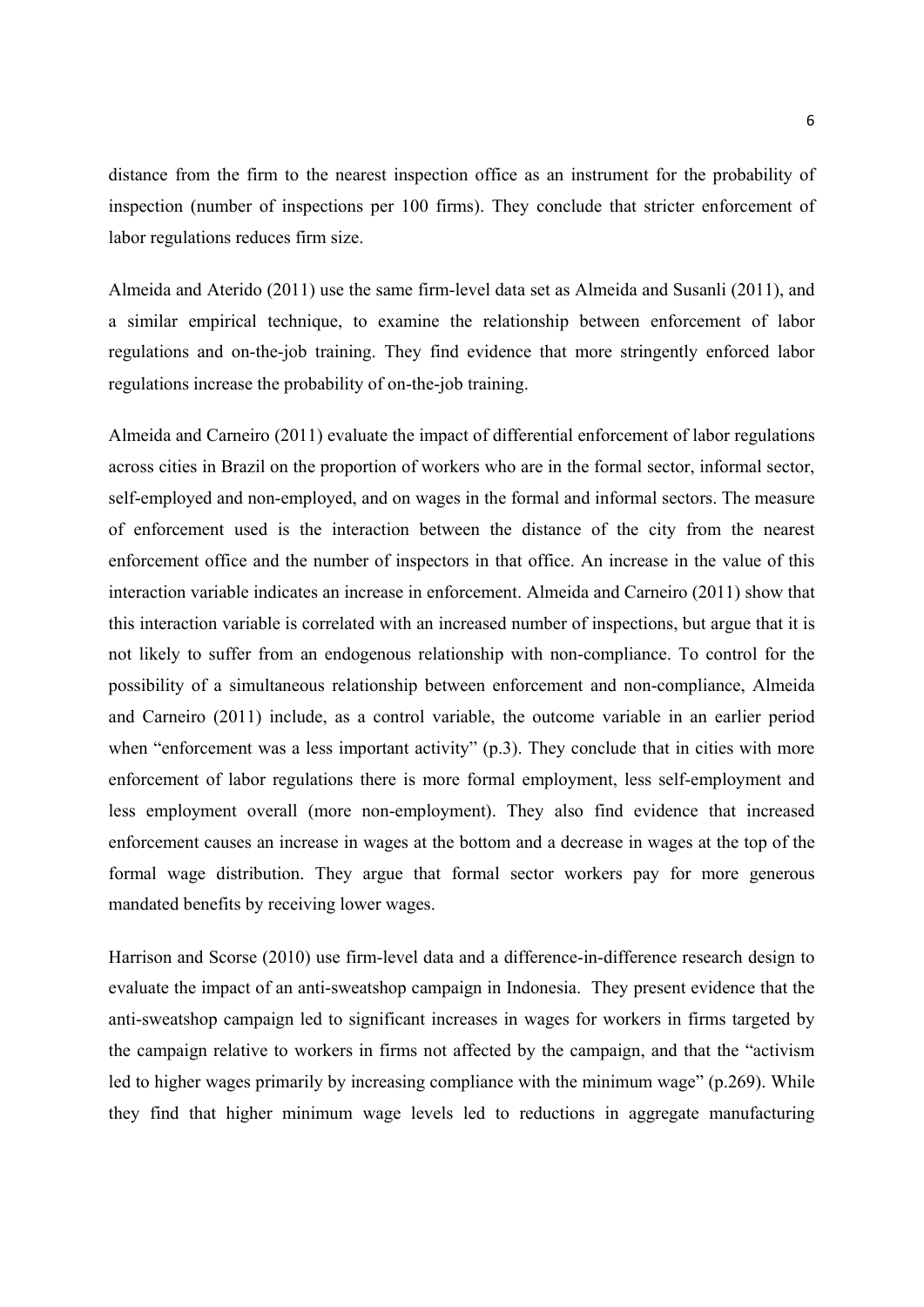employment, they find no evidence that the increased compliance with minimum wages brought about by the anti-sweatshop campaign had a significant negative impact on employment in targeted firms, although "it did lead to falling profits, reduced productivity growth, and plant closures for smaller exporters" (p. 270).

#### **III. The** *Campaña Nacional de Salarios Mínimos*

On August 9, 2010 the *Campaña Nacional de Salarios Mínimos* (National Campaign for Minimum Wages) was announced jointly by Costa Rican President Laura Chinchilla and Minister of Labor Sandra Piszk with much fanfare and press attention. The explicit purpose of the Campaign is to improve compliance with minimum wage legislation. There were three broad mechanisms presented to achieve this goal: (1) publicity to "create a level of consciousness among employers and workers regarding the importance of complying with the minimum wage"; (2) encourage workers to report employers who pay less than the minimum wage (to support this measure the Ministry of labor expanded a call center with a call-in complaint line: 800- TRABAJO); and (3) increase in labor inspections targeting minimum wage violations. Coincident with these three mechanisms, the Ministry of Labor implemented a new computerbased information system to keep track of violations of labor laws (the *Sistema Electrónico de Casos*).

The Campaign was partly a response to published research that showed high levels of noncompliance with minimum wages in Costa Rica and a public campaign to confront this issue by the director of the *Estado de la Nación* program, Miquel Guitierrez (Arias, 2011).<sup>2</sup> At the same time, non-compliance with labor regulations also gained visibility because of the CAFTA-DR trade negotiations. Representatives of U.S. labor interests have long argued that non-compliance with labor regulations was widespread in Central America, and this was an issue in the CAFTA-DR negotiations. In response to pressure from U.S. labor interests, the U.S. Labor Department financed a program titled *Cumple y Gana*, administered by the non-governmental FUNPADEM (*Fundacion para la Paz y Democracia*) with support from the International Labor Office. The *Cumple y Gana* program was designed to strengthen the capabilities of Central American

<sup>&</sup>lt;sup>2</sup> Research showing high levels of non-compliance included: Gindling and Terrell, 1995, 2005 and 2007; Gindling and Trejos, 2010; *Estado de la Nación* (2009); and unpublished studies by the Costa Rican Ministry of Labor.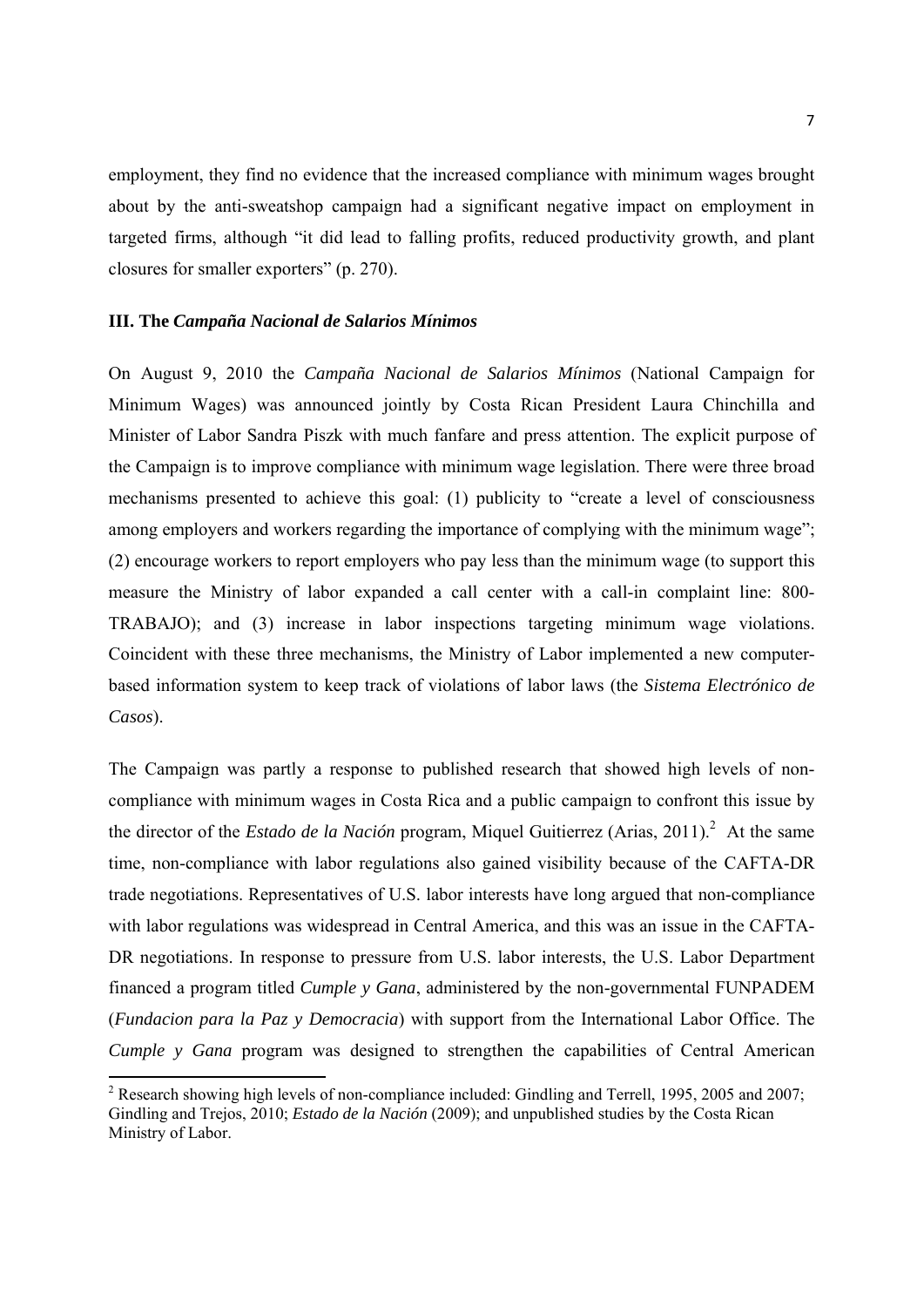governments to carry out effective labor inspections. While the *Cumple y Gana* program did not focus exclusively on minimum wages, improving inspections for minimum wage compliance was an important component and goal. The *Cumple y Gana* program assisted in the design and initial financing of the Campaign for Minimum Wages. Finally, a new Costa Rican President and Minister of Labor took office in May 2010. President Laura Chinchilla came to power, in part, on a law-and-order platform. Increased enforcement across the board of existing laws fit into this platform, and increased enforcement of minimum wage legislation played well with the working class and labor segment of her *Liberación Nacional* party. One interesting aspect of this background is that the campaign to increase compliance with minimum wages came into existence because of research results and politics, and not because of any clear increase in noncompliance in Costa Rica. In terms of our empirical analysis, this helps address the simultaneity/endogeneity problem that occurs in other studies that use regional variation in inspections as the strategy to identify the impact of increased enforcement (i.e. Ronconi, 2008).

The first component of the campaign, the publicity campaign, began with the joint announcement on August 9, 2010 by the Minister of Labor and the President, with both wearing t-shirts listing the 800-TRABAJO telephone number of the call center. The announcement of the initiation of the campaign appeared widely in both the national and international press. The publicity campaign, which continues today, has included announcements in the press, 1,800 prime time radio commercials, \$1,500 spent on television commercials, several web sites, over 130 billboards at bus stops and other public places, posters at work places, over 30,000 pamphlets, and widely distributed t-shirts (see figure 1). In the most public display, both teams in a semifinal match for the national professional soccer league returned to the field at half time sporting the t-shirts.<sup>3</sup> In addition, once each month during the Campaign, the Minister of Labor has held a press conference where she has highlighted and described the increased inspections, and presented information to show that the campaign is having an effect. The press conferences have always been followed by stories in the major Costa Rican newspapers about the campaign. The press conferences keep the attention of the public on the need to reduce non-compliance and build public support for the campaign.

<sup>&</sup>lt;sup>3</sup> There is a minimum wage for professional soccer players, and prior to the semi-final match several newspapers ran stories about some professional soccer players being paid less than the minimum wage.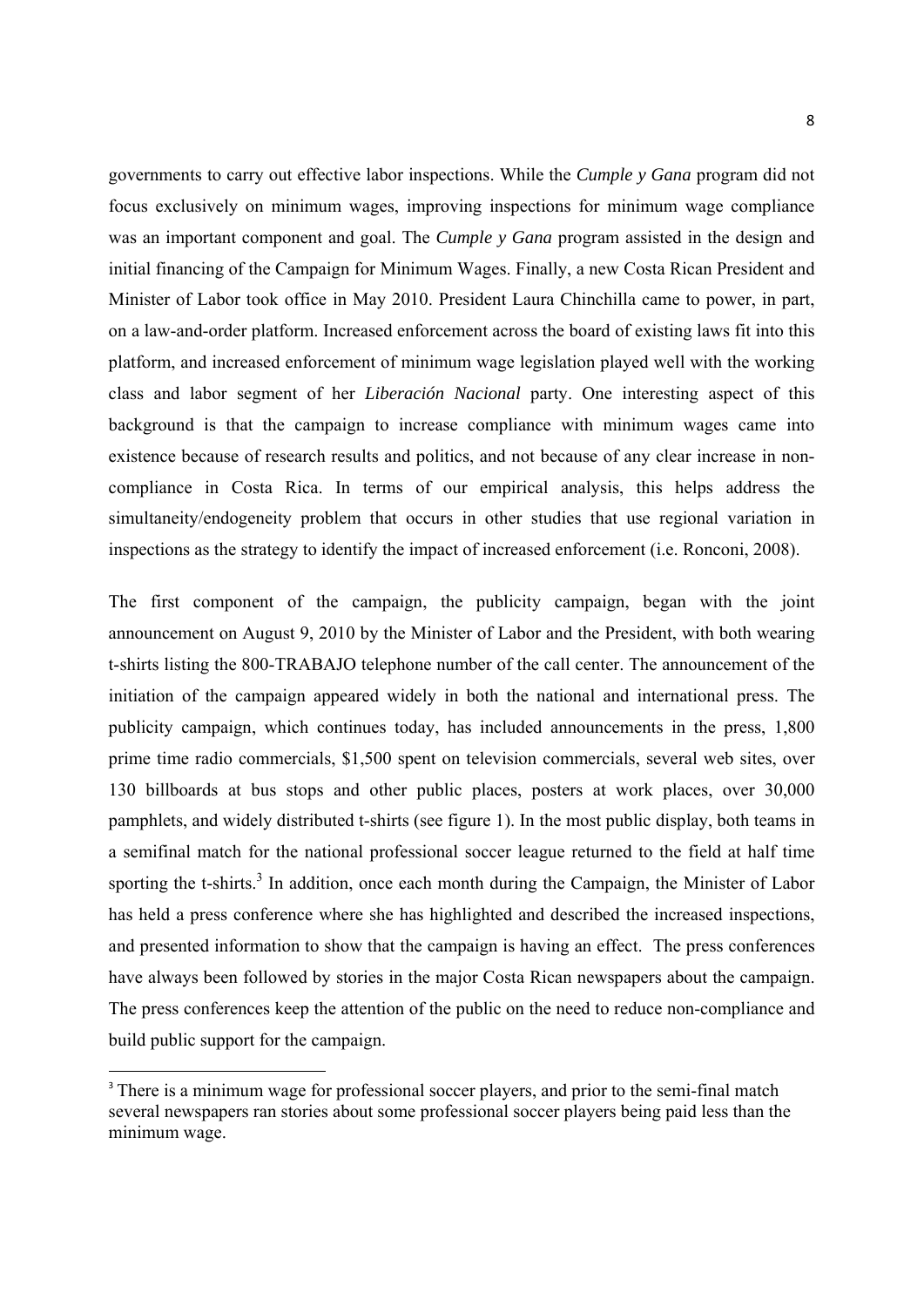The campaign also incorporated workers into the process of improving compliance by greatly expanding a call center and toll-free number (800-TRABAJO ) to answer questions about labor legislation and to receive complaints (*denuncias*) from workers about firms violating labor regulations. Before the campaign, to register a complaint (*denuncias*), workers had to go in person to a regional office of the Ministry of Labor. Now, a complaint can be registered anonymously by phone, and each complaint results in an inspection by the Ministry of Labor. Between August 1, 2010 and June 30, 2011 there were 77,816 calls, resulting in 988 complaints; 768 (78%) complaints were about minimum wages. In addition to complaints, the information aspect of the call center is important—workers can call to ask what their minimum wage should be, given their job, something that is not easy because of the complex structure of minimum wages in Costa Rica where the minimum wage applicable to a worker depends on her/his occupation, education and skill level.

The campaign also included an increase in inspections targeting minimum wage violations. Before discussing the way in which inspections were increased, it is necessary to describe the process of labor inspections in Costa Rica. Labor inspections begin with an initial visit by an inspector. Initial visit by an inspector can be because of a complaint (*denuncia*) or at the discretion of the inspector (inspectors are responsible for a geographic region). Further, inspections can be a full inspection assessing compliance with all labor code violations or focused on one or few violations. Inspectors examine payroll records, and interview workers. In small firms inspectors interview all workers, in large firms a sample of workers is interviewed. Full inspections investigate potential labor market violations including those related to minimum wages, overtime pay, payroll records (*comprobante de pago*), Social Security payments, Work Risk insurance payments, emergency exits and other parts of the safety code, mandated maternity leave, holidays, work week violations, *aguinaldo* (13<sup>th</sup> month pay), etc. If an inspector determines there are violations of the labor code, a second inspection is carried out within 30 days of when the violation is recorded. Labor inspectors refer any firms still found in violation of labor market regulations to the Labor Tribunals.<sup>4</sup> Labor inspectors cannot impose fines or sanctions; only the Labor Tribunals can do this.

<sup>&</sup>lt;sup>4</sup> Inspections for violations of Social Security are generally carried out separately. Social Security inspectors have more resources and can impose sanctions (including fines; up to closing down a firm). If a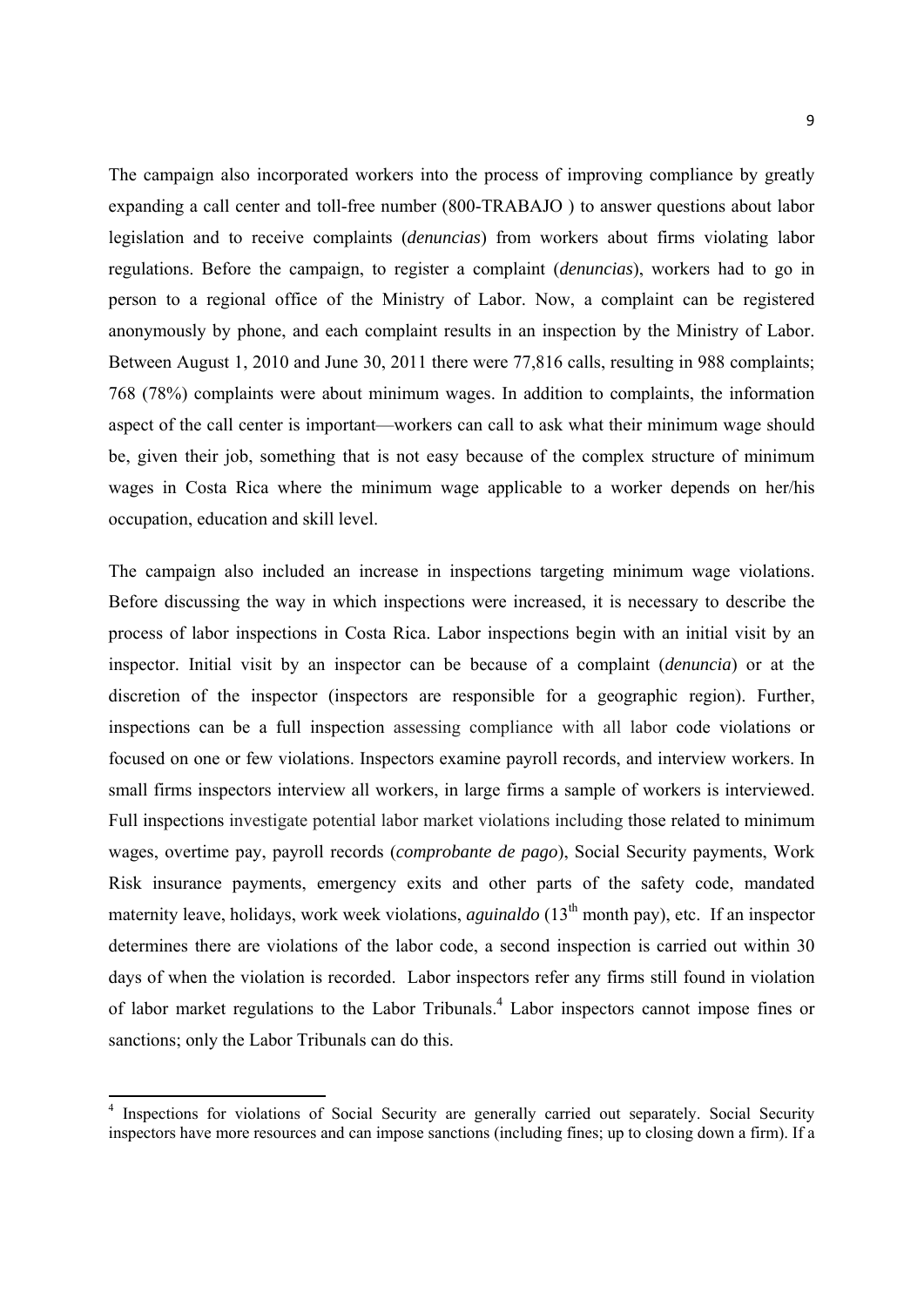Beginning August 2010 and continuing throughout 2011, the Ministry of Labor increased the number of inspections focused on minimum wage violations. Inspectors in these focused or targeted inspections also checked overtime pay and payroll records. Targeted (focused) inspections do not explicitly look for any other labor code violations. The increase in the number of targeted inspections was accompanied by a limited increase in the number of inspectors and resources available to the Directorate of Inspection: the budget of Directorate of Inspection increased 27% in real terms, the number of inspectors went from 90 to 101, the fleet of cars available to inspectors went from 11 to 22, and inspectors were given 64 new laptop computers.

In our interviews with inspectors and supervisors at the Direction of Inspections, we heard many complaints from inspectors about the lack of resources—for example, there are no maps showing the locations of firms, so that inspectors have to rely on memory in order to locate firms. In addition, resources were shifted away from full inspections in favor of targeted inspections of minimum wage violations. Some inspectors told us that it is possible that the campaign for minimum wages resulted in fewer violations of other labor regulation violations being found because of fewer full inspections. Further, inspectors were under pressure to increase the number of firms inspected for minimum wage violations, so that they spent less time per inspection (which they could do as long as they focused mainly on minimum wages) and tended to focus on regions, sectors and industries where there were many firms within small geographic areas. According to inspectors, effectively this implied fewer inspections of agricultural and rural firms; and more inspections of small firms (which took less time), especially in commerce, in urban areas (where many firms exist close together) and near the inspection offices (so that transportation time and costs were minimized).5

<u> 1989 - Johann Stein, marwolaethau a bhann an chomhair an t-an chomhair an chomhair an chomhair an chomhair a</u>

Social Security inspector finds a violation of any other part of the labor code they are not required to inform the Ministry of Labor. On the other hand, if a Ministry of Labor inspector finds a violation of Social Security legislation, they are required to inform the Social Security inspectors. In some cases of a full inspection there is coordination between agencies, and a joint inspection is carried out by Ministry of Labor, Social Security and Ministry of Health inspectors. However, targeted minimum wage inspections are not joint inspections.

<sup>&</sup>lt;sup>5</sup> Several other reforms were proposed but not yet implemented, such as: to allow Ministry of Labor inspectors to levy fines for violations; an accord that requires Social Security inspectors to tell the Ministry of Labor if they find a minimum wage violation (this accord was ratified near the end of the first year of the Campaign, after July 2011); and publishing names of firms that violate minimum wage law. In fact, the Costa Rican Supreme Court ruled that the Ministry of Labor was required to publish the names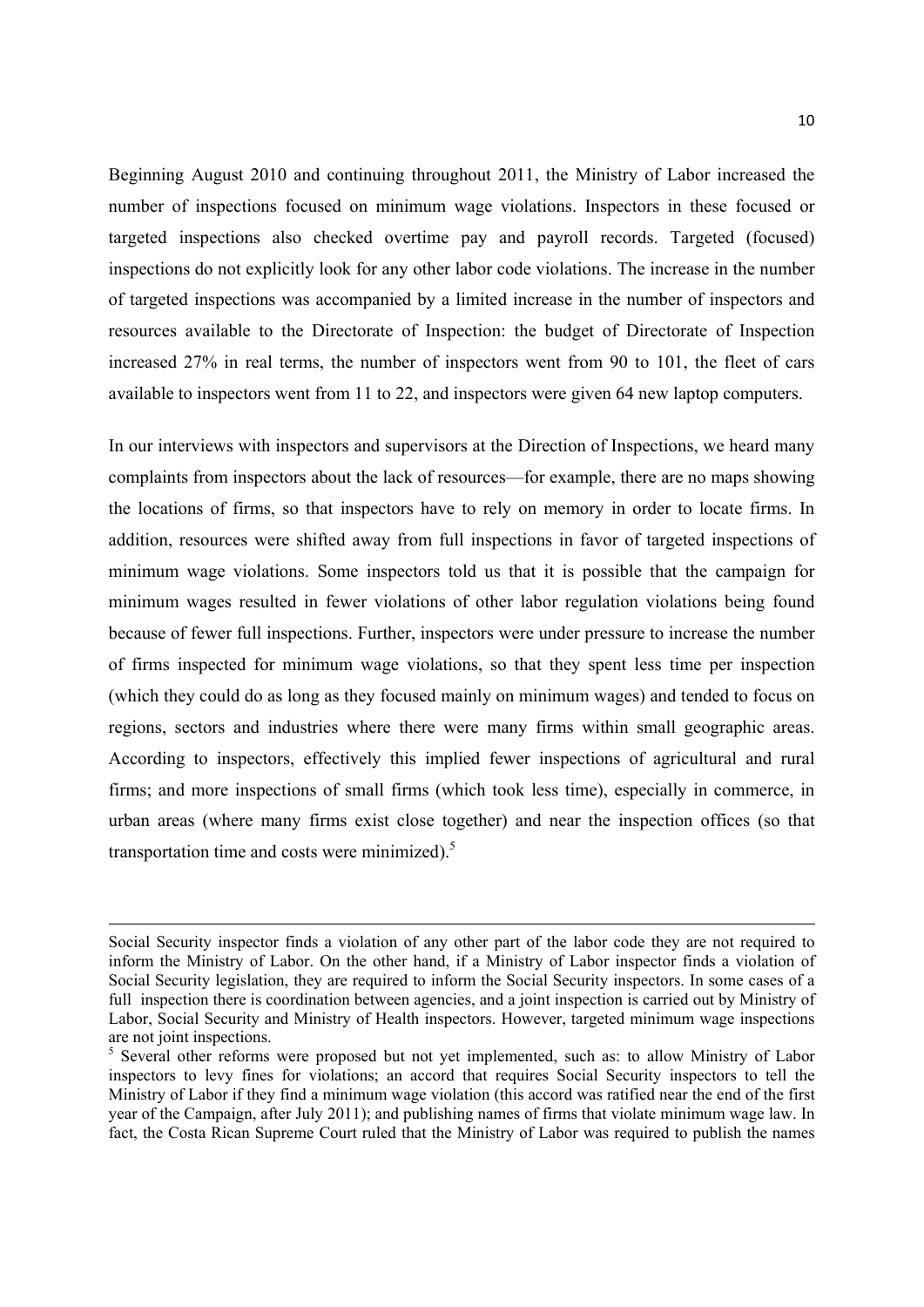Table 1 shows that the total number of firms inspected increased in 2010 and 2011, but that the number of full inspections fell as the number of inspections focused on minimum wages increased. The increase in targeted inspections resulted in an increase in the number of firms found to be in violation of minimum wage laws. On the other hand, as the number of full inspections fell, so did the number of firms found to be violating other (non-minimum wage) labor laws. Non-compliance with minimum wages is substantial in firms of all sizes and in all industry sectors (see table A1). Minimum wage violations found in focused inspections were most common in micro and small firms (over 40% of firms inspected were found in violation), agriculture (44% of firms inspected were found in violation), commerce (44%) and manufacturing (43%).

During the first year of the Campaign (which is the period covered in this study) targeted inspections were concentrated in commerce (6,267 firms inspected, representing 11.9% of private sector employees in that sector) and manufacturing (1008 firms representing 12.5% of employees in that sector), with a smaller yet substantial number in services (inspections covered 4.3% of employees in that sector). On the other hand, there were few inspections in agriculture (460 firms representing 2.2% of workers in that sector), transportation (1.6% of workers) or construction (2.2% of workers). There were substantially more inspections of micro and small firms compared to medium and large firms. However, comparing the number of workers in firms that were inspected leads to the conclusion that workers in large firms were over-represented in the inspections; 9.7% of private sector employees in large firms were subject to inspections, compared to less than 6% of workers in small and micro-firms (table A1).

A high percent of firms found in violation in the first inspection were found to have complied with minimum wages by the second inspection (see table A2). This may indicate that inspections were successful. However, there were no further follow-up inspections beyond the second inspection, so it is not clear if firms remained in compliance after the second inspection. Firms found to still be in violation after the second inspection were referred to labor tribunals for possible sanctions. Labor tribunals are very slow, and while sanctions can be between 1 and 23

<u> 1989 - Johann Stein, marwolaethau a bhann an chomhair an t-an chomhair an chomhair an chomhair an chomhair a</u>

of firms which had violated labor regulations—but the Ministry has so far not complied, under extreme pressure from the Chamber of Commerce (which is clearly worried about the reputation of its members). In the second year of the program (after July 2011), the Ministry of Labor also introduced "virtual inspections," where the initial inspection was carried out over the internet.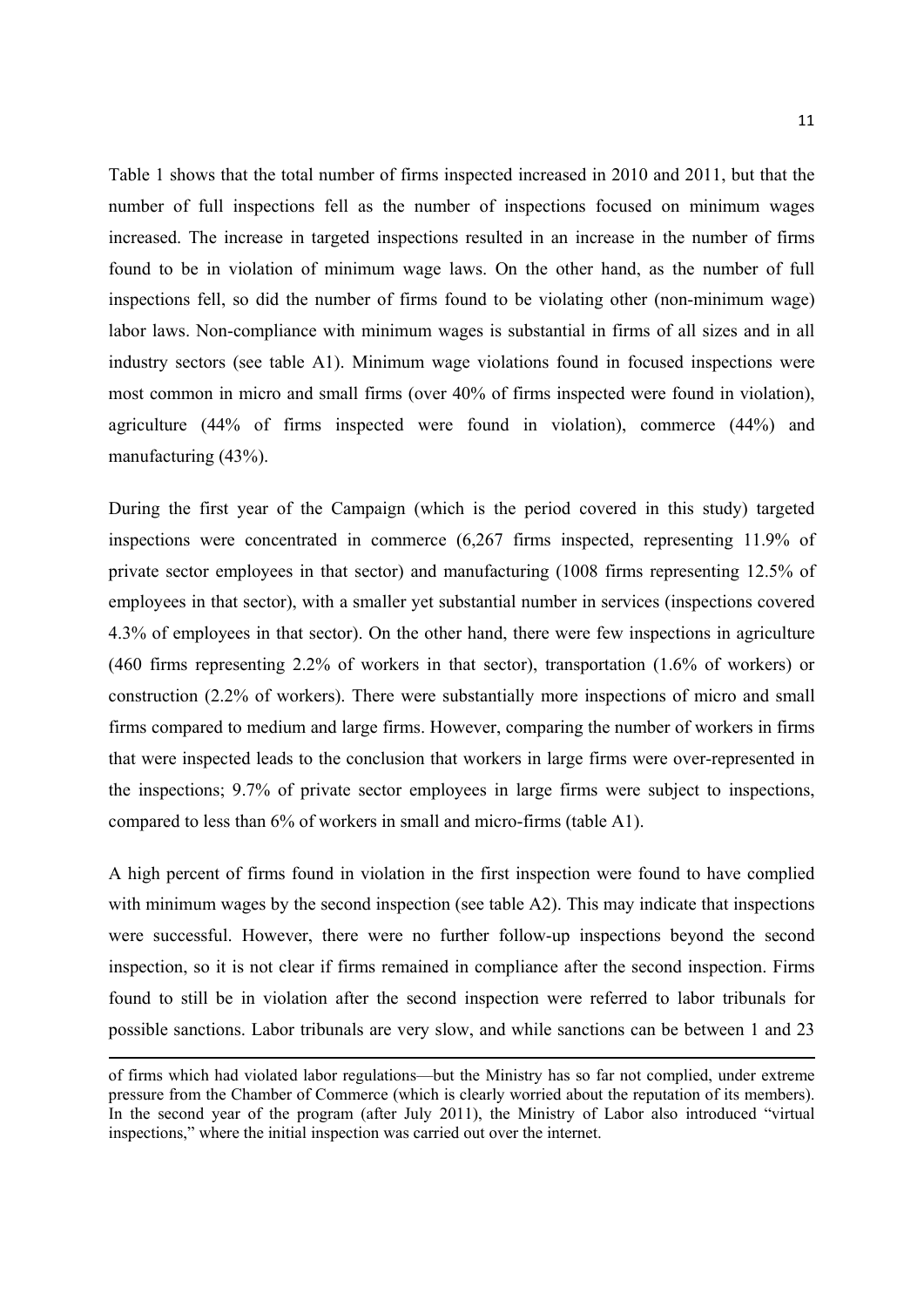months of salary, the average fine is less than 5 months of salary (Piszk, 2011). The low sanctions imply that being discovered to have violated minimum wage legislation through a labor inspection imposes very few monetary costs on firms. It was suggested to us that the biggest cost to firms of being found in violation of minimum wage laws is in terms of their reputations with the public in general.

Figure 2 presents the evolution of the real minimum wage for unskilled workers, GDP growth rates and the unemployment rates for the year of the Campaign and several years before. This figure suggests that the Campaign was launched in a period of increases in the real minimum wage and slow economic growth. Specifically, after an economic expansion (high GDP growth and low unemployment) from 2003 to 2007, unemployment rates rose and GDP growth rates fell beginning in the second half of 2008. The economy resumed growth in 2010 and 2011, but at slower rates than in the 2003 to 2007 period, and throughout 2010 and 2011 the unemployment rate remained high. Coincident with the onset of the recessionary period, and after a long period of stagnation from 1999 to 2008, real minimum wages rose by almost 10% between 2008 and 2011.

#### **IV. Data**

The primary methodology we use to evaluate whether the *Campaña Nacional de Salarios Mínimos* had an impact on compliance, wages, employment and non-wage benefits is regression discontinuity. In the regression discontinuity approach we compare workers who, prior to the Campaign, earned just below the minimum wage with workers who, prior to the Campaign, earned just above the minimum wage. If successful, the Campaign should increase the wages of those who were earning below the minimum wage but will have no impact on the wages of those who were already earning at or above the minimum wage. To conduct this analysis, we therefore need data on the wages and other personal and labor market characteristics of workers before the Campaign (which begun in August, 2010) and data on these same workers after the introduction of the campaign. That is, we need panel or longitudinal data, where we observe the same individuals before and after the campaign.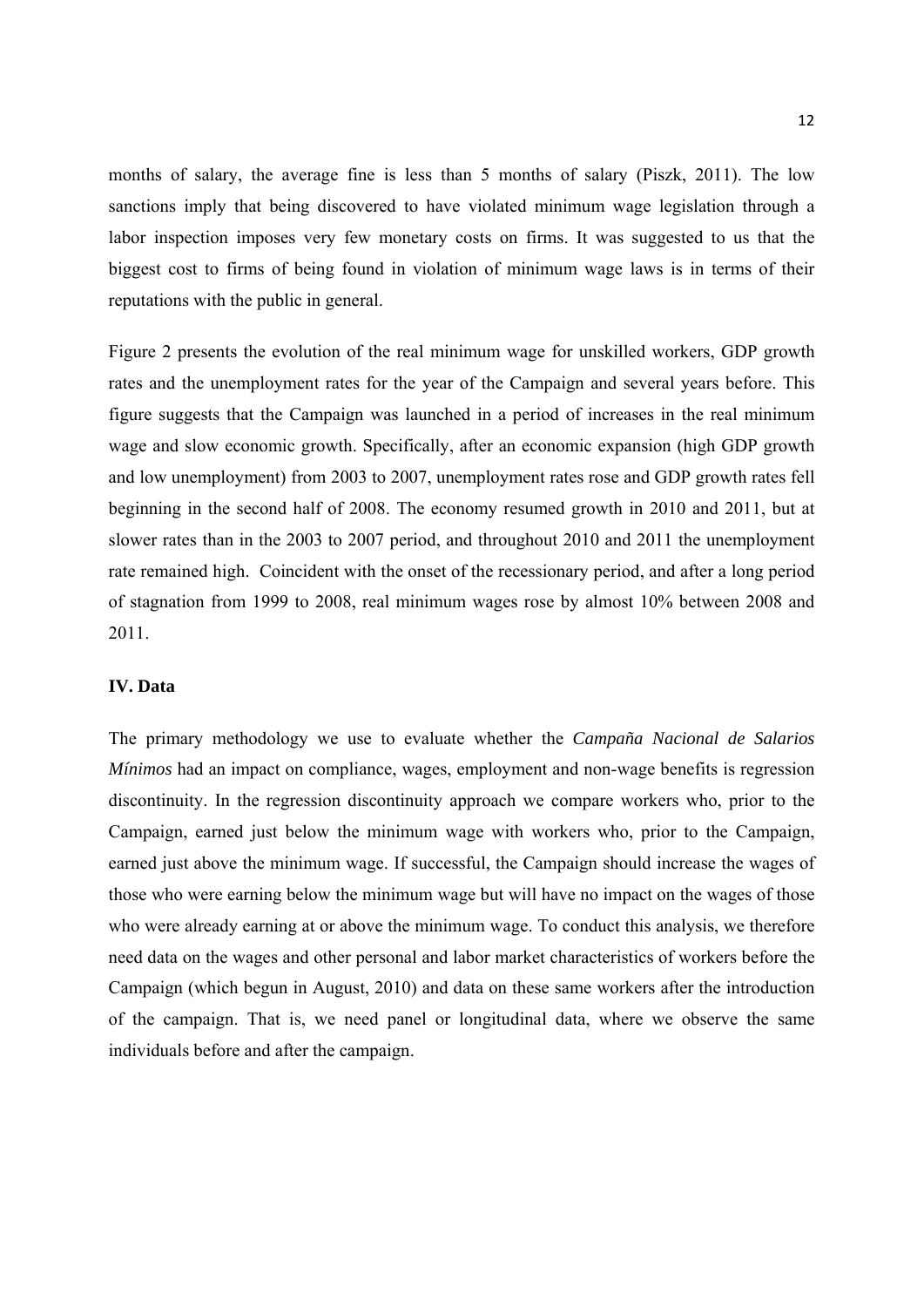The data we use in this analysis is a panel data set of individuals constructed from two annual Costa Rican National Household Surveys. The first survey was conducted in July 2010 (just before the campaign), the second survey was conducted in July 2011 (after the campaign had been active for some time). The National Household Surveys are conducted annually by the Costa Rican National Statistics and Census Institute and use a rotating sample design whereby interviewers in 2011 returned to approximately 75% of the households interviewed in 2010. In both 2010 and 2011 interviewers recorded a code identifying the address of each household, as well as the name of each household member. Working with the Statistics Institute, we used this information to construct a panel data set of households (who remained at the same address between 2010 and 2011) and individuals (who remained with the same households between 2010 and 2011).

Costa Rica has a complex minimum wage system where different minimum wages apply to workers in different occupations, education and skill levels.<sup>6</sup> Combining information on occupations and minimum wages from the Ministry of Labor with data on the occupations, skill level and education level of workers from the panel surveys, we assign each worker a minimum wage in 2010 and 2011.<sup>7</sup>

Table 2 presents descriptive statistics of the worker-level panel data set we use in our analysis, divided between those who earn below, at and above the minimum wage. We consider only private sector employees because they are the workers who are legally covered by minimum wage legislation in Costa Rica; wages for public sector workers are set based on a different set of institutionally-determined wages, and self employed workers are not covered by minimum wage legislation because they cannot be forced to pay themselves the minimum wage. $8$  We limit our analysis to full-time workers (40 hours per week or more) for two reasons. First, most minimum

<sup>&</sup>lt;sup>6</sup> The Costa Rican minimum wage decrees for 2010 and 2011 can be found at

http://rmeza.jimdo.com/pensiones-alimentarias/recursos-didacticos/decretos-salarios-mínimos/

 $\frac{7}{1}$  In 2010 and 2011 minimum wages were revised twice a year, on January 1 and July 1. The household surveys report monthly earnings for June. Minimum wages and earnings are both reported in monthly terms. To determine the workers wage relative to the minimum wage, for full-time workers we compare the June monthly earnings of workers with the January monthly minimum wage. We compare the minimum wage to the reported monthly gross wage in colones (excluding bonuses, tips and payments in kind), without any adjustments for potential under-reporting or non-response.

<sup>&</sup>lt;sup>8</sup> Private sector employees do not include public sector workers, the self-employed, owners of firms, unpaid family workers or domestic workers.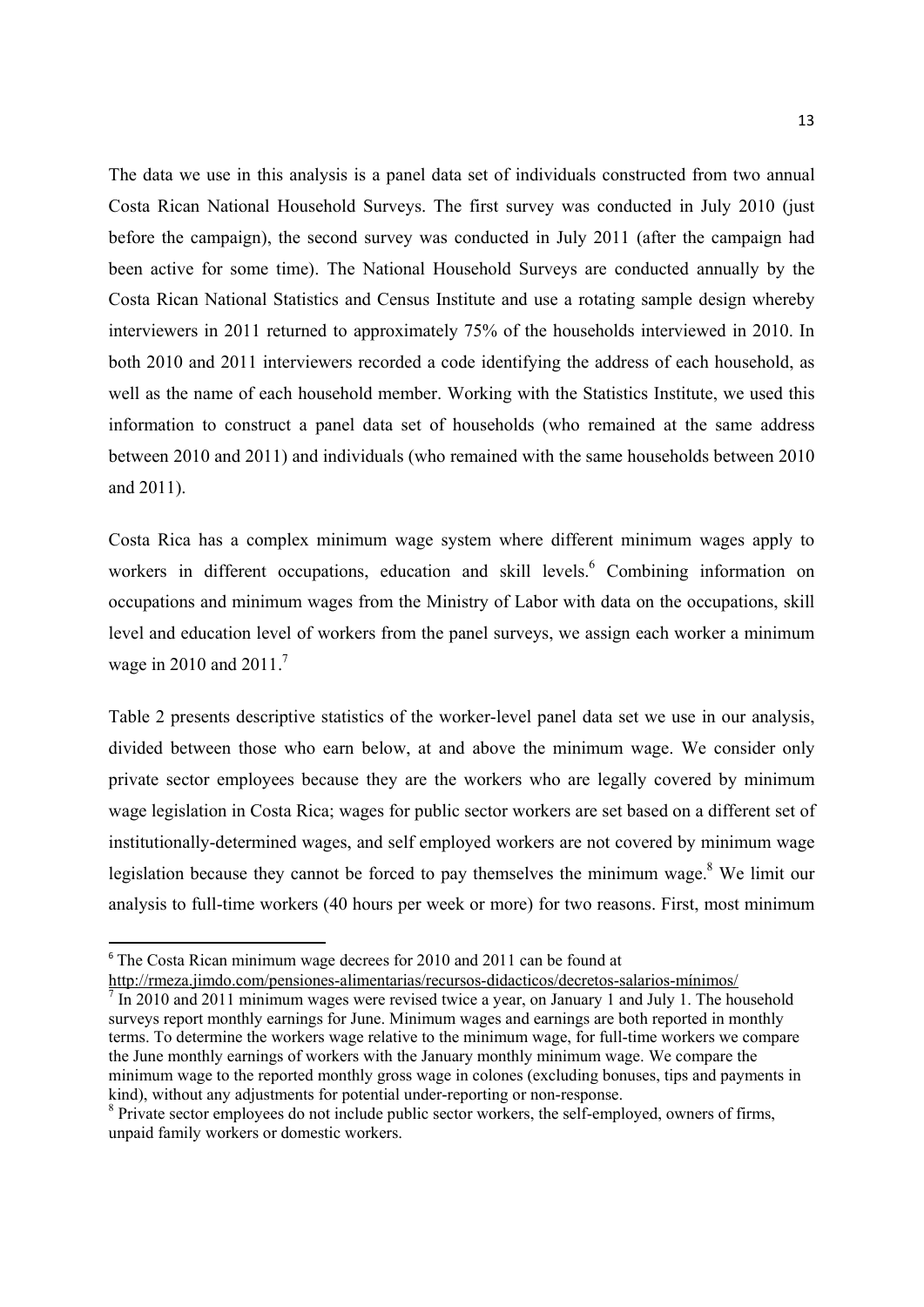wages are specified in the government decrees as monthly earnings for full-time workers, and it is not clear how or when minimum wages apply to part-time workers. Second, because of the potential measurement error estimating part-time wages that can occur because the data report monthly earnings but weekly hours worked. To take potential measurement error into account, we look at a band of 5% around the minimum wage. That is, table 2 actually reports the proportion of workers earning below 95% of the minimum wage, from 95% to 105% of the minimum wage, and above 105% of the minimum wage.

 Table 2 presents the distribution of workers earning below, at and above the minimum wage by gender, age, education, firm size and industry sector. The proportion of workers earning below the minimum wage is highest for female, younger, least educated and workers in micro-firms (less than 6 workers). Among industry sectors, the proportion of workers earning below the minimum wage is highest in agriculture, commerce and services compared to other industries. Summary statistics are also presented for all workers and for two sub-samples of the data: workers with earnings within 10% of the minimum wage, and workers within 15% of the minimum wage. The regression discontinuity design assumes that workers earning just above the minimum wage are similar to those earning just below the minimum wage in all observable and unobservable ways except for the treatment. Note that in table 2, although we see a disproportion percentage of females, youth, less educated and small firm workers earning below the minimum wage in the full sample, the concentration becomes smaller and sometimes disappears completely as we limit the sample to workers closer to the minimum wage. Nevertheless, even for the narrowest band presented, there are some differences in the characteristics of workers above and below the minimum wage. Specifically, workers in micro-firms and with the least years of education have higher concentration below the minimum compared to workers in larger firms and with more years of education. In appendix 1 we present the results of tests of the assumptions underlying the RD design.

#### **V. Regression Discontinuity Methodology**

RD designs are appropriate where treatment is determined by whether an observed "assignment" or "forcing" variable falls below or exceeds a known cutoff point. In our case, whether a worker receives the "treatment" (is affected by the Campaign for Minimum Wages) depends on whether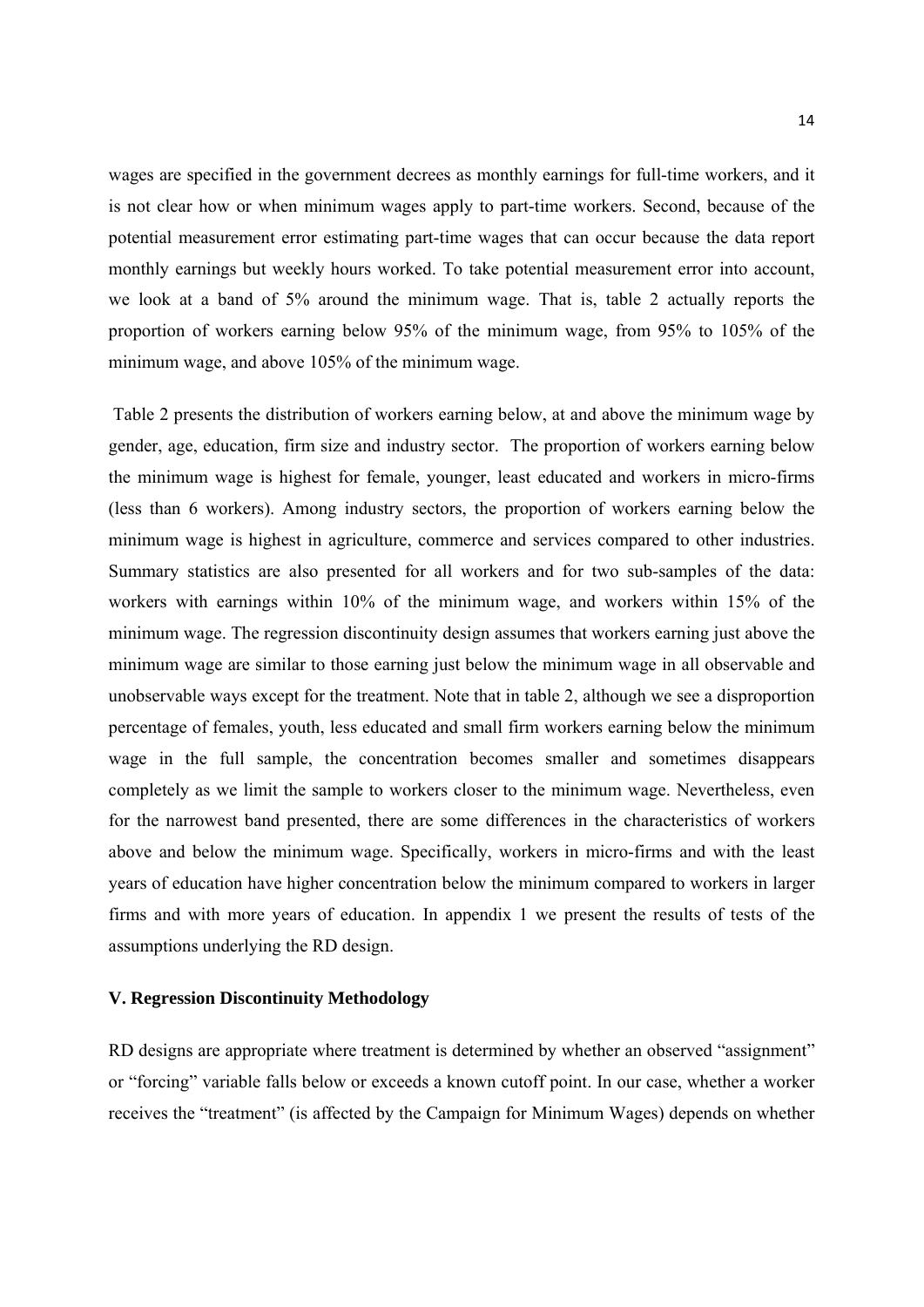the worker is earning less than the minimum wage prior to the Campaign (in 2010). Workers who initially earned above the minimum wage are not affected by the Campaign and therefore do not receive the treatment. RD designs compare outcomes for those workers who have values of the "assignment" variable just below the cutoff with those workers who are just above the cutoff. In our case, the assignment variable is the difference between the wage received by the worker in 2010 and the minimum wage that applies to that worker in 2010. The cutoff point is where this variable is equal to zero; that is, where the wage is equal to the minimum wage. If the assignment variable is below the cutoff, this indicates that the worker is earning below the minimum wage, and should be affected by the Campaign (that is, that worker is part of the treatment group). If the assignment variable is above the cutoff, this indicates that the worker will not be affected by the Campaign, and is therefore part of the control group.

The first labor market outcome we look at is the change in wages, which will indicate whether or not compliance with minimum wage legislation increased after the Campaign. To study the impact of the Campaign on wages and compliance, we compare the change in wages between 2010 and 2011 for workers earning above and below the minimum wage in 2010 (before the Campaign began). If the Campaign was effective in causing employers to pay the minimum wage to those previously earning below the minimum wage, then we should see the wages of those initially earning below the minimum wage to increase in 2011 by more than the wages of those who were earning at or above the minimum wage. This would be evidence that the Campaign increased compliance with minimum wage legislation.

One advantage of the RD design is that it can be used to illustrate the impact of the treatment graphically. Figure 3 shows how this might work. In both panels of figure 3, the wages of workers earning just below the minimum wage in 2010 increase by more than the wages of workers who had been earning just above the minimum wage. The RD estimate of the impact of the Campaign on wages is the difference in the wage change at the cutoff point. Using a nonparametric local linear regression estimation technique and data on the wages of private sector employees in 2010 and 2011, we construct figures like those in figure 3 in order to see whether there is a "jump" in the relationship at the cutoff point. Non-parametric estimation allows us to capture any possible non-linear relationship between the outcome variable (the wage change) and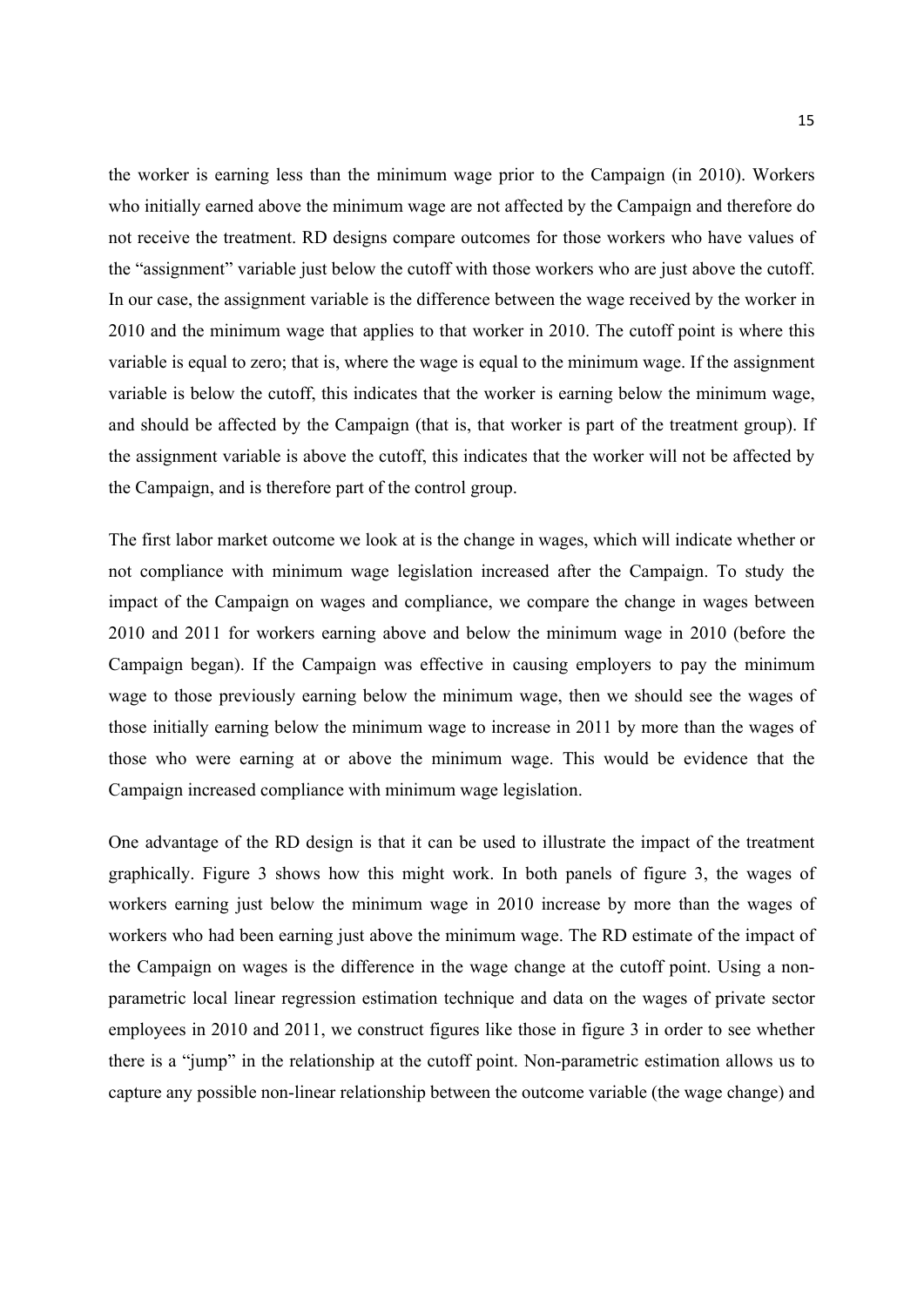the assignment variable (the difference between the wage and minimum wage), such as that shown in panel B of figure.

We also present more formal regression discontinuity estimates of the treatment effect. Let  $Y_i$  = the outcome (i.e. the change in wages for worker i from before to after the Campaign:  $LogW_{i,2011}$  $-$  LogW<sub>i 2010</sub>). The gap between the reported wage and minimum wage for each worker i in 2010 (before the Campaign) is the assignment variable  $(LogW_{i,2010}-LogMW_{i,2010})$ . Let  $D_i=1$  if worker i earns less than the minimum wage in 2010, and  $D_i=0$  if the worker earns more than the minimum wage in 2010. Assuming that, except for the jump at the cutoff point (where LogW<sub>i,2010</sub>=LogMW<sub>i,2010</sub>), the relationship between the assignment variable (LogW<sub>i,2010</sub> – LogMW<sub>i,2010</sub>) and outcome variable (Y<sub>i</sub>, i.e. LogW<sub>i,2011</sub> – LogW<sub>i,2010</sub>) is linear, as in panel A of figure 2, a simple way to estimate the treatment effect,  $\tau$ , is by estimating the following linear regression (Lee and Lemieux, 2010):

$$
Y_i = \alpha_l + \tau D_i + \beta (Log W_{i,t-1} - Log MW_{i,t-1}) + \varepsilon_i
$$
 (EQ1)

However, if the relationship is non-linear, then equation (1) will not provide a good estimate of the RD effect. One way to incorporate a non-linear relationship between the assignment variable and outcome variable is to model that relationship as a higher order polynomial. In this paper we present estimates using a very flexible functional form using a 5<sup>th</sup> order polynomial specification. Another way to address this issue is through the estimates of local linear regressions. In the local linear regression one estimates a linear regression using only data near the cutoff point, and allows the slope of the curve to differ to the left and right of the cutoff point. The local linear regression technique is equivalent to estimating two linear regressions: one using data just below the cutoff point and the other using data just above the cutoff point:

$$
Y_{i} = \alpha_{l} + \beta_{l} (Log W_{i,2010} - LogMW_{i,2010}) + \epsilon_{i}
$$
  
Where LogMW<sub>i,12010</sub> -h  $\leq LogW_{i,2010}$  $<$  LogMW<sub>i,12010</sub> (EQ 2a)

$$
Y_i = \alpha_r + \beta_r (Log W_{i,2010} - Log MW_{i,2010}) + \epsilon_i
$$
  
Where LogMW<sub>i,2010</sub> \le LogW<sub>i,2010</sub> < LogMW<sub>i,2010</sub> + h (EQ 2b)

Or equivalently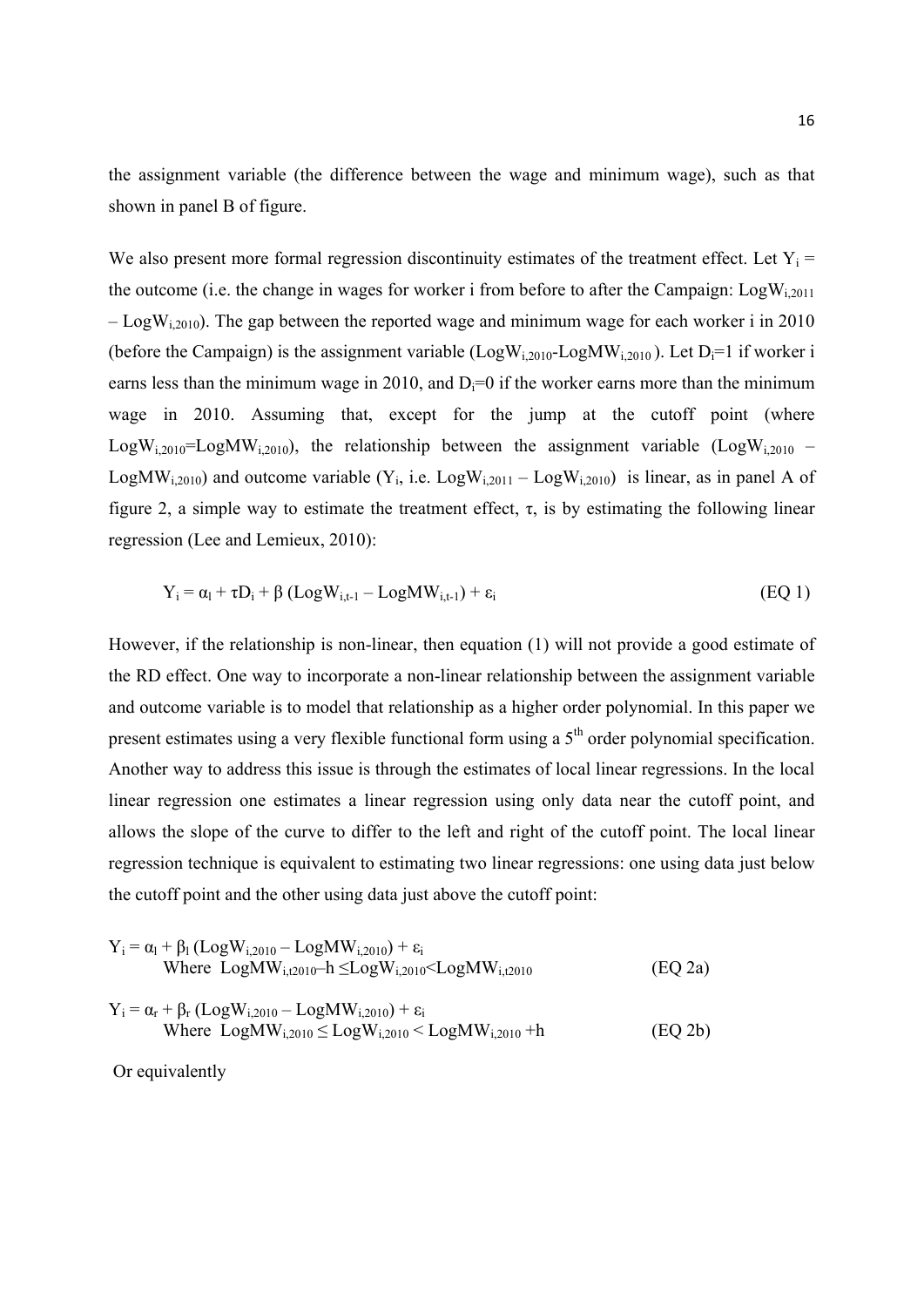$$
Y_i = \alpha_l + \tau D_i + \beta_l \left( Log W_{i,2010} - Log MW_{i,2010} \right) + \left( \beta_r - \beta_l \right) D_i (Log W_{i,2010} - Log MW_{i,2010}) + \epsilon_i \\ \quad \ \ If \ Log MW_{i,2010} - h \le Log W_{i,2010} < Log MW_{i,2010} + h \qquad \qquad (EQ3)
$$

Where i = worker, Y<sub>i</sub> = the outcome variable (i.e. Log $W_{i,2011} - Log W_{i,2010}$ ),  $\beta_r$  is the value of the regression to the right of the cutoff,  $β_1$  the value of the regression to the left of the cutoff and  $ε_1$  = random error. h is the bandwidth; this is the local area around the cutoff point from which we draw the data to estimate the local linear regressions. We estimate equation 3, where τ is the RD estimate of the treatment effect  $(\alpha_r - \alpha_l)$ .

As suggested by Lee and Lemieux (2010) and Imbens and Lemieux (2008), we estimate the local linear regressions using a rectangular kernel where all points within a bandwidth are weighted equally no matter the distance from the cutoff. In this case, the results are simply the average value of the outcome within a bandwidth. We also estimate the local linear regressions using a triangular kernel where weights attached to each observation within a bandwidth decrease linearly as the distance to the cutoff point increases. One advantage over the rectangular kernel is that the triangular kernel has been shown to perform better at the boundary by adjusting to account for fewer data points around the cutoff (Fan and Gijbels,1996 and Cheng et al. 1997).

One difficulty with the local linear regression approach is how to choose the appropriate bandwidth h. The bandwidth must be small enough to reasonably expect the relationship between the assignment variable and outcome variable to be linear but wide enough so that there are sufficient observations within the bandwidth to confidently estimate the regression parameters. We report estimates for a variety of bandwidths to show that our estimates are not sensitive to the bandwidth choice. We choose our range of bandwidths in two ways. First, through an ad-hoc examination of a non-parametric estimate of the relationship between the assignment variable and outcome variable. Second, we also present non-parametric estimates of the regression discontinuity for a range of bandwidths chosen using the technique presented in Imbens and Kalyanaraman (2009), which minimizes the mean square error of the difference between the predicted and actual outcome variables.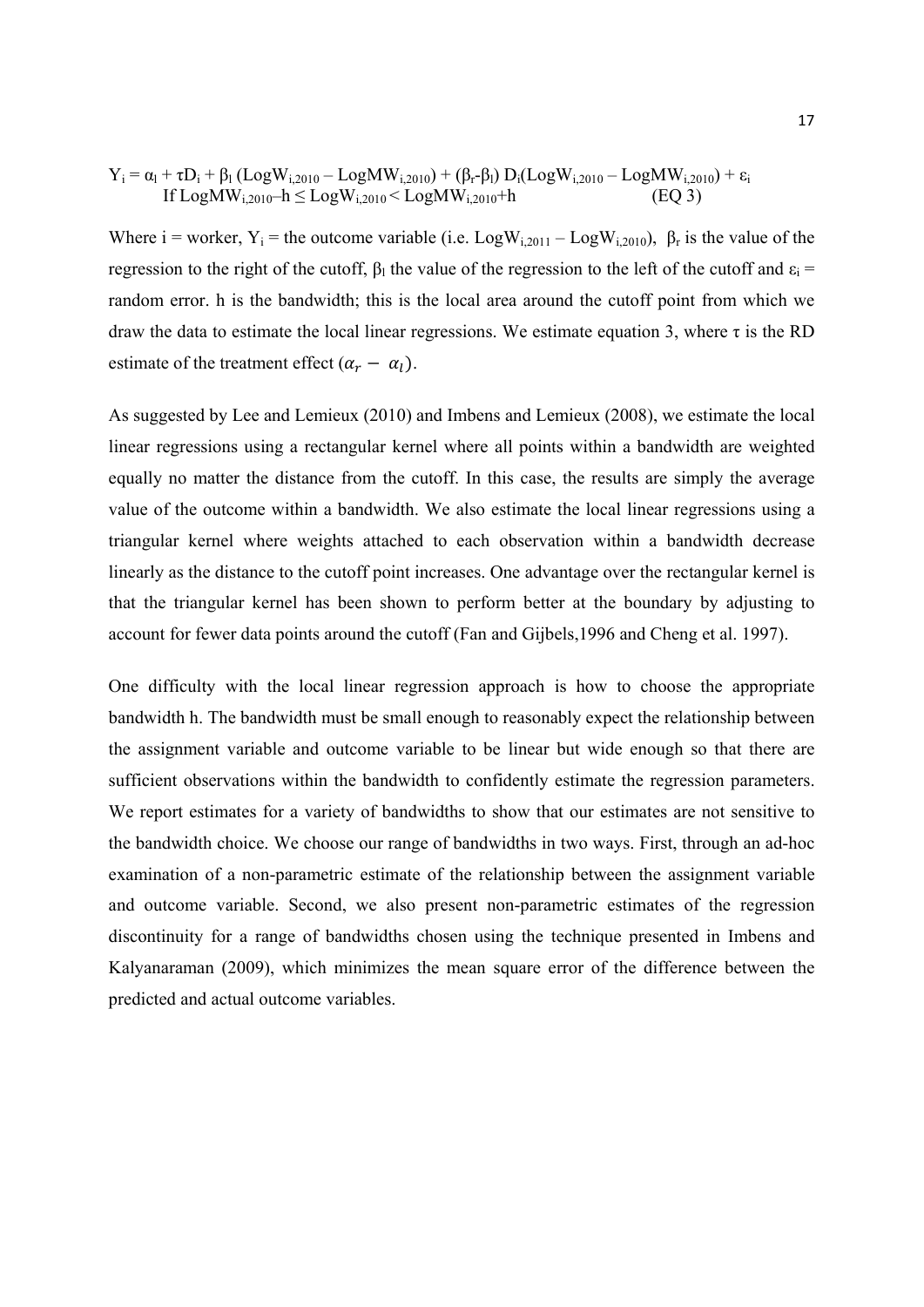#### **VI. Results: The Impact on Compliance and Wages**

We first examine if there is evidence that the Campaign for Minimum Wages increased compliance with legal minimum wage legislation in Costa Rica. That is, we examine the change in wages for worker i between 2010 and 2011. If the wages of workers who were earning below the minimum wage increased by more than the wages of those who were earning above the minimum wage, this would be evidence that the Campaign increased compliance with minimum wage legislation.

#### *(i) Descriptive statistics*

If the Campaign for Minimum Wages increased compliance with minimum wage legislation, we would expect to see the proportion of workers earning less than the minimum wage to fall from 2010 to 2011 and the proportion of workers earning equal to the minimum wage to increase. To explore whether we can identify an impact of the Campaign for Minimum Wages we examine the changes in the distribution of wages between 2010 and 2011, figure 4 presents kernel density estimates of the distribution of the log of wage minus the log minimum wage for each private sector employee. In figure 4 a zero indicates that the worker is earning the minimum wage applicable to that workers occupation, skill level and education; a negative number indicates that the worker is earning below the minimum wage; and a positive number indicates that the worker is earning above the minimum wage. In both 2010 and 2011, there is a spike in the distribution of wages at the minimum wage, but the spike is bigger in 2011. This illustrates that the proportion of workers earning at the minimum wage increased from 2010 to 2011. There are also fewer people earning below the minimum wage in 2011 compared to 2010, while the distribution of workers earning above the minimum wage is similar in 2010 and 2011. Specifically, the proportion of full-time private sector employees earning below 95% of the minimum wage falls from 33% in 2010 to 31% in 2011, while the proportion of employees earning within 5% of the minimum wage increases from 11% to 13%. The proportion of employees earning above the minimum wage did not change between 2010 and 2011, remaining at 56%. This evidence is consistent with the hypothesis that many workers earning below the minimum wage before the Campaign had their wages increased to the minimum wage after the Campaign, but that the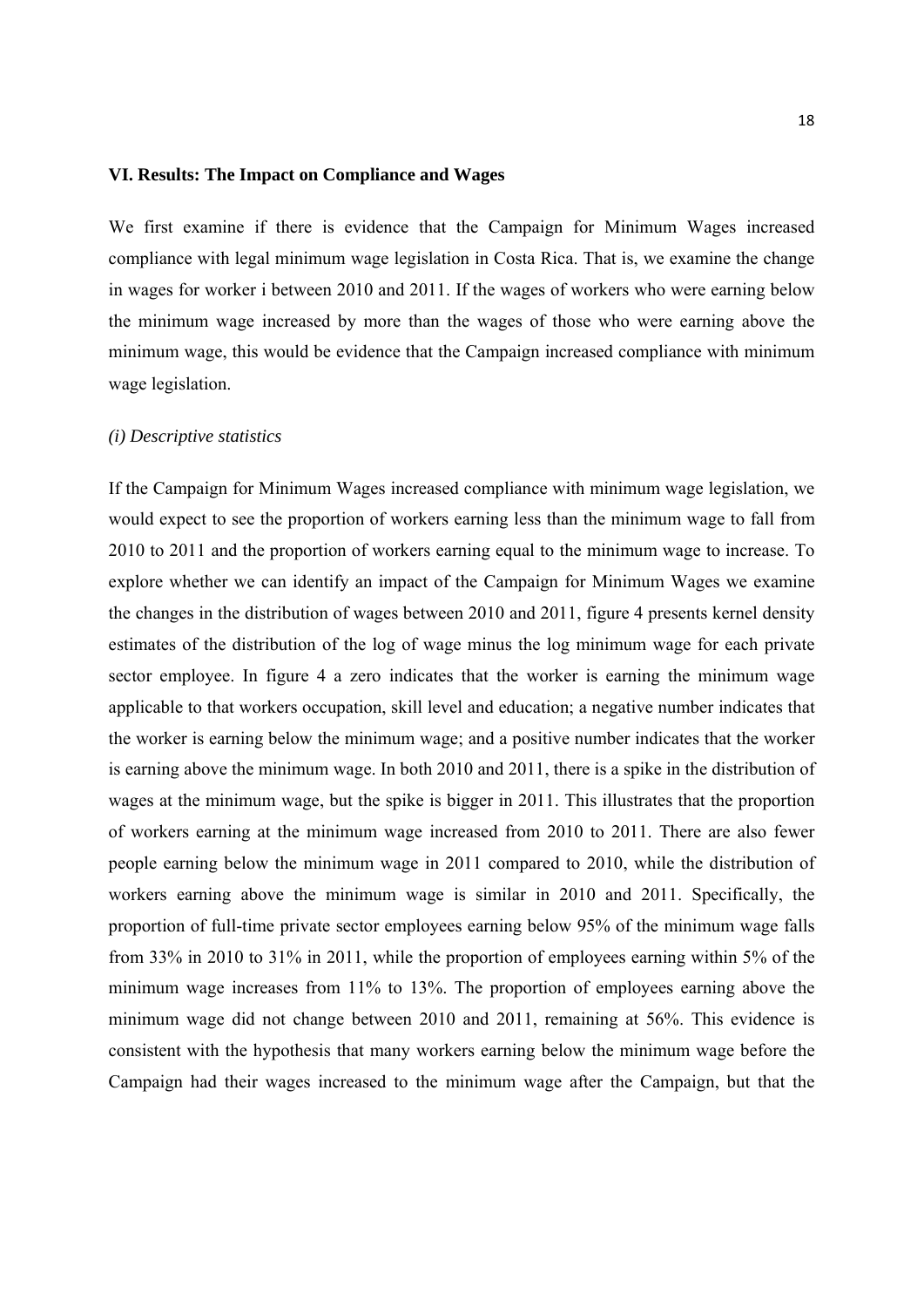Campaign did not affect the distribution of wages for those workers whose wages were already above the minimum wage.

The regression discontinuity estimates presented in the next subsection compare the changes in wages from before and after the campaign for those who earned below the minimum wage in 2010 to those who earned above the minimum wage. Table 3 presents the changes in mean log monthly earnings between 2010 and 2011 for workers who were below and above the minimum wage in 2010 (using bandwidths of  $1\%$ ,  $5\%$  and  $10\%)$ <sup>9</sup>. The final row of Table 3 can be interpreted as rough, non-parametric, estimates of the effect of the Campaign on wages. Table 3 shows that, after the implementation of the Campaign for Minimum Wages, the earnings of those who had earned below the minimum wage increased approximately 10% more than the earnings of those who had earned above the minimum wage. The evidence is consistent with the hypothesis that the Campaign caused the wages of those below the minimum wage to increase, implying increased compliance with minimum wages.

#### *(ii) Regression Discontinuity Estimates*

Figure 5 is a graphical representation of the regression discontinuity estimate of the impact of the Campaign for Minimum Wages (this is an estimate, using our data, similar to the stylized figure 2). Figure 5 is consistent with the hypothesis that the Campaign increased compliance with minimum wages for workers who had been earning just below the minimum wage. Figure 5 shows that when the Campaign was implemented, earnings increased more for those who had been earning below the minimum wage when compared to earnings changes for those who had been earning above the minimum wage. Over the entire sample, there is a trend where earnings increased more for those whose earnings are lowest (relative to the minimum wage). However, the earnings of those earning just below the minimum wage increased more than the overall trend would suggest, while the earnings of those just above the minimum wage increased by less. That is, there is a clear discontinuity at the cutoff point—workers earning just below the minimum wage before the Campaign saw their wages increase by more than those earning just above the minimum wage. Again, this is evidence that the Campaign increased compliance with minimum wages in Costa Rica. The evidence from figure 5 suggests that the Campaign had the

Wage changes are reported for workers who are full-time private sector employees in both years.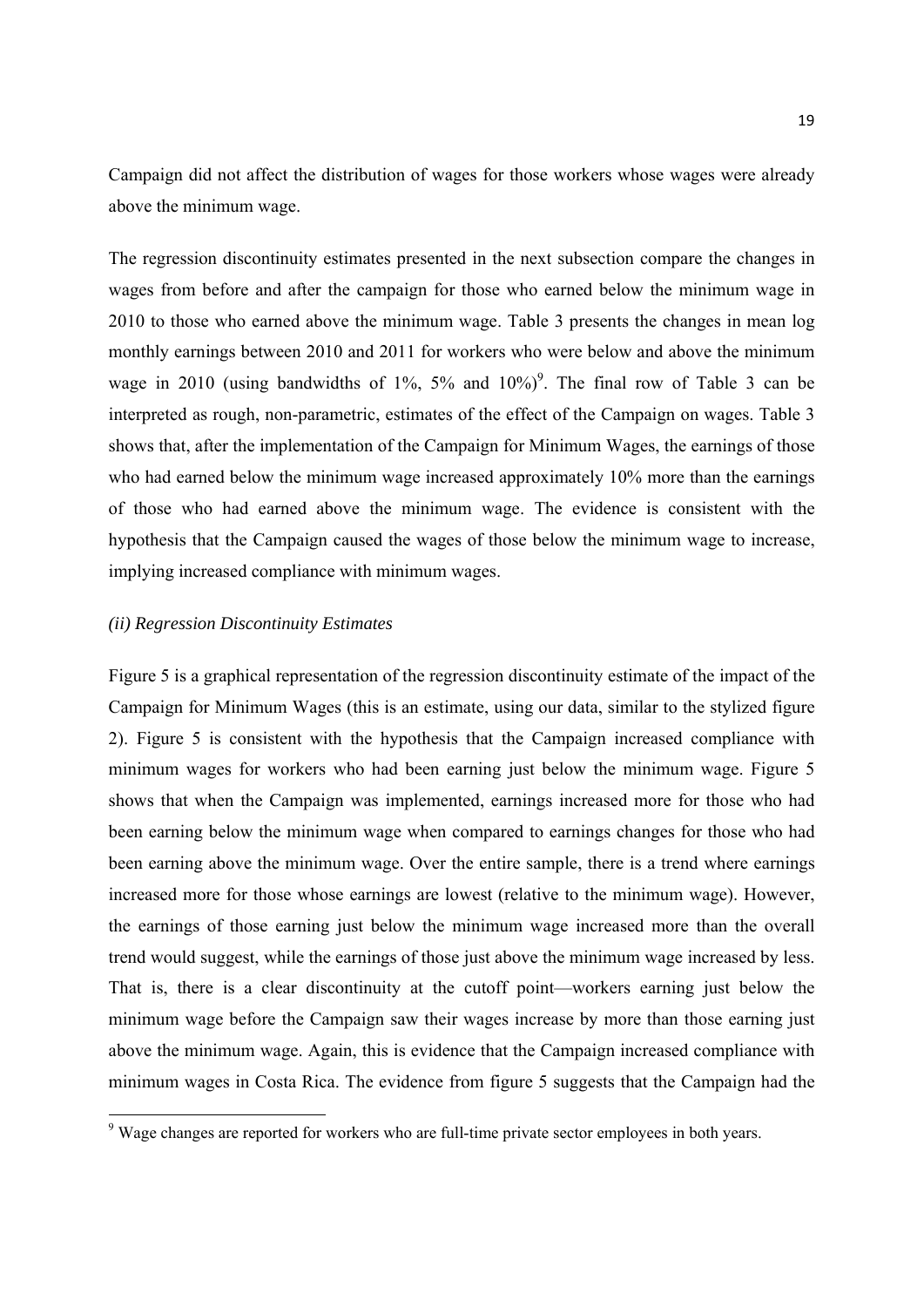biggest impact on the wages of those who were earning within 15% of the minimum wage. There is a clear change in the pattern of the relationship between wages in 2010 and wage changes for workers earning from 0 to 15% below the minimum wage; for these workers wages increase by more than the overall pattern would suggest.

Table 4 presents RD estimates of the impact of the Campaign on wage changes, estimated for a variety of bandwidths and techniques for addressing non-linearities. Specifically, we present estimates using the entire data set and a flexible functional form; a  $5<sup>th</sup>$  order polynomial. We also present non-parametric local linear regression estimates of equation 3 using bandwidths suggested by figure 5 (0.10 and 0.15; 10-15% above and below the cutoff point). Finally, we present non-parametric RD estimates using the "optimal" bandwidth derived from the technique suggested by Imbens and Kalyanaraman  $(2009)$ <sup>10</sup>. The RD estimates reported in table 4 are consistent across all specifications, and suggest that the Campaign for Minimum Wages caused the earnings of those earning just below the minimum wage to increase by about 10 percent more than the increase in the wages of those earning just above the minimum wage. These estimates are positive in all specifications and statistically significant at the 5% level in almost all specifications.

Table 5 adds covariates to the local linear regression (age, gender, firm size, education, whether the worker belongs to a union or solidarity organization, and a set of dummy variables indicating the industry sector). Including covariates may increase the precision of the regression discontinuity estimates (Lee and Lemieux, 2010). In our case, adding covariates to our RD regressions slightly lowers the regression discontinuity estimates of the impact of the Campaign. However, the RD estimates remain positive and the majority are statistically significant at the 10% level.

To test which groups were most affected by the Campaign for Minimum Wages, we estimate the impact separately for different sub-sets of the population. Table 6 presents RD estimates of the

 $10$  Inbens and Kalyanaraman (2009) start with a bandwidth that minimizes the mean squared error of the difference between the predicted outcome of the regression and the actual outcome. However, Imbens and Kalyanaraman (2009) note that because this is based on the entire sample, it may be an overestimate of the truly optimal bandwidth. They suggest using ½ of this bandwidth might be more appropriate. In table 4, we present estimates using half the "optimal" (0.21).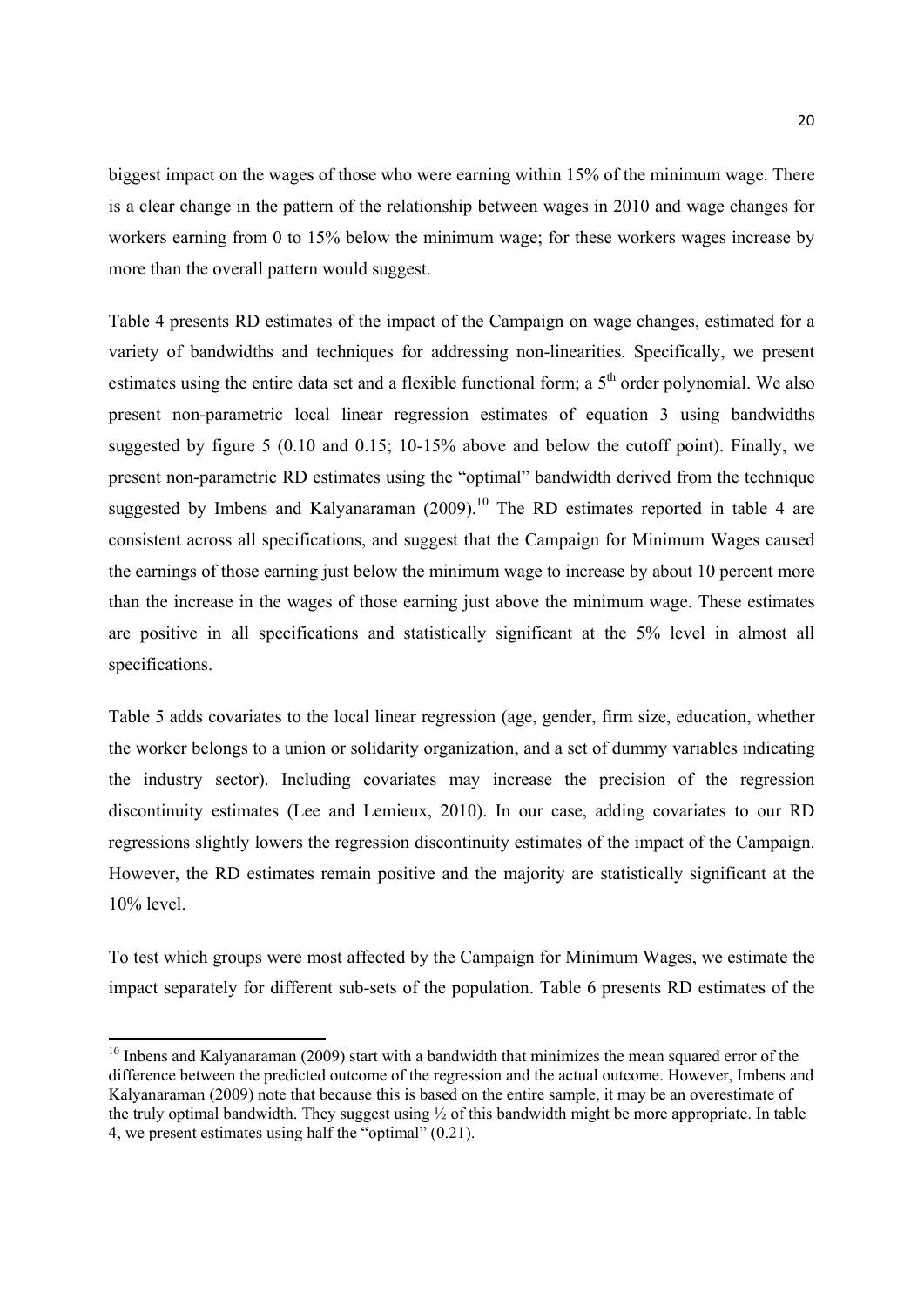impact of the Campaign separately for: men vs. women; youth (15-24) vs. older workers; workers with two levels of education, and workers in different firm sizes.<sup>11</sup> These results suggest that the Campaign for Minimum Wages had a larger positive wage impact on women compared to men, and youth compared to older workers. The estimated impact of the Campaign on the mean earnings of women was 16% to 27% (based on bandwidth specifications), while the estimated impact on the mean earnings of men was only 5% to 9% (and statistically insignificant). The estimated impact of the campaign on the mean earnings of youth was 11% to 18%, and is higher than the estimated impact on the wages of older workers in all specifications. The estimated impact of the Campaign on the earnings of workers with a primary or secondary education was positive and statistically significant, while the Campaign had a statistically insignificant impact on the earnings of those workers with a university education. These results may reflect the fact that a larger proportion of women, younger workers and less-educated workers earned below the minimum wage in 2010 and therefore more of them are likely to be affected by the campaign compared to men, older workers and workers with a university education.<sup>12</sup>

The results presented in table 6 also suggest that the Campaign was more likely to significantly affect workers in small- and medium-sized firms (6 to 100 workers) compared to workers in large firms (more than 100 workers) or micro-firms (less than 6 workers). The estimated impact on workers in small- and medium-sized firms is statistically significant, while the impact on workers in micro- or large firms is statistically insignificant. This may be because large firms were already paying workers more than minimum wage before the Campaign, while micro-firms largely remained non-compliant after the Campaign.<sup>13</sup>

 $11$  These estimates do not include control variables.

<sup>&</sup>lt;sup>12</sup> In our interviews with labor inspectors, it was made clear to us that labor violations pertaining to female and youth workers were top priorities for labor inspectors (and the Ministry of Labor). When conducting full inspections, inspectors were instructed to pay particular attention to, but not limit themselves to, sexual harassment, pregnancy discrimination, maternity leave violations, and child and youth labor violations. It could be that the inspectors, even in inspections targeted towards minimum wage violations, paid particular attention to female and youth workers and/or firms with a high percentage of female and youth workers, contributing to a greater increase in compliance within these two groups.

<sup>&</sup>lt;sup>13</sup> The Campaign had two broad components designed to increase compliance with minimum wage legislation: (a) an attempt to change the "social norm" through publicity and (b) an attempt to increase the cost of non-compliance through increased inspections. There is a debate in the literature about whether penalties or persuasion and publicity is the most effective way of efficiently enforcing labor regulations in developing countries (i.e. Amengual, 2010; Pires, 2008; Piore and Schrank, 2008). It would be of interest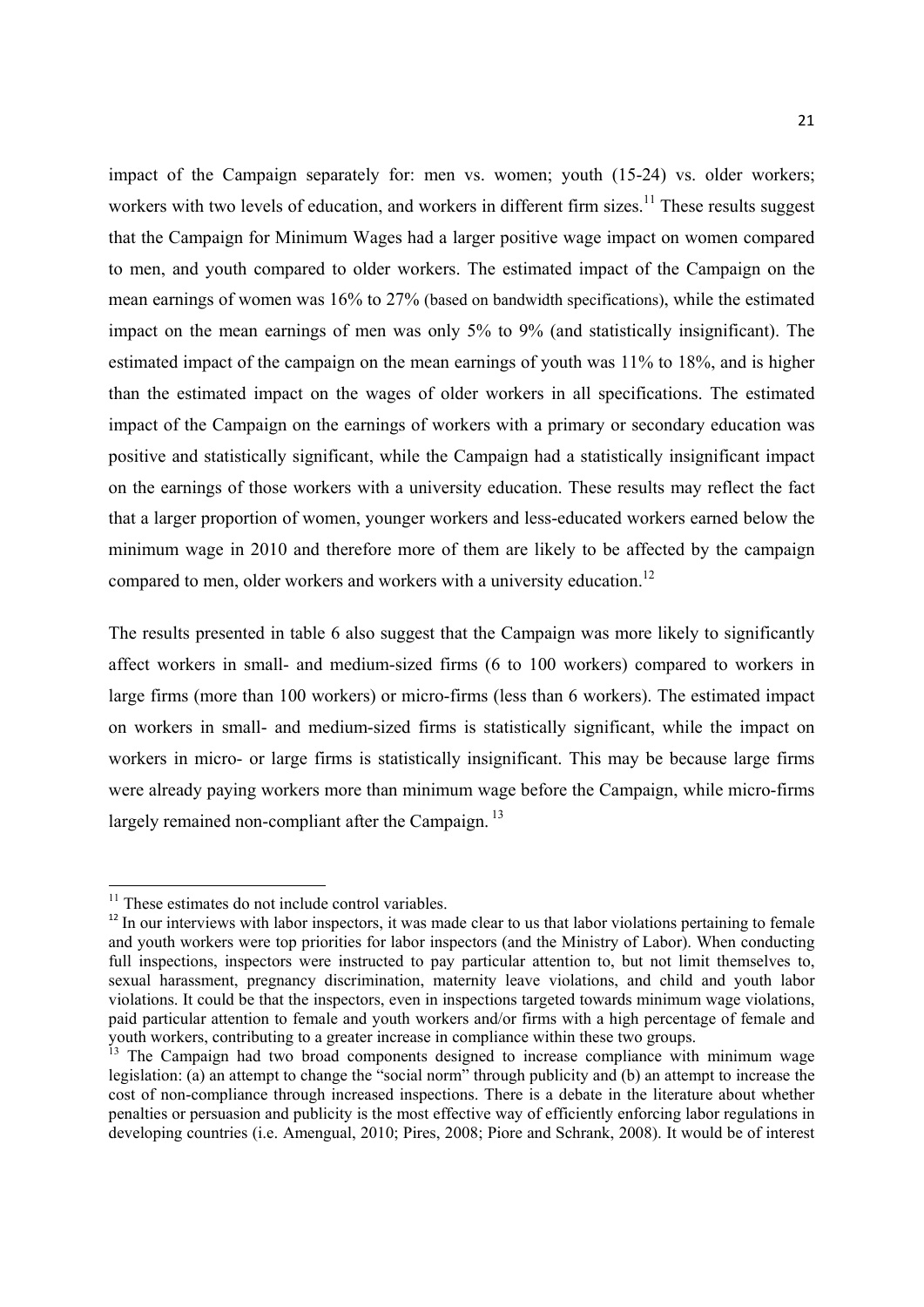## *(iii) Testing for a placebo effect: does the RD technique find an impact on the wages of the selfemployed?*

In practice, self-employed workers are not covered by minimum wage legislation. This is because self-employed workers cannot be forced to pay themselves the minimum wage. Therefore, we should not see the wages of self-employed workers who had been earning below the minimum wage before the campaign increase by more than the wages of the self-employed who had been earning above the minimum wage. If we find that this is happening among the self-employed as well as among private sector employees, then it is likely that the results presented in the last subsection are not due to the Campaign for Minimum Wages, but due to measurement error or some other phenomenon that affects both private sector employees and the self-employed. To test for this possible "placebo" effect, we re-run our regression discontinuity analysis of the impact of the Campaign limiting our analysis to the self-employed rather than private sector employees.

Figure 6 presents kernel density estimates of the log of monthly earnings minus the log of the minimum wage for full-time self-employed workers in 2010 and 2011. Overall, the distributions for 2010 and 2011 look very similar. As in the distribution of paid employees, there is a large proportion of self-employed workers who report earnings below the legal minimum wage. Unlike in figure 4, using data for private sector employees, we do not see a larger spike in the distribution of self-employed earnings at the minimum wage in 2011 compared to 2010. If

<u> 1989 - Johann Stein, marwolaethau a bhann an chomhair an t-an chomhair an chomhair an chomhair an chomhair a</u>

to know which of these two components was most effective. As we showed in table A1, inspections affected a larger number and percentage of workers in commerce and manufacturing as opposed to other industries. If increased inspections are driving our results, we would expect to see a larger impact of the Campaign in commerce and manufacturing than in other industries. Table A3 in the appendix presents the estimated impact of the Campaign by industry. The results presented in table A3 do not provide consistent evidence that the impact of the campaign was larger in commerce and manufacturing than in other industries; estimated wage effects of the campaign are negative in commerce and positive in manufacturing and in each case the effects are also statistically insignificant. In another attempt to isolate the impact of publicity from inspections, we re-estimated our RD equations using data for domestic service workers only. Households, where domestic service workers are employed, were not subject to any increase in inspections. Therefore, if the Campaign had a positive impact on wages among domestic workers, this would be due to the publicity aspect of the campaign. However, we do not find an impact of the Campaign on domestic workers; the regression discontinuity estimate of the Campaign on domestic workers is negative and statistically insignificant (see the last rows of table A3). On balance, therefore, we cannot provide convincing evidence that either the publicity campaign or the inspections were the force driving the impact of the Campaign.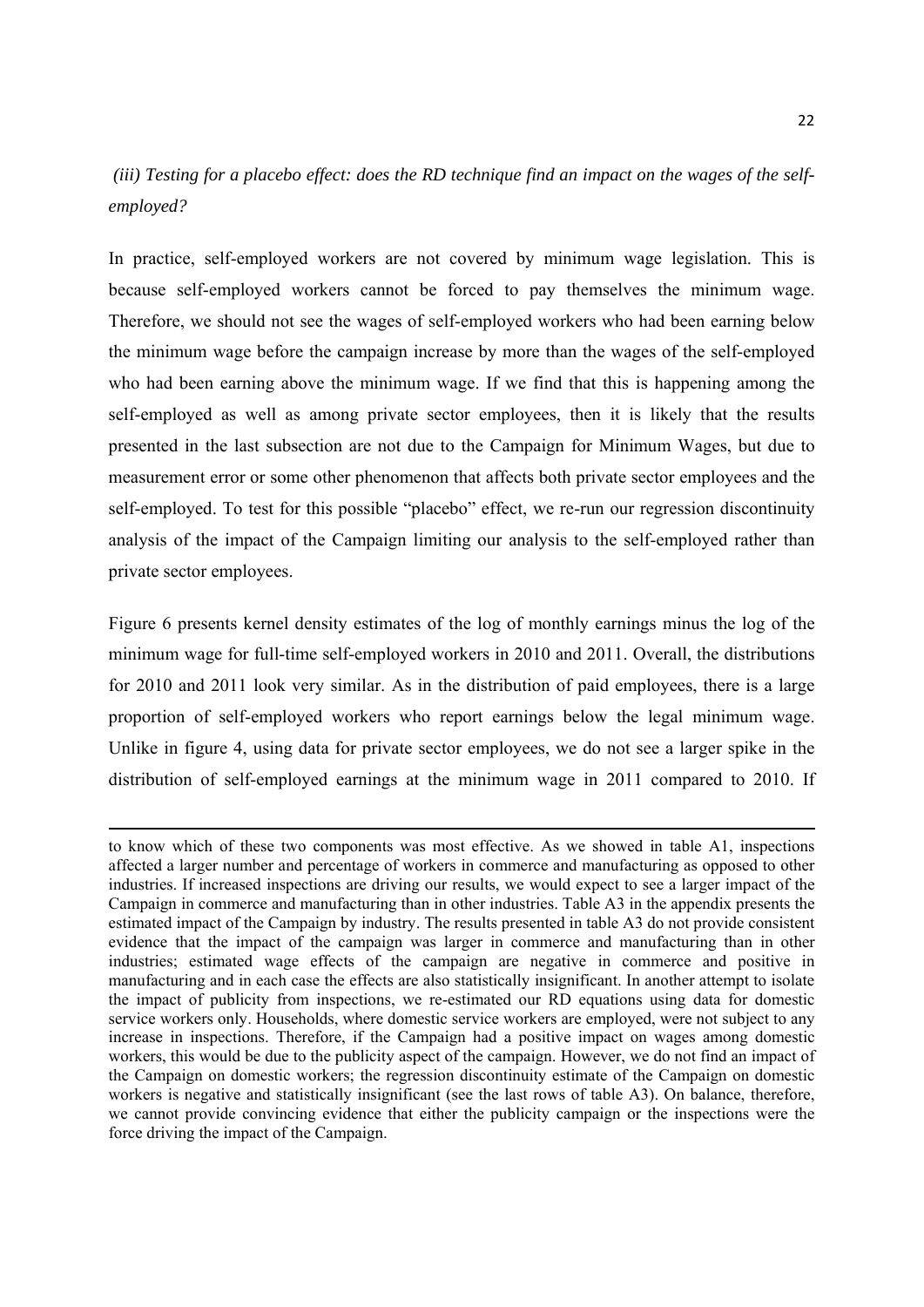anything, the spike at the minimum wage is larger in 2010 than in 2011. This evidence is consistent with the hypothesis that the Campaign had no impact on the distribution of earnings among self-employed workers.

Figure 7, the RD graphical representation for self-employed workers, shows that when the Campaign for Minimum Wages was implemented, earnings did not increase any faster for those who had been earning just below the minimum wage when compared to those who had been earning just above the minimum wage. There is a small discontinuity at the cutoff point, but it is statistically insignificant. Again, this suggests that the Campaign had no impact on the earnings of self-employed workers.

Table 7 presents the results of the RD regressions for self-employed workers. Table 7 suggests that the Campaign for Minimum Wages did not have a statistically significant impact on the wages of self-employed workers who had been earning below the minimum wage prior to the Campaign.14 This provides additional evidence to strengthen our conclusion that the Campaign had a positive causal impact on the wages of private sector employees who had been earning below the minimum wage before the Campaign.

#### **VII. Results: The Impact on Employment**

In the last section, we concluded that the Campaign for Minimum Wages increased compliance with minimum wage legislation. That is, the Campaign caused employers who had been paying less than the minimum wage to some workers to increase the wages of these workers to the legal minimum. If the marginal productivity of minimum wage workers is less than the legal minimum wage, then the Campaign may have also caused some employers to fire the now-more-costly workers to whom they had been paying less than the minimum wage. To test for this possibility we conduct a regression discontinuity analysis similar to that in the last section, but replace the outcome variable with a measure of whether or not workers kept their jobs between 2010 and 2011.

 $14$  These results also hold when we add covariates to the RD regressions for the self-employed.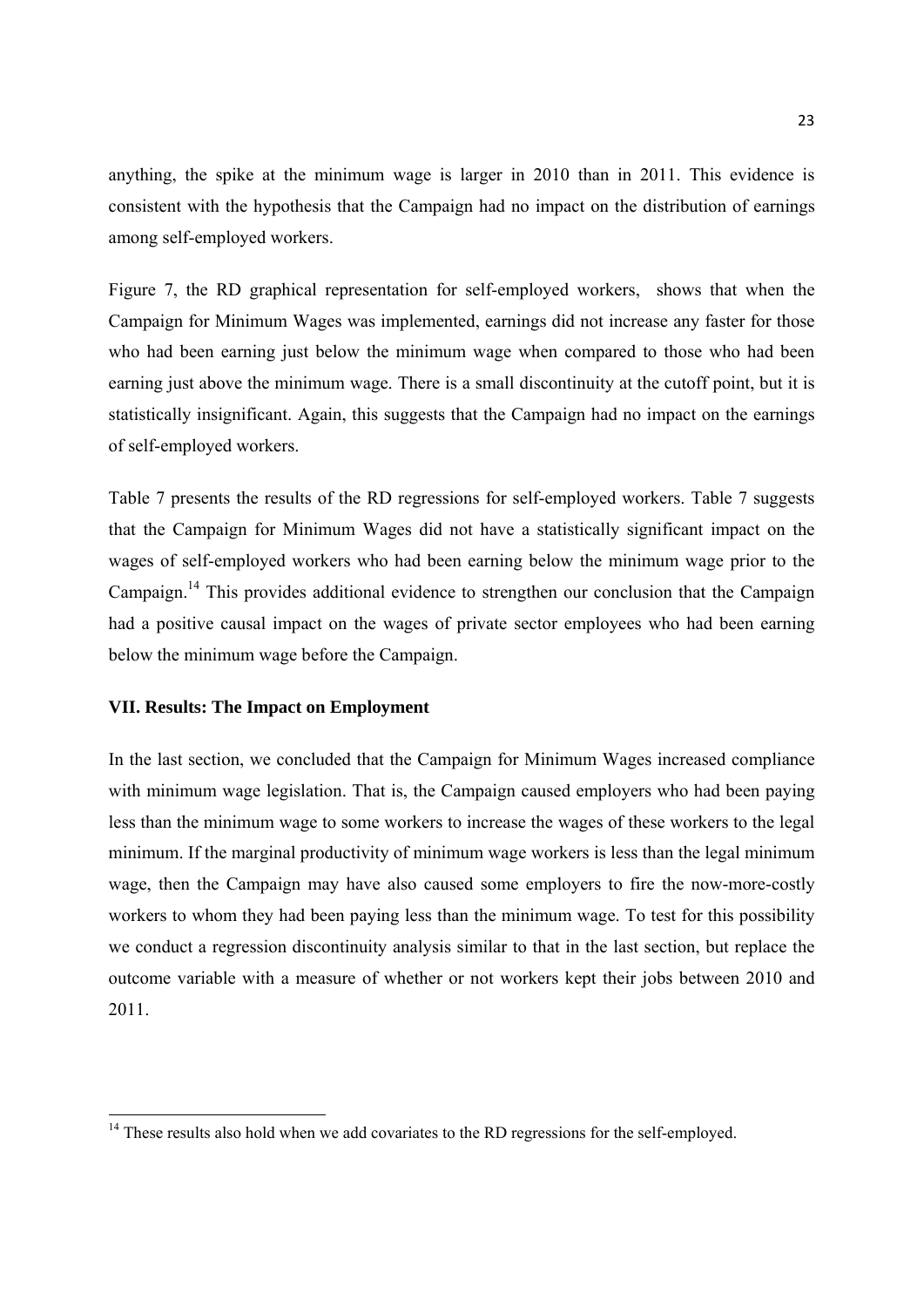Figure 8 presents a graph of the relationship between whether or not the worker was earning below the minimum wage in 2010 and the probability that a full-time private sector employee in 2010 is still a full-time employee in 2011. Over the entire sample, full-time private sector employees with earnings below the minimum wage in 2010 were less likely to remain full-time employees in 2011. However, figure 7 presents no clear evidence that this was true for those earning just below vs. just above the minimum wage in 2010. That is, there is no clear discontinuity. This suggests that the Campaign had no impact on the probability that a worker remained employed <sup>15</sup>

Table 8 presents regression discontinuity estimates of the impact of the Campaign for Minimum Wages on the probability that a private sector worker remained employed from 2010 to 2011. The outcome variable in these regressions is a dummy variable that is one if worker i remains a full-time employee between 2010 and 2011, and zero if not. The first panel of table 8 presents the basic RD estimates; the second panel presents results where covariates are added to the regressions.16 The results of all RD estimates are consistent across all specifications: workers earning less than the minimum wage in 2010 were not less likely to remain employed in 2011. The RD estimates are positive (although statistically insignificant), which would suggest, if anything, that workers who had been earning less than the minimum were more likely to remain employed than workers who had been earning more than the minimum wage. That is, we find no support for the hypothesis that the Campaign for Minimum Wages resulted in employers firing the now-more-costly full-time workers to whom they had been paying less than the minimum wage.17

 $15$  Contrary to results presented here. Gindling and Terrell (2007) showed that in Costa Rica a higher level of the minimum wage has a significant negative impact on employment. These results are consistent with other studies that present evidence of a negative employment impact of higher minimum wage levels in Latin America (i.e. Castillo-Freeman and Freeman, 1992). Our results are also consistent with those of Harrison and Scorse (2010) who present evidence that in Indonesia higher levels of the minimum wage results in reduced employment but that increased compliance does not.

<sup>&</sup>lt;sup>16</sup> The full regression results of the employment regressions adding covariates are presented in table A4 of the appendix. We use a linear probability model (LPM) to estimate the employment equations. As a robustness check, we also estimate all regressions using a probit model. The estimated marginal effects from the LPM and Probit models are similar.

 $17$  In table A5 of the appendix, we also test the effect of the campaign on the probability of remaining employed for several subgroups. The results of our analysis are consistent for all subgroups and suggest no support for the hypothesis that the Campaign might have resulted in increased firing.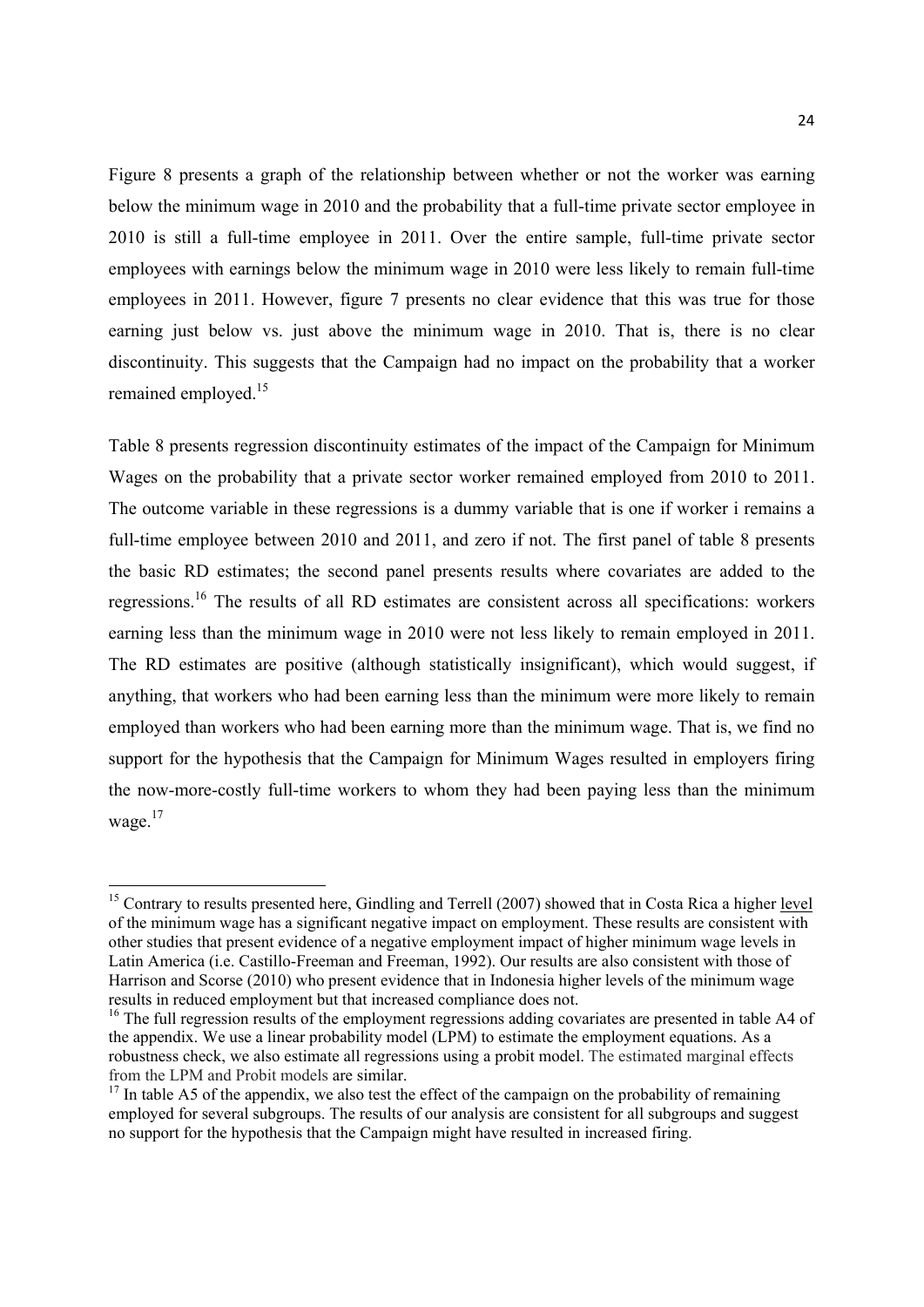Another possible reaction of employers when faced with a higher wage bill for full-time employees could be to reduce the number of part-time employees. We explore this possibility by re-estimating the RD employment regressions using data on workers who were part-time private sector employees in 2010 and where the dependent variable is equal to one if they remained employed in 2011 and zero if they are no longer employed in 2011. The results of these regressions, reported in table 9, suggest a negative but statistically insignificant effect of the Campaign on part-time employment. The statistical insignificance of this result may be related to a small sample size; compared to full-time workers there are relatively few part-time workers in the data. Table 9 thus provides some weak evidence that employers may have reduced part-time employment in response to the Campaign.<sup>18</sup>

#### **VIII. Results: The Impact on Non-Wage Benefits**

When faced with higher wages for workers previously earning less than the minimum wage, employers might react by reducing non-wage benefits for these workers. The impact may be different for voluntary non-wage benefits and non-wage benefits mandated by the labor code. We expect that the impact of the campaign on voluntary non-wage benefits would be negative. The campaign might also have a negative impact on legally mandated non-wage benefits because of a reduction in inspections of other labor code violations to accommodate the increased targeted inspections towards minimum wage violations. On the other hand, the Campaign could

 $18$  While we found no evidence that employers fired workers because they were forced to pay subminimum wage workers more, it is still possible that the employment opportunities for this group declined because of the Campaign. That is, employers may have reduced new hires of workers with subminimum wage productivity. To provide some evidence on this possibility, we test whether the Campaign led to reduced hiring of self-employed workers. Table A6 in the appendix presents regression discontinuity estimates of the impact of the Campaign for Minimum Wages on the probability that a fulltime self-employed workers transition into full-time private sector employment. The results are consistent across specifications and suggest that the campaign did not reduce the probability of transitioning into the covered sector for those who were self-employed in 2010. If anything, the results suggest that there was a small increase in the probability that a self-employed worker ended up as a full-time employee. Given the complex nature of the multiple minimum wage system in Costa Rica, it is also possible that employers could respond to the potential increases in the cost of employment brought about by increased compliance by reducing the hiring of workers into high minimum wage jobs and/or increasing hiring of workers into low minimum wage jobs (or even by simply "re-classifying" jobs from high minimum wage categories to lower minimum wage categories). To test for this possibility, we examined the impact of the campaign on the probability of transitioning from a low minimum wage jobs (unskilled or semi-skilled workers, representing over 55% of all private sector employees) to a higher minimum wage/higher skilled job. The results provide no evidence that the Campaign reduced the number of workers transitioning from low minimum wage to high minimum wage jobs.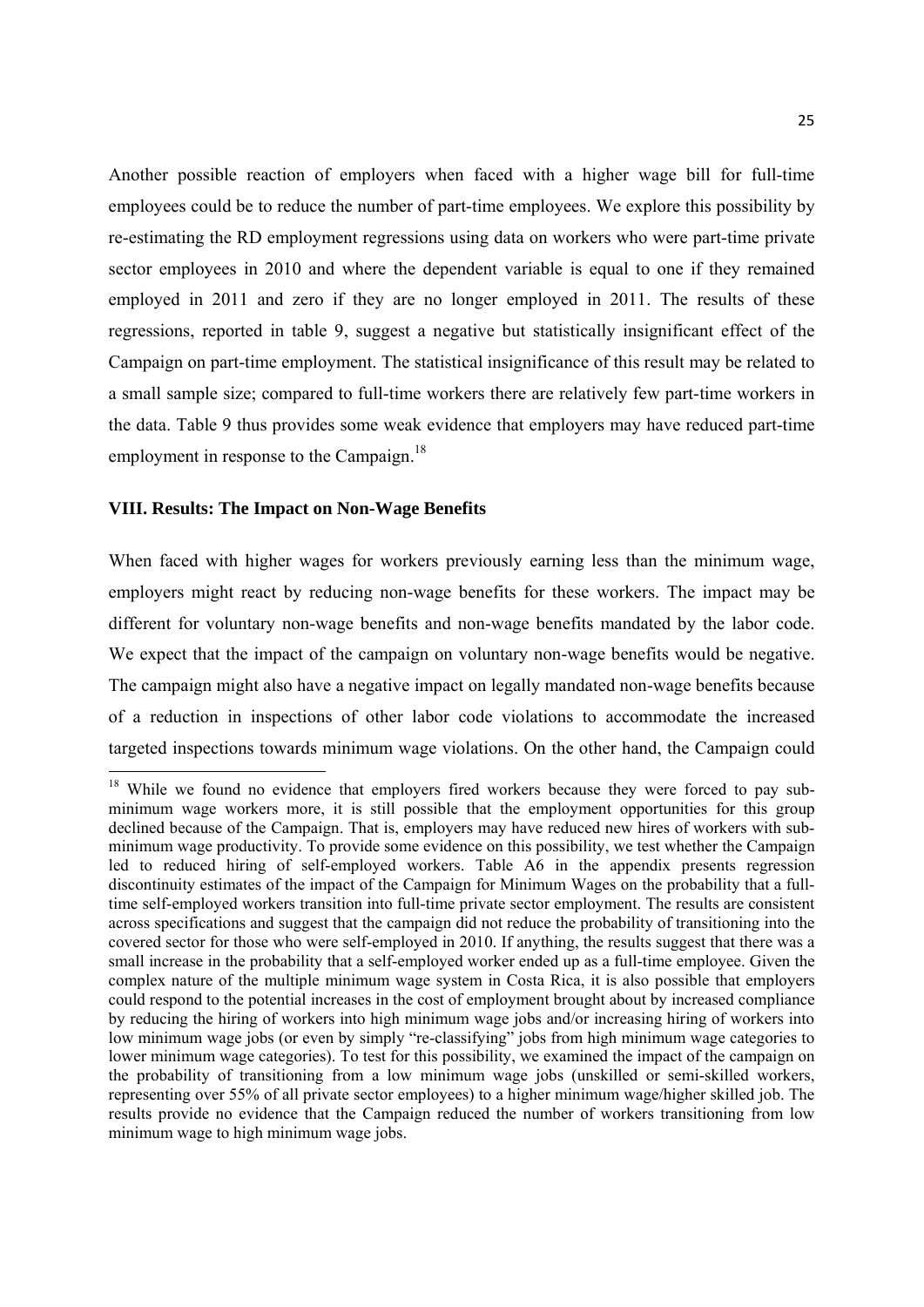have had a positive impact on legally mandated wage benefits. For example, one goal of the Campaign was to "create a level of consciousness among employers and workers regarding the importance of complying with the minimum wage." A spillover benefit of the Campaign could have also been a broader change in the "social norm" leading to an increase in the level of consciousness regarding the importance of complying with all labor regulations. In addition, given the nature of the inspections, labor inspectors, by law, cannot reveal the reasons for their visits. In order to protect workers who might have filed a complaint from firing, demotion or discrimination, inspectors must maintain the anonymity of workers as well as the nature of the complaints. This too might lead to a general increase in compliance with all labor regulations. This section investigates the effect of the Campaign on the provision of legally mandated nonwage benefits and explores how employers responded to increased compliance with minimum wage legislation and a decrease in inspections of other labor violations.

Table 10 reports the RD estimates of the impact of the Campaign on the probability that a fulltime private sector employee receives several types of legally mandated non-wage benefits.<sup>19</sup> The dependent variable is equal to one if the employee receives the non-wage benefit in 2011. The RD results indicate that the campaign had a statistically significant and positive impact on the probability of receiving Social Security. Workers earning below the minimum wage in 2010 were on average 10 to 14 percent more likely to gain or keep their Social Security benefits compared to workers earning just above the minimum wage in 2010. The results are consistent and significant across all bandwidths and most specifications.<sup>20</sup> The RD estimates also indicate positive and statistically significant impacts of the Campaign on the probability of receiving paid

 $19$  In Figure A2 of the appendix, we illustrate graphically the regression discontinuity of four legally mandated non-wage benefits. The top left panel in Figure A2 plots the impact of the Campaign on the probability of receiving Social Security (which includes both pensions and health insurance), while the top right panel plots the probability of receiving paid sick leave. The bottom left and right panels plot the probability of receiving paid vacation and paid overtime respectively. The data in Figure A2 show striking discontinuity in mandated non-wage benefit coverage for workers at the minimum wage threshold that suggests that the Campaign for Minimum Wages increased compliance with legally mandated non-wage benefits.

<sup>&</sup>lt;sup>20</sup> We use a linear probability model (LPM) to estimate the equations reported in table 10, but as a robustness check, we also estimate all regressions using a probit model. The estimated marginal effects from the LPM and Probit models are similar.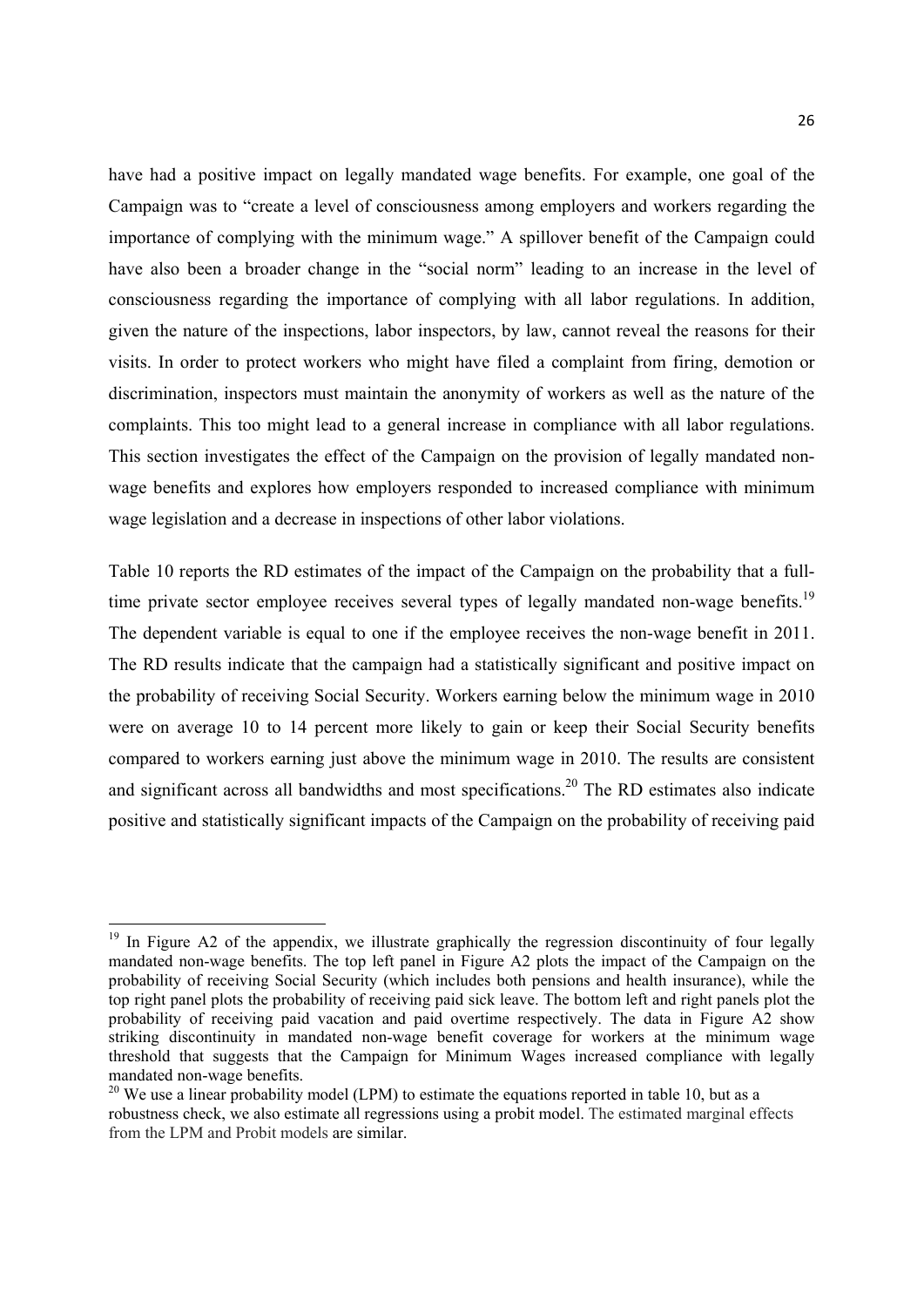vacation and paid overtime.<sup>21</sup> The results show a positive, but statistically insignificant, impact on the probability of receiving sick leave.

The final two rows in table 10 also show a positive and statistically significant impact of the Campaign on the probability that a worker who had been earning less than the minimum wage receives training.22 This is somewhat surprising given that one might expect employers to reduce this non-wage benefit as a way of reducing the labor costs. The increased training obtained by workers who had been earning less than the minimum wage could be driven by a desire on the part of employers to increase the productivity of these now more expensive workers. This result is consistent with Almeida and Aterido (2011), who find evidence using a large firm level data set across 63 countries that more stringently enforced labor regulations increase the probability of on-the-job training. Almeida and Aterido (2011) argue that this may be because stricter labor regulations create longer term firm-employer relationships which can, in turn, create a greater incentive for firms to invest in training. While we clearly do not find evidence that the Campaign led to reduced training of employees in private sector firms, we have to be careful interpreting this evidence. We cannot interpret this as direct evidence that employers provided more training because of the Campaign. This is because the variable we use identifies only whether or not the worker received training and not who paid for that training. It may be that this training was acquired and paid for by the workers independently.

<sup>&</sup>lt;sup>21</sup> The results are particularly large and significant in the case of paid overtime; workers earning below the minimum wage were 10 to 24 percent (based on bandwidth specifications) more likely to be paid for extra hours worked compared to those earning just above the minimum wage. This large increase raises the question of whether the results could be attributed to the Campaign or some specification error. One possibility could be that workers earning below the minimum wage in 2010 were considerably undercompensated for extra hours worked. Another possibility for why we observe a higher effect in the case of paid overtime is that workers who earn below the minimum wage might be more inclined to work extra hours in order to supplement their low income. To test whether the large impact on paid overtime is due to extra hours worked or actual campaign effect we test the impact of the Minimum Wage Campaign on the change in hours worked for those working at least full-time in both periods. The results show negative and insignificant effects of increased enforcement on hours worked, leading to a conclusion that increased minimum wage enforcement has led to an increase in the probability of receiving overtime compensation for workers who had not been receiving overtime compensation before the Campaign. <sup>22</sup> The variable that we use to measure the impact of increased compliance on the probability that

employers will reduce training indicates whether an individual obtained training or education that was not obtained through the formal educational system.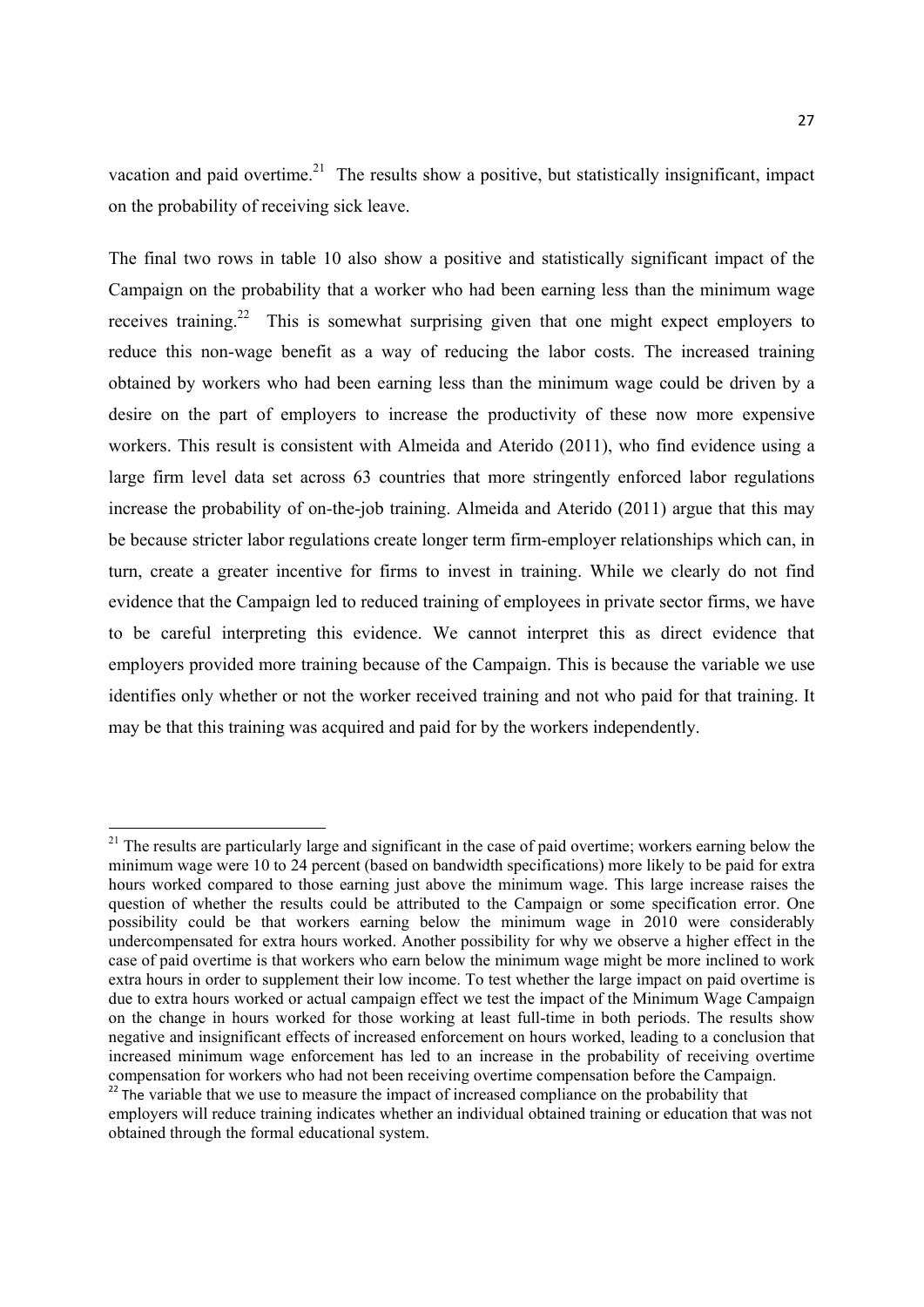#### **IX. Conclusions**

In August 2010 the Costa Rican government implemented a comprehensive program to increase compliance with legal minimum wages, the Campaign for Minimum Wages. To evaluate the impact of the Campaign, we use a regression discontinuity approach, which compares what happened to workers who before the campaign had been earning below the minimum wage to those who before the Campaign had been earning above the minimum wage. We analyze a panel data set with information on workers from before the Campaign began (July, 2010) and after the Campaign had been in operation for some time (July, 2011). We find evidence that the Campaign led to an increase in compliance with minimum wage laws in Costa Rica; the mean earnings of those earning less than the minimum wage in 2010 increased by approximately 10% more than the earnings of those who had been earning more than the minimum wage. We find evidence that the Campaign led to the largest increases in the wages of women, younger workers and less-educated workers.

We find no evidence that the Campaign had a negative impact on the employment of full-time workers whose wages were increased. We find some weak evidence that the Campaign had a negative impact on the employment of part-time private sector employees.

The results presented in this paper are based on data from the first year of the Campaign, and as such represent short-run results. It is possible that the observed increased compliance and wage gains brought about by the Campaign could be temporary: if the Campaign does not continue then labor markets may return to the status quo prior to the campaign. On the other hand, it may take firms time to adjust to higher costs, and by looking only at the first year of the Campaign we may be missing long-term adjustments to investment, technology, etc. that could reduce employment. However, previous research (Gindling and Terrell, 2007) has shown strong and consistent evidence that wages and employment adjust rapidly in Costa Rica to changes in the level of the minimum wage. Given this, we expect the Costa Rican labor market also to react rapidly to the Campaign for Minimum Wages.

Although increased inspections were mainly targeting minimum wage violations, we observe an increase in compliance with a broader set of labor standards and a positive spillover effect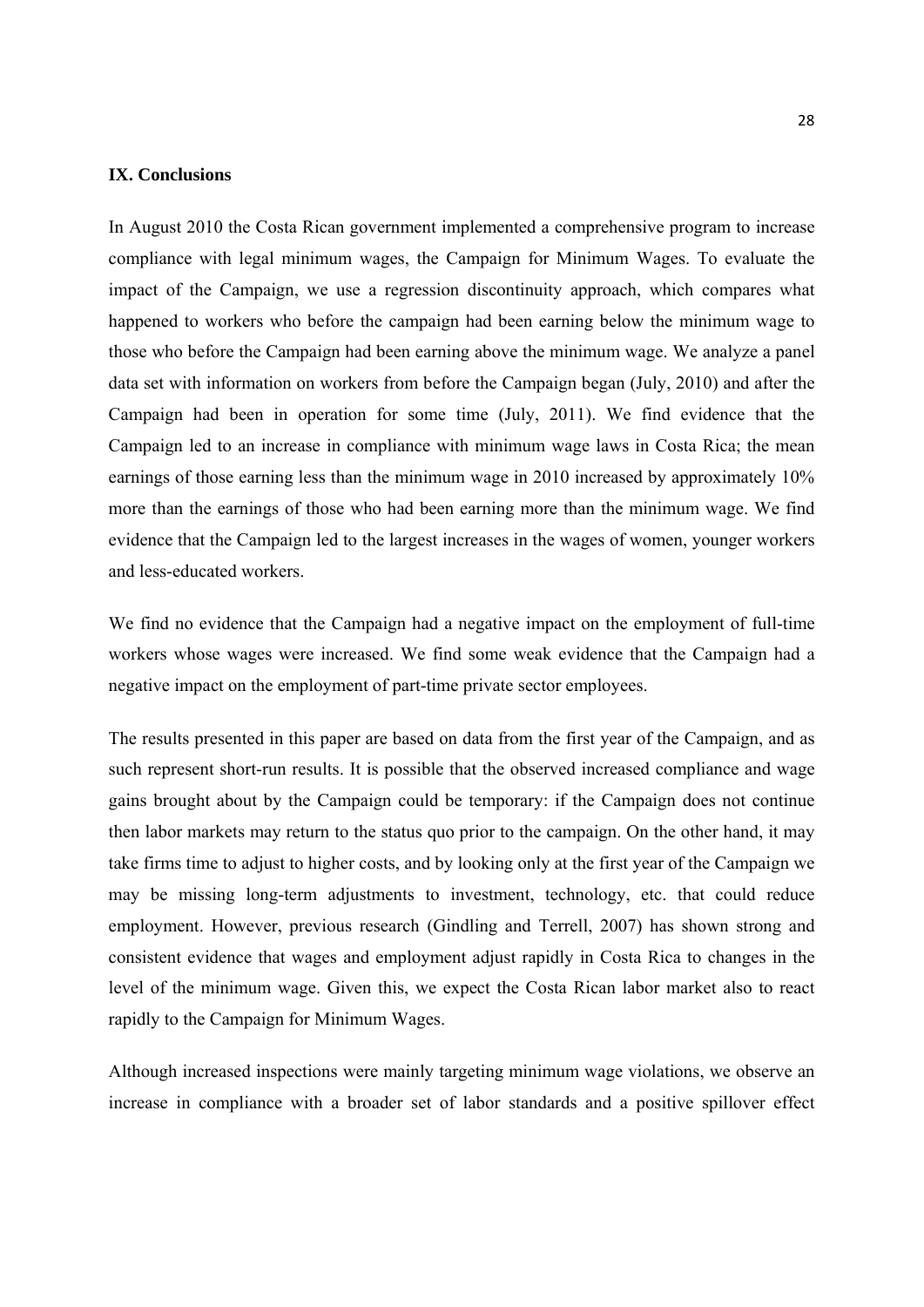relative to other violations of labor laws. Specifically, the analysis provides evidence that the Campaign had a positive impact on the probability that workers receive legally mandated nonwage benefits such as Social Security (which includes pension and health insurance), overtime pay, sick-leave and paid vacations. One explanation of our findings is that the media campaign raised general awareness of the importance of workers' labor rights amongst both employees and employers. It is possible that the increased awareness led to a comprehensive change in social norms related to labor violations on the part of employees who are now more knowledgeable about their rights and on the part of employers who prefer to avoid social stigma or embarrassment by complying with labor laws.  $^{23}$  Another explanation of the Campaign's positive impact on non-wage benefits may be the fact that labor inspectors are forbidden to disclose to an employer whether the visit is a result of a complaint or a general random inspection. This in turn might have led to a general increase in compliance with all labor regulations. One conclusion to be drawn from this analysis is that strong government enforcement and promotion of one aspect of labor regulations can lead to increased compliance of other labor regulations.

<sup>&</sup>lt;sup>23</sup> Increased inspections and increased publicity may be complementary. For example, Piore and Schrank (2008) write that "By consciously advertising their existence, making their presence felt in provincial towns as well as capital cities, and actively courting such participation, labour ministries can go a long way toward making labour inspectors publicly accountable" (p. 18). Pires (2008) presents evidence that in Brazil "Labour inspectors have been able to promote sustainable compliance…by combining punitive and pedagogical inspection practices" (p. 199) something similarly carried out by the Costa Rican labor inspectors.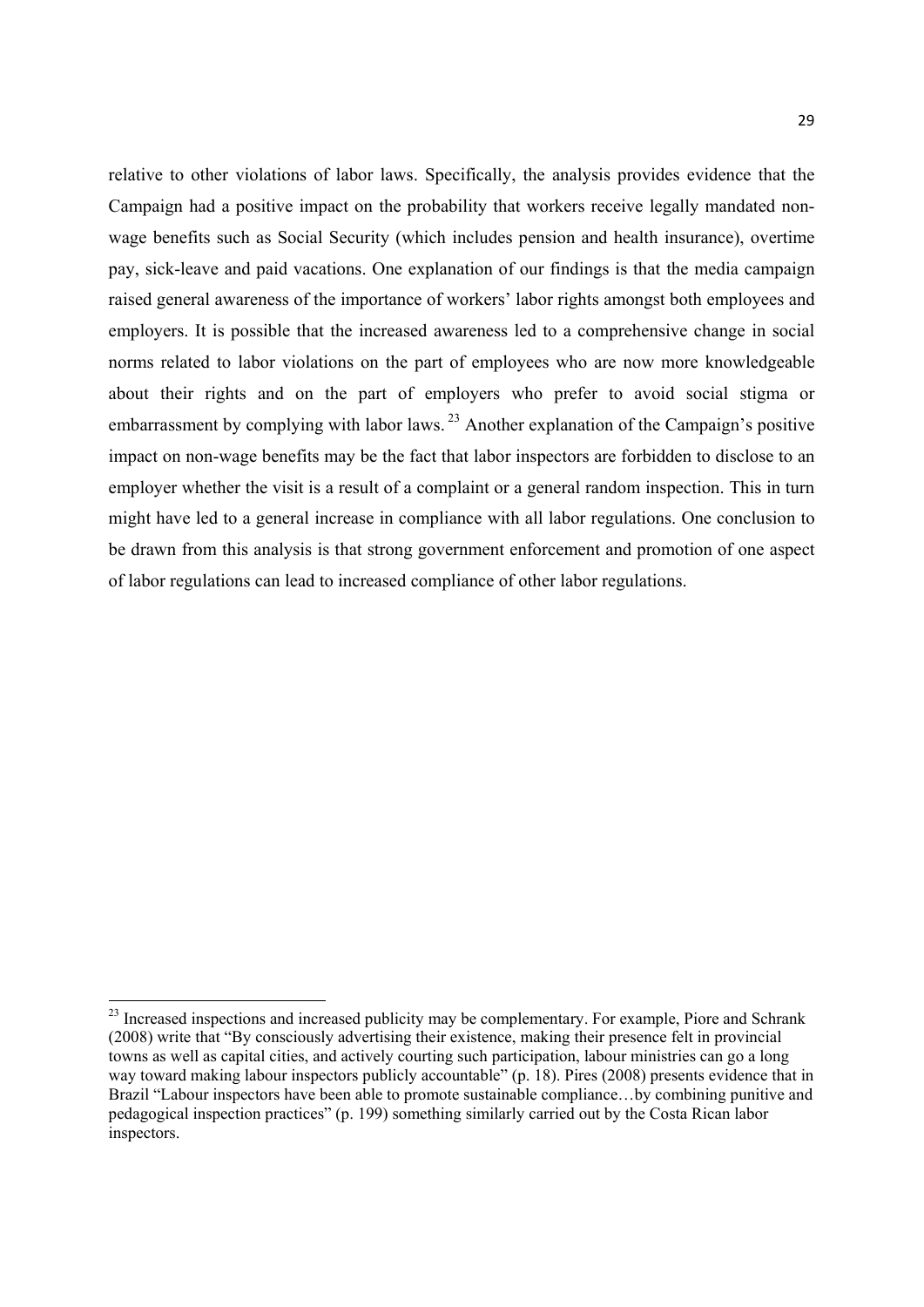#### **References**

- Aghion, Philippe, Yann Algan and Pierre Cahuc. 2011. "Civil Society And The State: The Interplay Between Cooperation And Minimum Wage Regulation." *Journal of the European Economic Association*, vol. 9 No. 1 (February), pp. 3–42.
- Almeida, Rita and Reyes Aterido. 2011. "On-the-job Training and Rigidity of Employment Protection in the Developing World: Evidence from Differential Enforcement." *Labour Economics*, Vol. 18, Supplement 1 (December), pp. S71**–**S82.
- Almeida, Rita and Z. Bilgen Susanli. 2012. "Firing Regulations and Firm Size in the Developing World: Evidence from Differential Enforcement." *Review of Development Economics*, Vol. 16, No. 4 (November), pp. 540-558.
- Almeida, Rita and Pedro Carneiro. 2011. "Enforcement of Labor Regulation and Informality." IZA Discussion Paper No. 5902.
- Almeida, Rita and Pedro Carneiro. 2009. "Enforcement of Labor Regulations and Firm Size." *Journal of Comparative Economics*, Vol. 37, No. 1 (March), pp. 28–46.
- Amengual, Matthew. 2010. "Complementary Labor Regulation: The Uncoordinated Combination of State and Private Regulators in the Dominican Republic." *World Development*, Vol. 38, No. 3 (March), pp. 405–414.
- Arias, Randall *(Programa Cumple y Gana*). 2011. "Consideraciones Sobre el Impacto de la Política Pública para el Complimiento del Salario Mínimo en Costa Rica." presented at the Seminario Internacional Reflexiones en Torno al Salario Mínimo, October 11, San José Costa Rica.
- Basu, Arnab, Nancy Chau and Ravi Kanbur. 2010. "Turning a Blind Eye: Costly Enforcement, Credible Commitment and Minimum Wage Laws." *The Economic Journal*, Vol. 120, No. 543 (March), pp. 244–269.
- Castillo-Freeman, A. and R. Freeman. 1992. "When the Minimum Wage Really Bites: The Effect of the U.S.-level Minimum Wage on Puerto Rico." In Immigration and the Workforce: *Economic Consequences in the U.S. and Source Countries*, G. Borjas and R. Freeman (eds.) NBER Conference Volume, Chicago: University of Chicago Press.
- Cheng, Ming -Yen, Fan Jianqing, and J. S. Marron. 1997. "On automatic boundary corrections". *Annals of Statistics,* Vol. 25, No. 4, pp. 1691–1708.
- Cunningham, Wendy. 2007. *Minimum Wages and Social Policy: Lessons from Developing Countries*. Washington, D.C.: The World Bank.
- Fan, Jianqing and Irene Gijbels. 1996. *Local Polynomial Modeling and its Applications.* London: Chapman and Hall.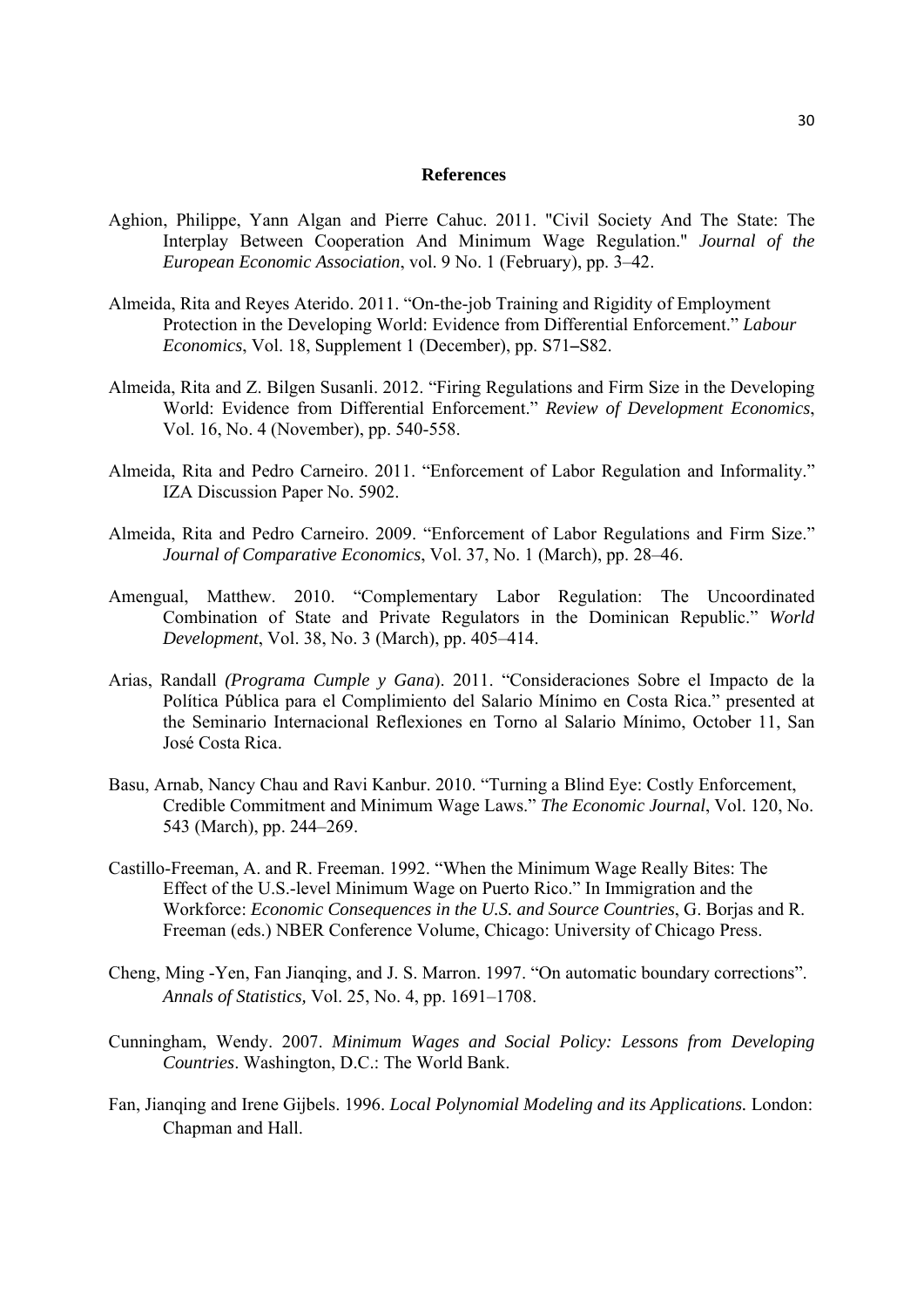- Estado de la Nación. 2009. *Informe Anual del Estado de la Nación*. San Jose, Costa Rica, October.
- Gindling, T.H. and Katherine Terrell. 2007. "The Effects of Multiple Minimum Wages throughout the Labor Market: the Case of Costa Rica." *Labour Economics,* Vol. 14, No. 3 (June), pp. 485–511.
- Gindling, T.H. and Katherine Terrell. 2005. "Legal Minimum Wages and the Wages of Formal and Informal Sector Workers in Costa Rica." *World Development*, Vol. 33, No. 11 (November), pp. 1905–1921.
- Gindling, T.H. and Katherine Terrell. 1995. "The Nature of Minimum Wages and Their Effectiveness as a Wage Floor in Costa Rica." *World Development*, Vol. 23, No. 8 (August), pp. 1439–1458.
- Gindling, T. H. and Juan Diego Trejos. 2010. *Reforzar el complimiento de los salaries mínimos en Costa Rica*, FUSADES, San Salvador.
- Harrison, A. and J. Scorse. 2004. "The Impact of Globalization on Compliance With Labor Standards: a Plant-level Study." In S. Collins and D. Rodrik, eds., *Brookings Trade Forum 2003*. Washington, D.C.: Brookings Institution Press.
- Harrison, A. and J. Scorse. 2010. "Multinationals and Anti-Sweatshop Activism," *American Economic Review* 100(1), pp. 247-2 73.
- Imbens, Guido and Karthik Kalyanaraman. 2009. "Optimal Bandwidth Choice for the Regression Discontinuity Estimator." NBER Working Paper No. 14726.
- Imbens, Guido W. and Thomas Lemieux. 2008. "Regression discontinuity designs: A guide to practice," *Journal of Econometrics*, vol. 142, No. 2 (February), pp. 615-635.
- Lee, David S. 2008. "Randomized Experiments from Non-random Selection in U.S. House Elections." *Journal of Econometrics,* Vol. 142, No. 2 (February), pp. 675–697.
- Lemos, Sara. 2004. "The Effects of the Minimum Wage in the Formal and Informal Sectors in Brazil." IZA Discussion Paper No. 1089.
- Lee, David S. and Thomas Lemieux. 2010. "Regression Discontinuity Designs in Economics." *Journal of Economic Literature,* Vol. 48, No. 2 (June), pp. 281–355.
- McCrary, Justin. 2008. "Manipulation of the Running Variable in the Regression Dis- continuity Design: A Density Test," *Journal of Econometrics*, Vol. 142, No. 2 (February), pp. 698- 714.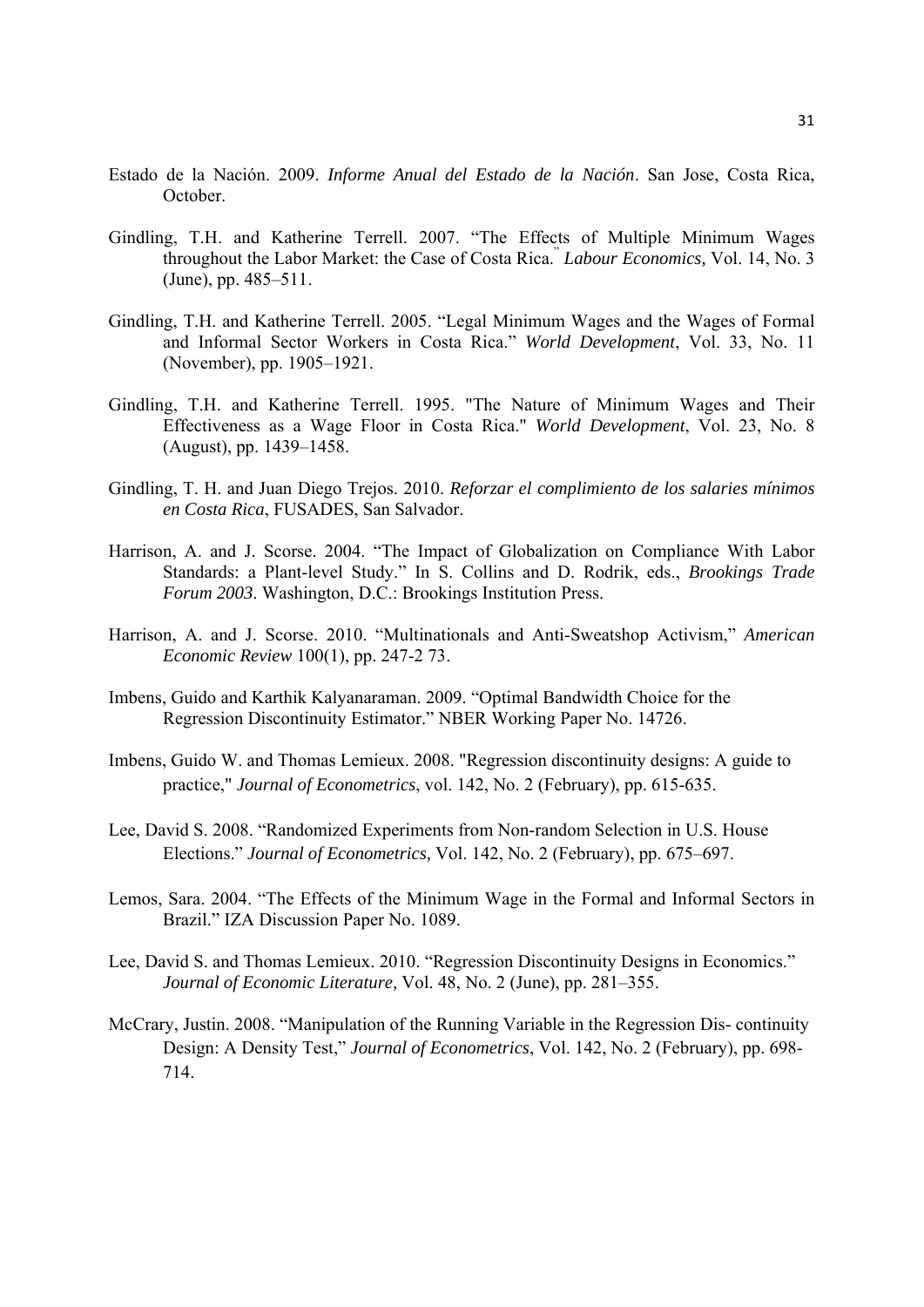- Ministerio de Trabajo, Dirección de Planificación del Trabajo, Observatorio del Mercado Laboral, "Situación Actual del los Salarios Mínimos en Costa Rica," October, 2011.
- Pires, Roberto. 2008. "Promoting Sustainable Compliance: Styles of Labour Inspection and Compliance Outcomes in Brazil." *International Labour Review*, Vol. 147, No. 2–3, pp. 199–229.
- Piore, Michael J., and Andrew Schrank. 2008. "Toward Managed Flexibility: The Revival of Labour Inspection in the Latin World, *International Labour Review*, Vol. 147, No. 1, pp. 1–23.
- Piszk, Sandra. 2011. "Resultados del primer año de la Campaña Nacional de Salarios Mínimos." Seminario Internacional Reflexiones en Torno al Salario Mínimo, October 11, San José Costa Rica.
- Ronconi, Lucas. 2008. "Enforcement and Compliance with Labor Regulations." *Industrial and Labor Relations Review*, Vol. 63, No. 4 (October), pp. 719–736.
- Strobl, E. and F. Walsh. 2001. "Minimum Wage and Compliance: the Case of Trinidad and Tobago." *Economic Development and Cultural Change*, Vol. 51, No. 2 (January), pp. 427–450.
- Van der Klaauw, Wilbert. 2008. "Regression-Discontinuity Analysis: A Survey of Recent Developments in Economics." *Labour, Vol.* 22, No. 2, pp. 219-245.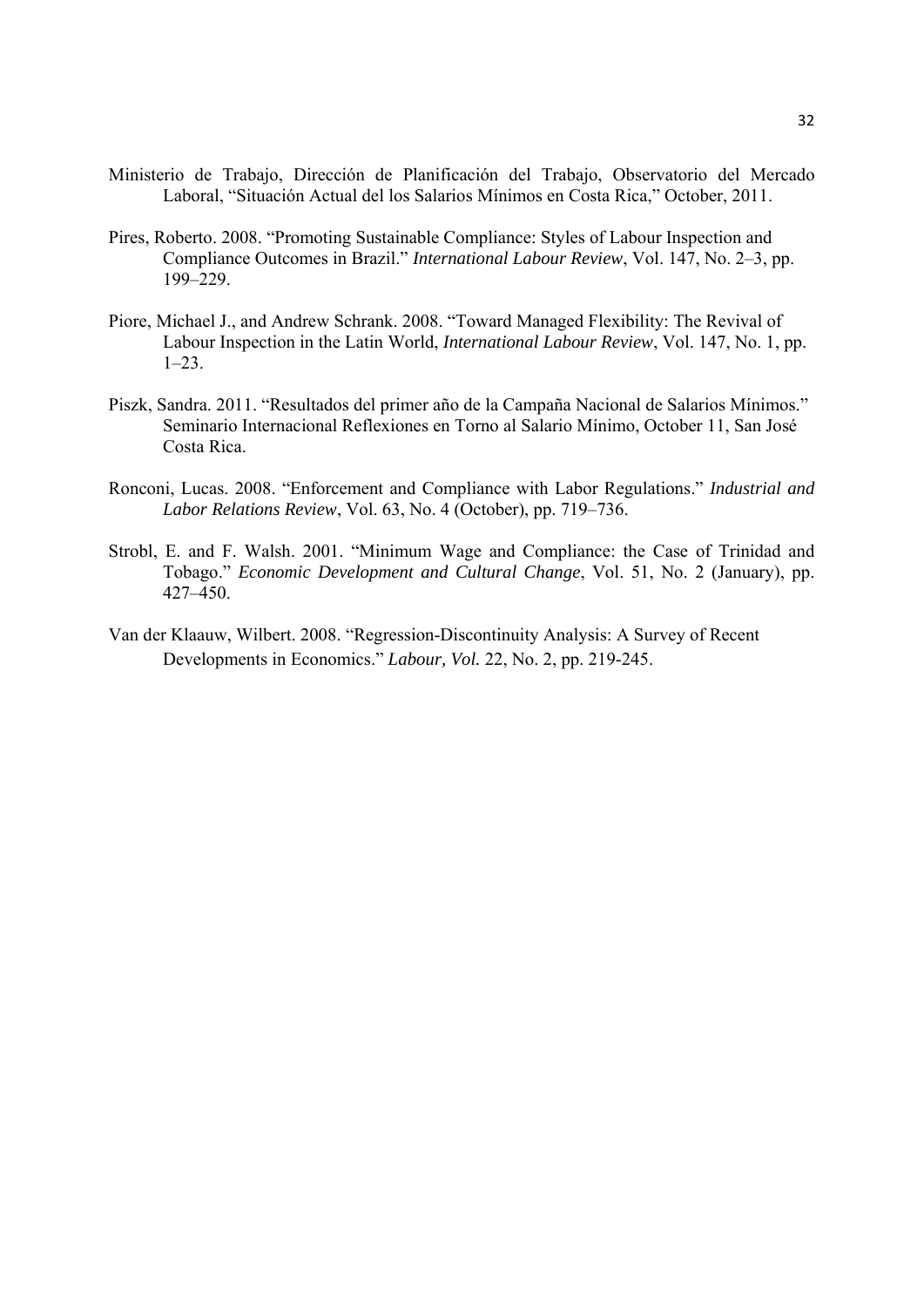#### **Appendix 1: Testing key assumptions of the regression discontinuity approach**

A key assumption of the regression discontinuity approach is that workers just below the cutoff are systematically similar to workers just above the cutoff, except for the fact that they have been treated (Imbens & Lemieux, 2008; McCrary, 2008; Van der Klaauw, 2008). In our context, this assumption would be violated if there were non-random differences in the observable or unobservable characteristics between workers earning just below vs. just above the minimum wage in 2010. This could occur if employers intentionally choose which sub-minimum wage worker gets a wage below the legal minimum wage and which gets a wage above the legal minimum wage, or if workers have control over who earns above or below the minimum wage. According to the regression discontinuity literature, knowledge and manipulation of treatment assignment rules may generate unexpected behavioral responses from employees or employers (Imbens & Lemieux, 2008; McCrary, 2008; Van der klaauw, 2008). Either can invalidate the comparability of workers near the threshold because of sorting around the cut off, where those below the minimum wage might differ on average from those just above.

There might be reasons to believe that workers have been sorted on unobserved characteristics such as innate ability, power to negotiate, knowledge of minimum wage laws and so on. If this holds, the key identifying assumption behind the RD design will be violated and the results will be subject to selection bias. The key question is whether this is a *precise* or *imprecise* manipulation of the assignment variable. Under imperfect "imprecise" manipulation, the continuity assumption holds (Lee, 2008) due to some random element as to who gets bumped above the minimum wage and who does not.

These assumptions imply that the distribution of the assignment variable will be continuous at the cut-off point. McCrary  $(2008)^{24}$  developed a formal test of manipulation based on an intuition that density to the right of the cut-off of the assignment variable will be considerably

<sup>&</sup>lt;sup>24</sup> In practice, McCrary's test is executed in two steps as follows: the first step involves plotting a very under smoothed histogram. The bins for the histogram are defined so that no bin includes points both to the left and right of the discontinuity point. The second step is a local linear regression of the histogram separately on either side of the cutoff. The midpoints of the histogram bins are treated as a regressor in the regression, and the normalized counts of the number of observations into each bin are treated as an outcome variable. Finally, the discontinuity at the cutoff is then estimated as the log difference in height on the intercept.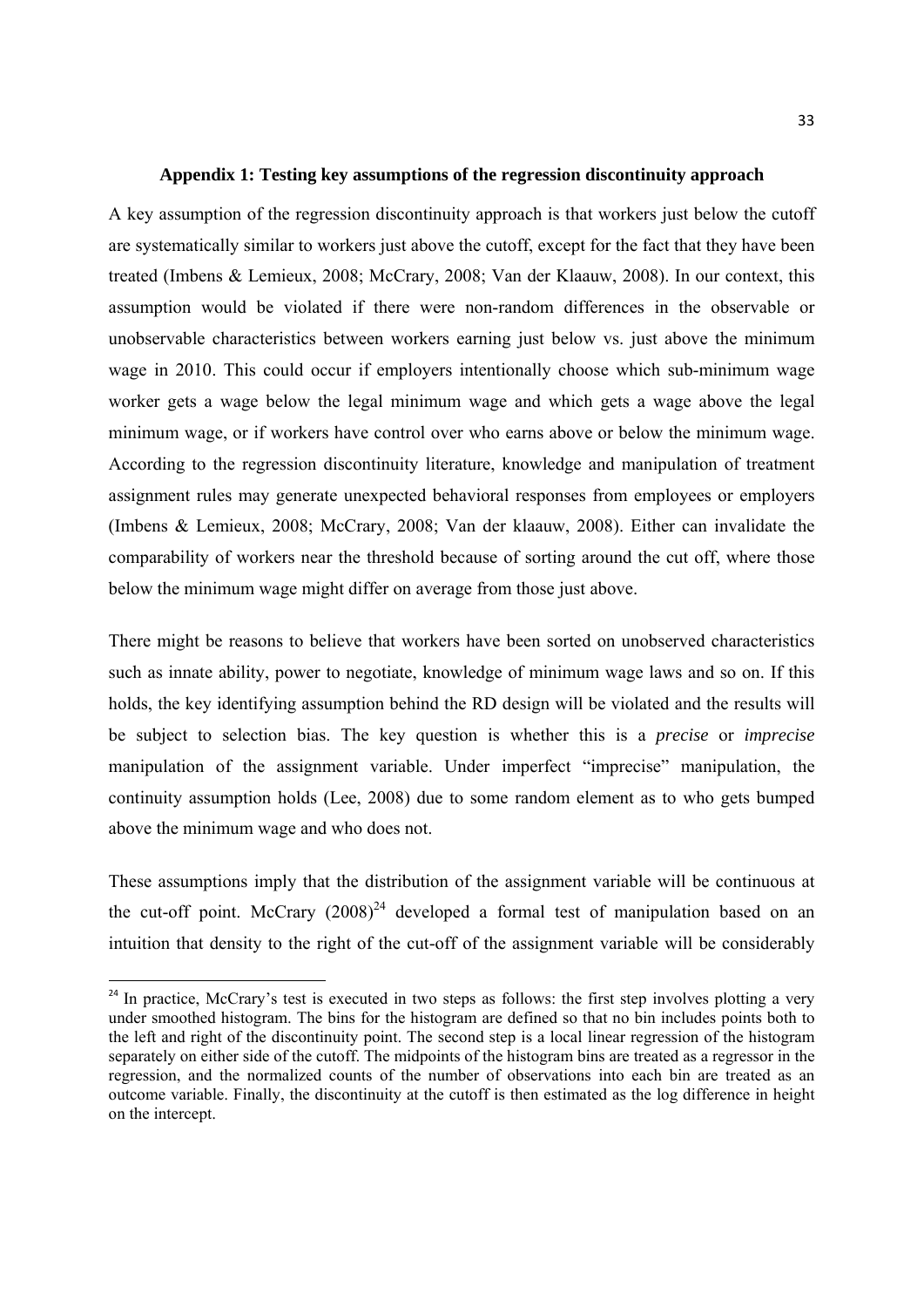different than to the left of the cut-off under complete manipulation of the assignment variable. Lee and Lemieux (2010) show examples of densities of forcing variable under three conditions; complete, imprecise and precise manipulation. Under imprecise manipulation, believed to be the case in our RD design, if workers or employers cannot precisely control the assignment variable, then the expected density of the assignment variable should be continuous around the discontinuity point as shown in figure A1. That is, figure A1 suggests that our data pass the McCrary test.

McCrary (2008) points out that such a density test is only informative if manipulation is monotonic, where the treatment induces agents (workers and employers) to change the assignment variable in one direction only and that the absence of a discontinuity in the density of the assignment variable is neither a necessary nor a sufficient condition for valid inference (McCrary, 2008 p.5). Another validity test is to examine the comparability of worker on either side of the threshold. Ideally, workers earning just below the minimum wage should on average have similar observed and unobserved characteristics to those earning just above the minimum wage.

We can plot the average of the covariates against the assignment variables on either side of the threshold and see if a discontinuity exits. An alternative method is to use the covariates as the dependent variable and run a regression discontinuity using the assignment variable as the independent variable (Imbens & Lemieux, 2008; van der Klaauw, 2008; Lee & Lemieux, 2010). We conduct such an analysis using our data and the covariates considered in the paper. The results are reported in table A7. We find sharp discontinuities in the distribution of several worker characteristics around the cutoff threshold. This includes discontinuities in the variables gender, educational level and industry type. For example, male workers are significantly more likely to earn above the minimum wage (that is, there is a higher concentration of male workers above the cut-off compared to women), as are workers with more education. In addition, there is evidence that it is significantly more probable that workers just below the minimum wage work in construction, manufacturing, agriculture and manufacturing (compared to those working in commerce, finance, and services).<sup>25</sup> Thus, the treatment (the campaign) is confounded with

 $25$  Assignment to above or below the minimum wage does not depend on whether the worker is in a small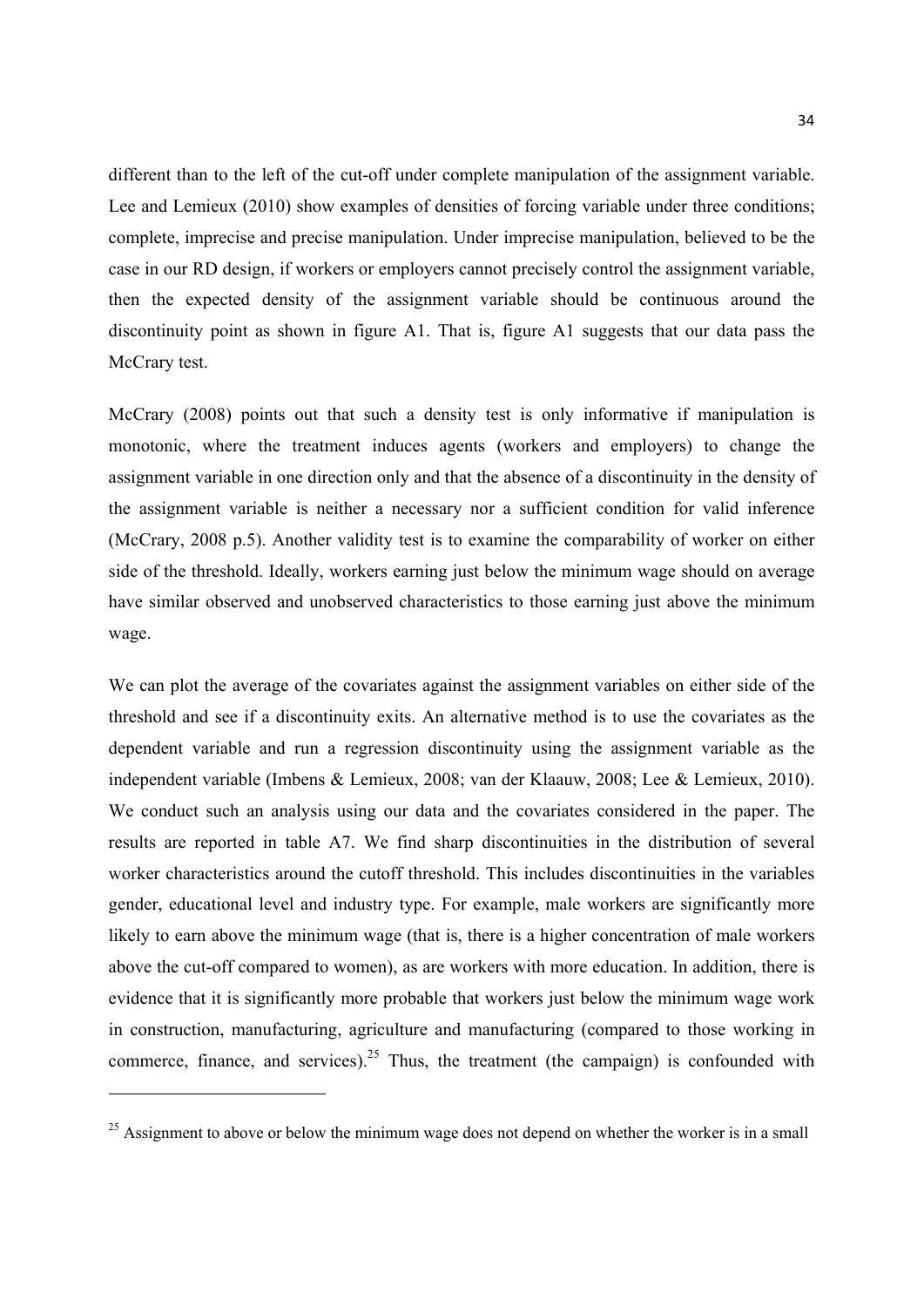relative observed worker characteristics that might be associated with the earlier finding of sorting close to the cut-off and might undermine the reliability of the RD design.

In principle, the regression discontinuity design conditional on worker covariates (i.e. educational level, gender and industry) should reduce the problem of sorting. In the body of this paper we present RD estimates that include these variables as covariates, as well as RD estimates of the impact of the campaign for workers with each of these characteristics (i.e. by gender and education level). The results of all our estimates are consistent and show that the Campaign did have a positive impact on wages and compliance. However, if additional unobserved factors such as skills jointly determine the likelihood of earnings at or above the minimum wage, then sorting might persist and can invalidate the underlying RD identification assumptions, and straightforward RD estimates would be subject to selection bias.

<u> 1989 - Johann Stoff, fransk politik (f. 1989)</u>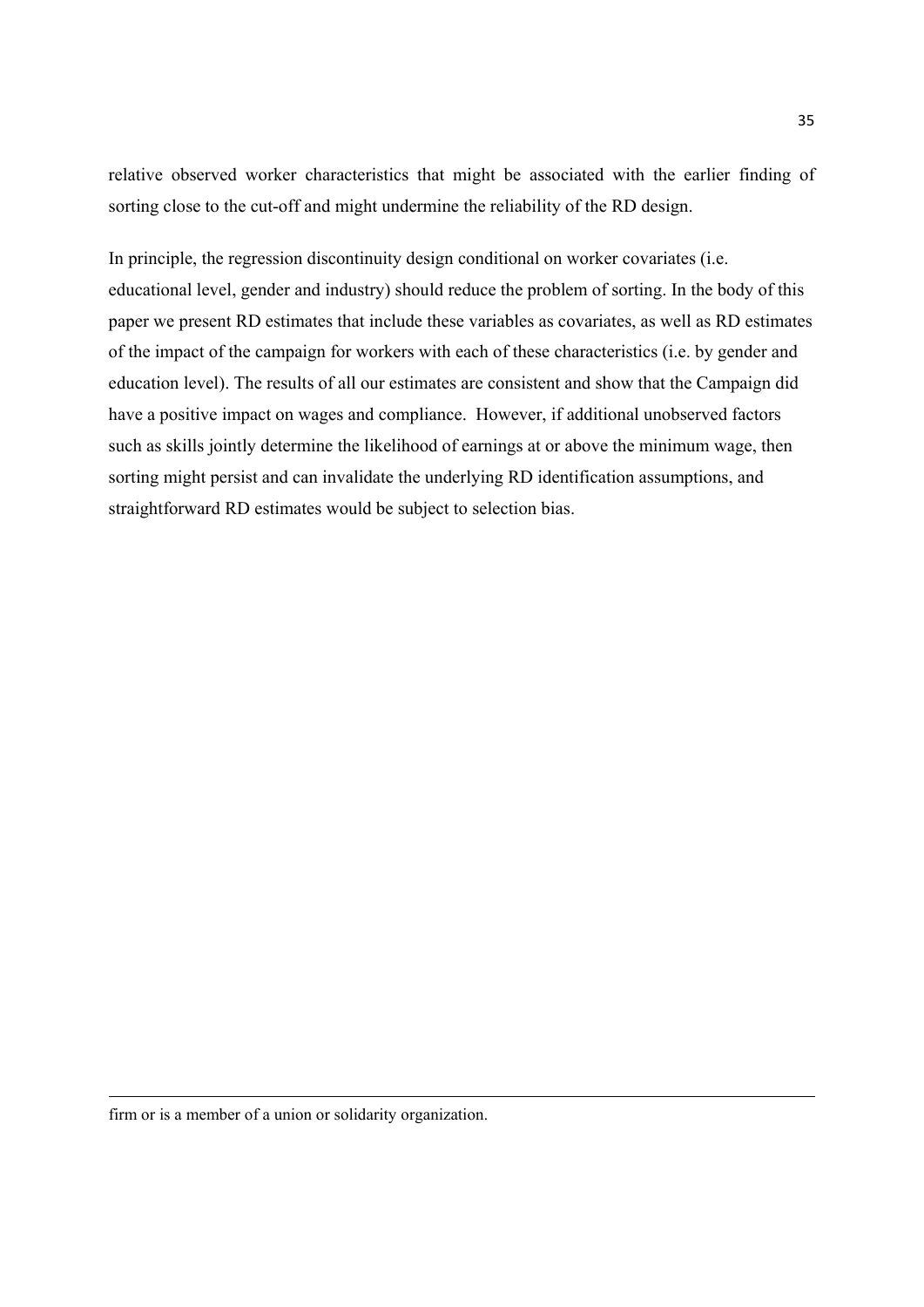### Figure 1: Components of the publicity campaign illustrated on a Ministry of Labor web site

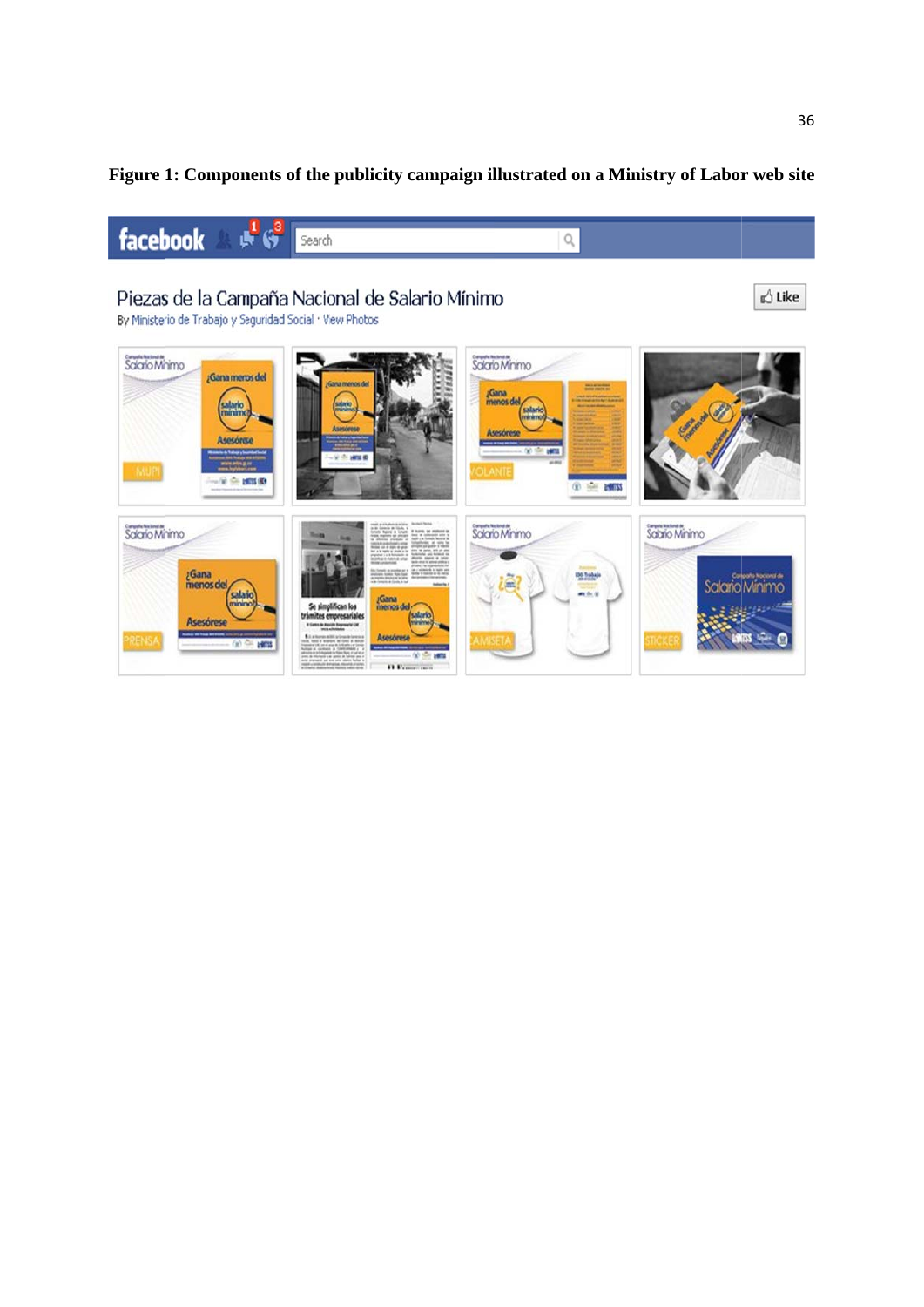

#### **Figure 2: Evolution of minimum wages, real GDP and unemployment, 1995-2011**

Source: Central Bank of Costa Rica, National Institute of Statistics and Census and minimum wage decrees.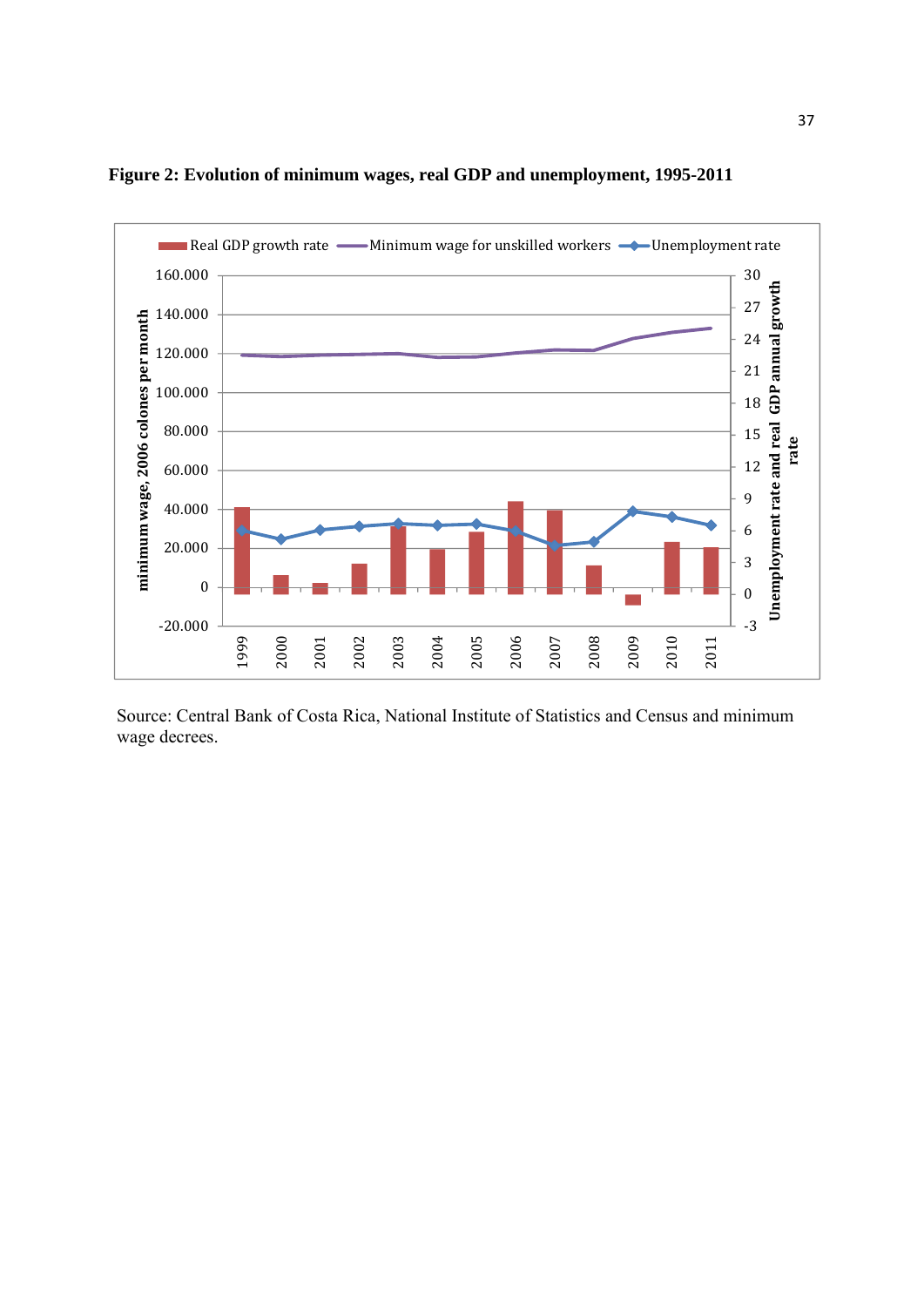#### **Figure 3: Potential impact of the Campaign on wages and compliance.**

Panel A: Assuming a linear relationship between the assignment variable and outcome variable:



Panel B: Assuming a non-linear relationship between the assignment variable and outcome variable:

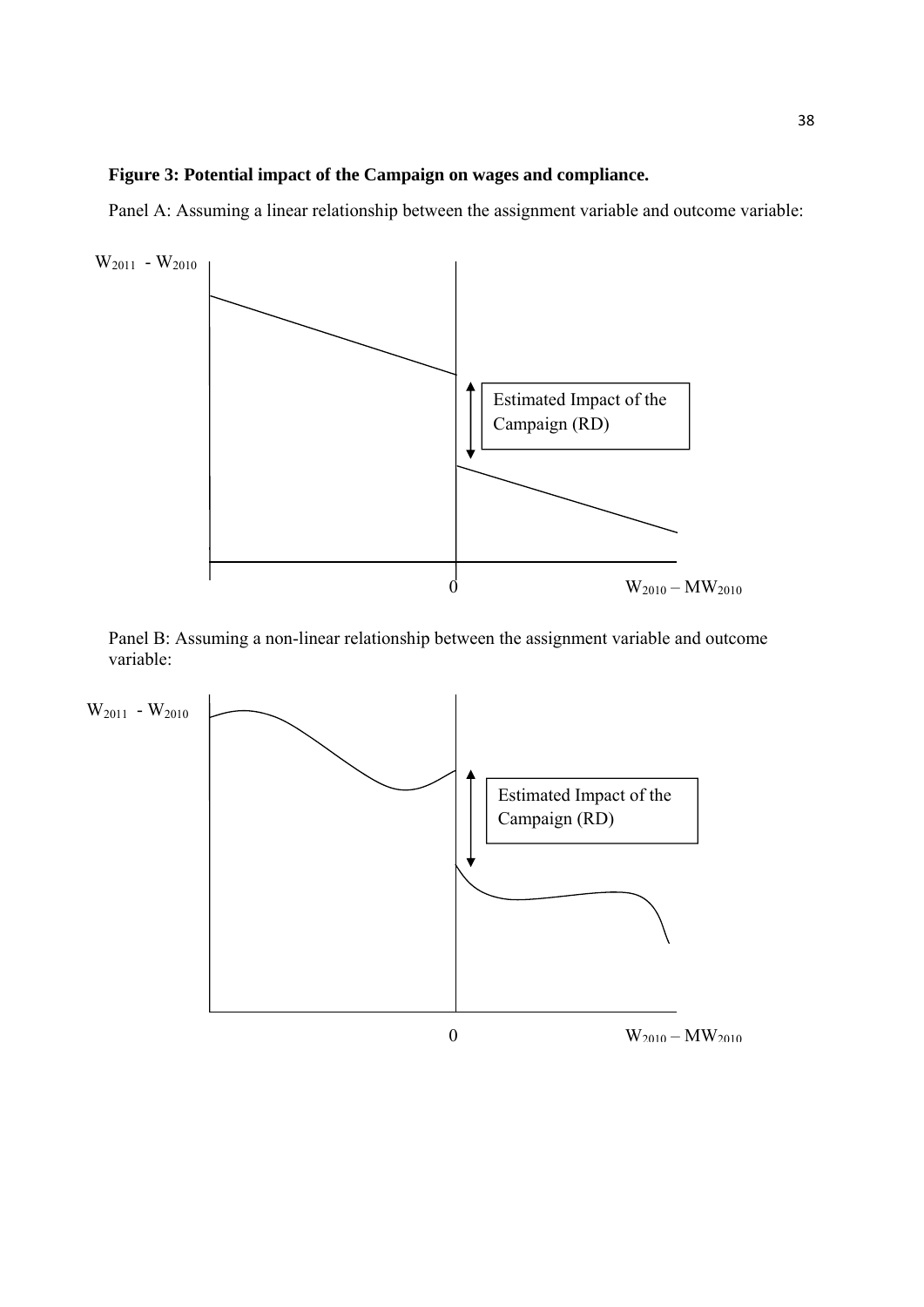**Figure 4: Kernel density estimates of the distribution of the log of monthly earnings relative to the legal minimum wage, for full-time private sector employees in 2010 and 2011** 



**Figure 5: Graphical representation of regression discontinuity estimate of the impact on wages of full-time private sector employees** 



Notes: Estimated discontinuity= .095, standard error= .046.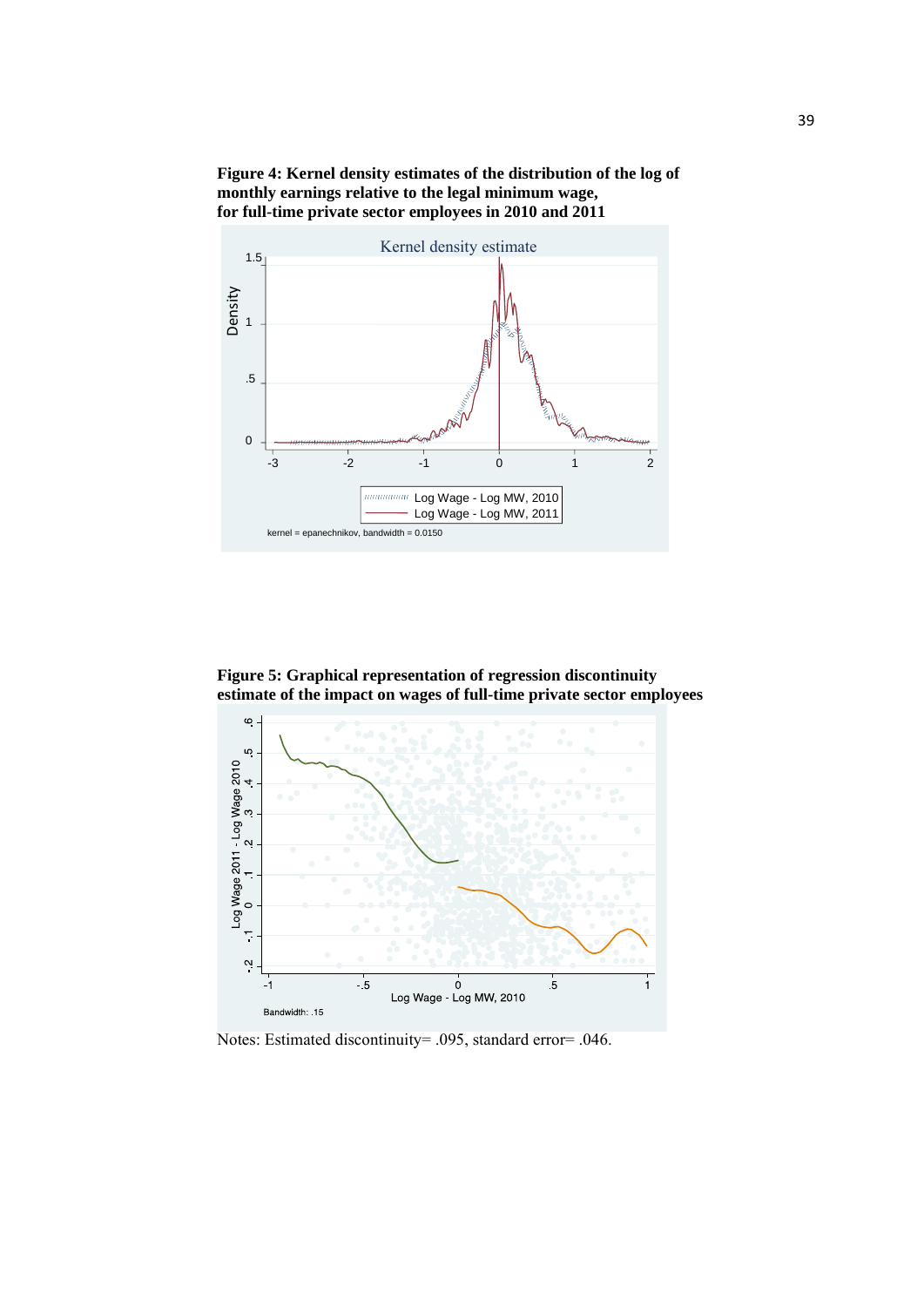



**Figure 7: Graphical representation of regression discontinuity estimate of impact on wages, self employed workers in 2010 and 2011** 



Notes: Estimated discontinuity= .017, standard error= .215.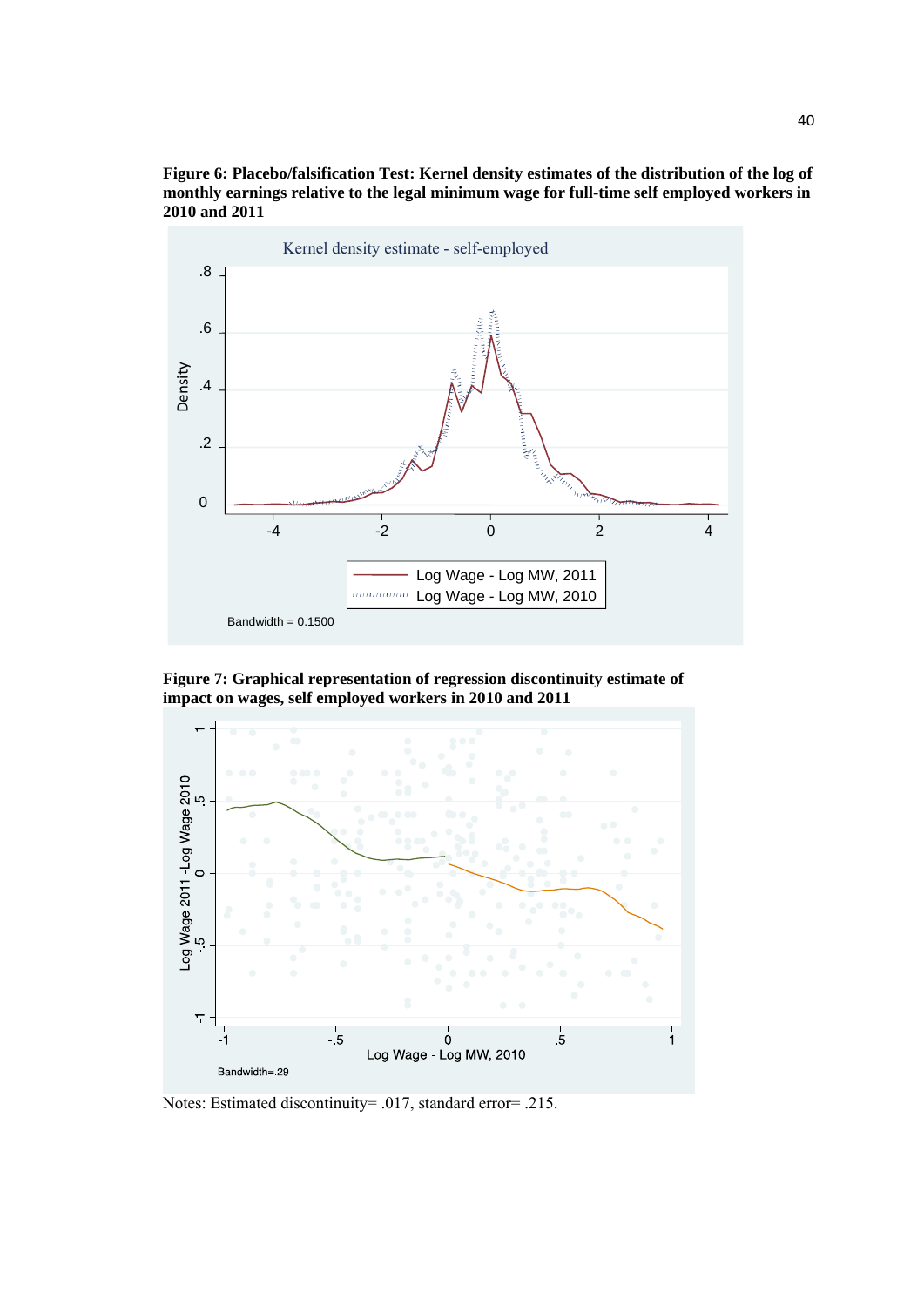**Figure 8: Employment Effect: graphical representation of regression discontinuity estimate of impact on the probability that a full-time private employee in 2010 remains a full-time employee in 2011** 



Notes: Estimated discontinuity= .019, standard error= .048.



**Figure A1: Density of the assignment variable (Log Wage – Log MW, 2010)**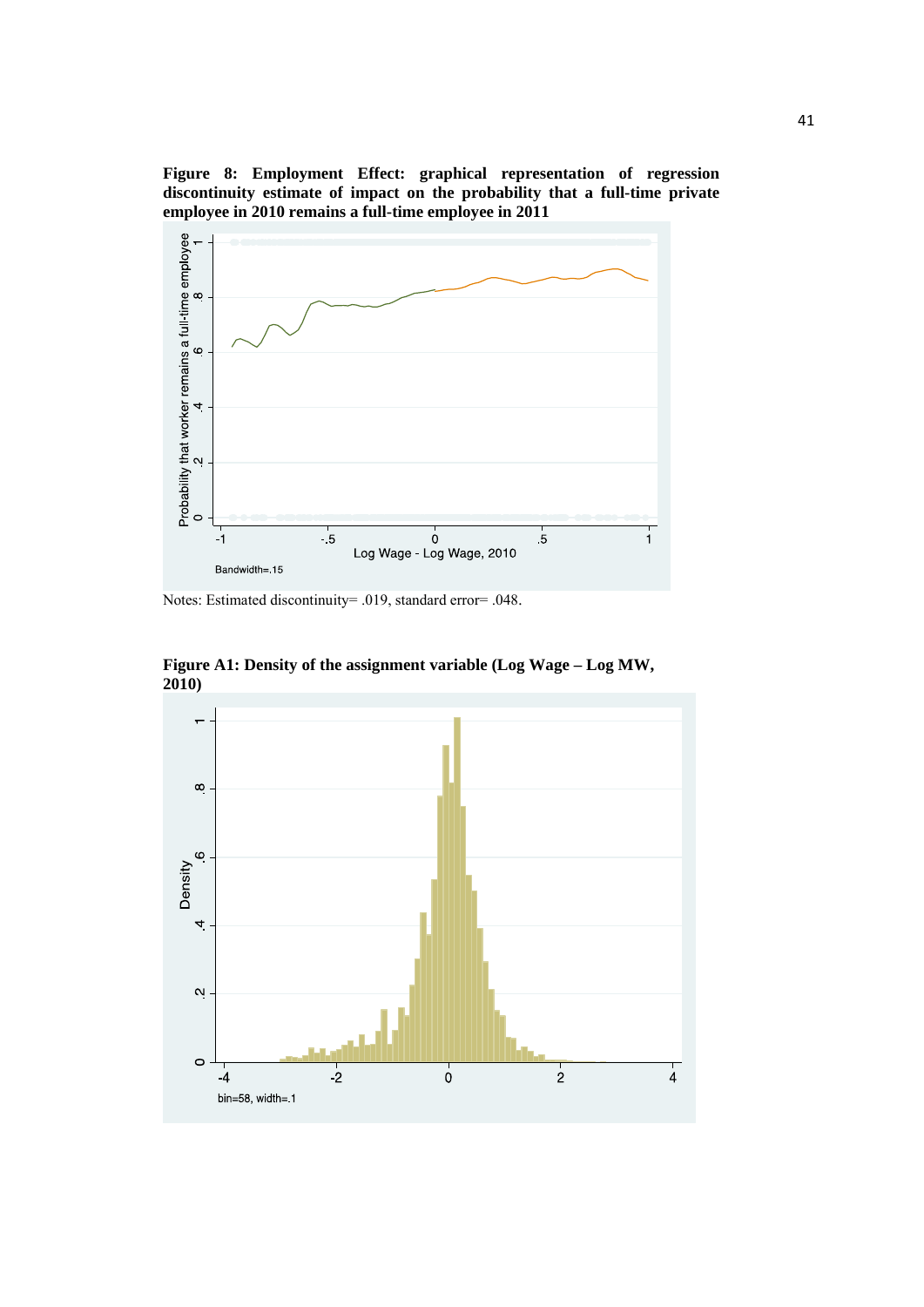

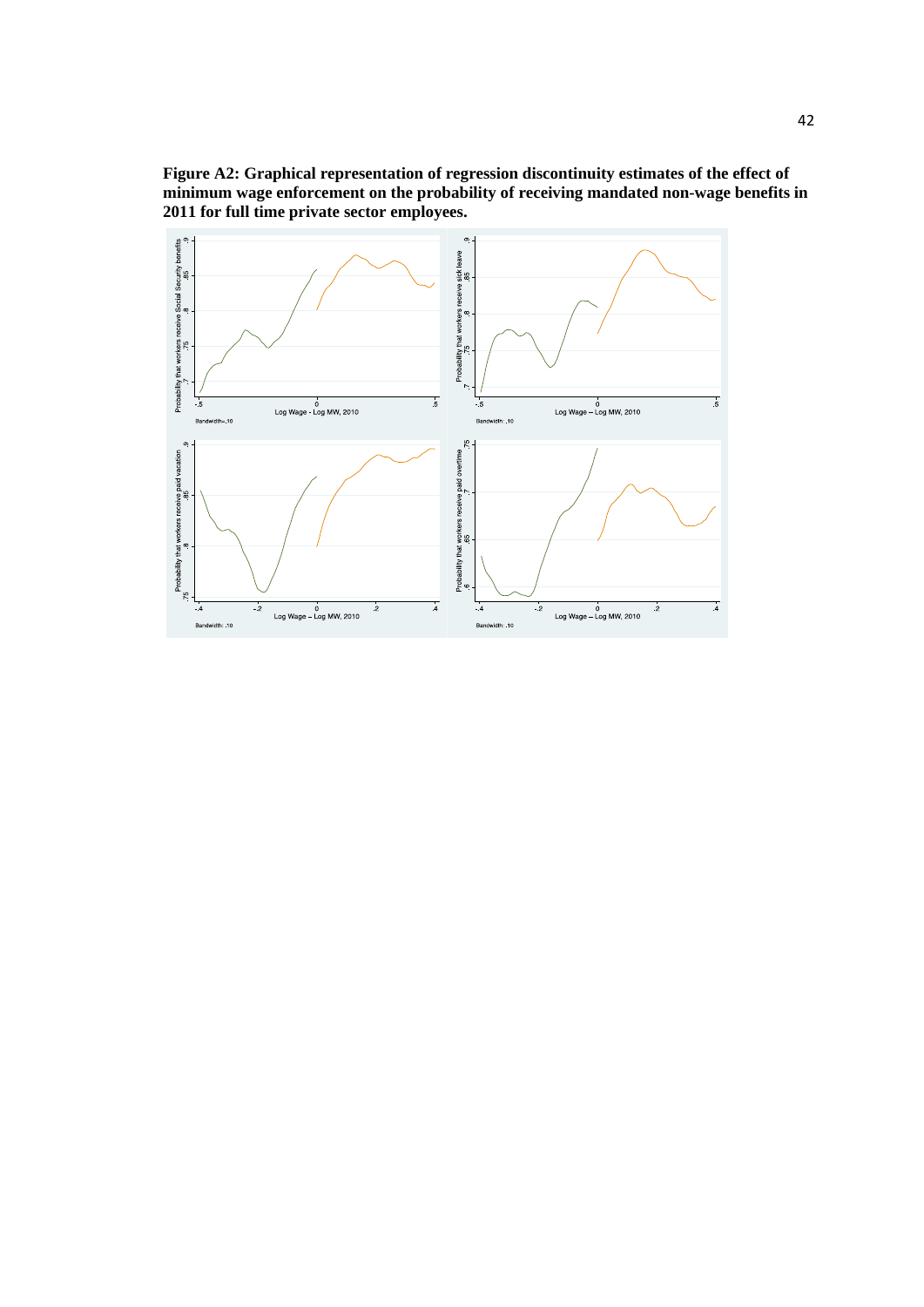|                                 | 2005           | 2006             | 2007             | 2008             | 2009             | 2010   | 2011   |
|---------------------------------|----------------|------------------|------------------|------------------|------------------|--------|--------|
| <b>Total First Inspections</b>  | 6,717          | 5,888            | 6,815            | 8,673            | 7,415            | 9,512  | 10,521 |
| Full inspections (Not Targeted) | 6,717          | 5,888            | 6,815            | 8,673            | 7,415            | 4,313  | 2,115  |
| Minimum Wage targeted (CSM)     | $\mathbf{0}$   | $\boldsymbol{0}$ | $\boldsymbol{0}$ | $\boldsymbol{0}$ | $\overline{0}$   | 5,199  | 8,406  |
| <b>Total Second Inspections</b> | 4,525          | 4,080            | 3,015            | 3,652            | 4,061            | 4,493  | 7,028  |
| Full inspections (Not Targeted) | 4,525          | 4,080            | 3,015            | 3,652            | 4,061            | 3,148  | 1,863  |
| Minimum Wage Targeted (CSM)     | $\overline{0}$ | $\boldsymbol{0}$ | $\boldsymbol{0}$ | $\mathbf{0}$     | $\boldsymbol{0}$ | 1,345  | 5,165  |
| <b>Total Inspections</b>        | 11,242         | 9,968            | 9,830            | 12,325           | 11,476           | 14,005 | 17,549 |

### **Table 1: Number of labor inspections, 2005-2011**

Source: Costa Rican Ministry of Labor.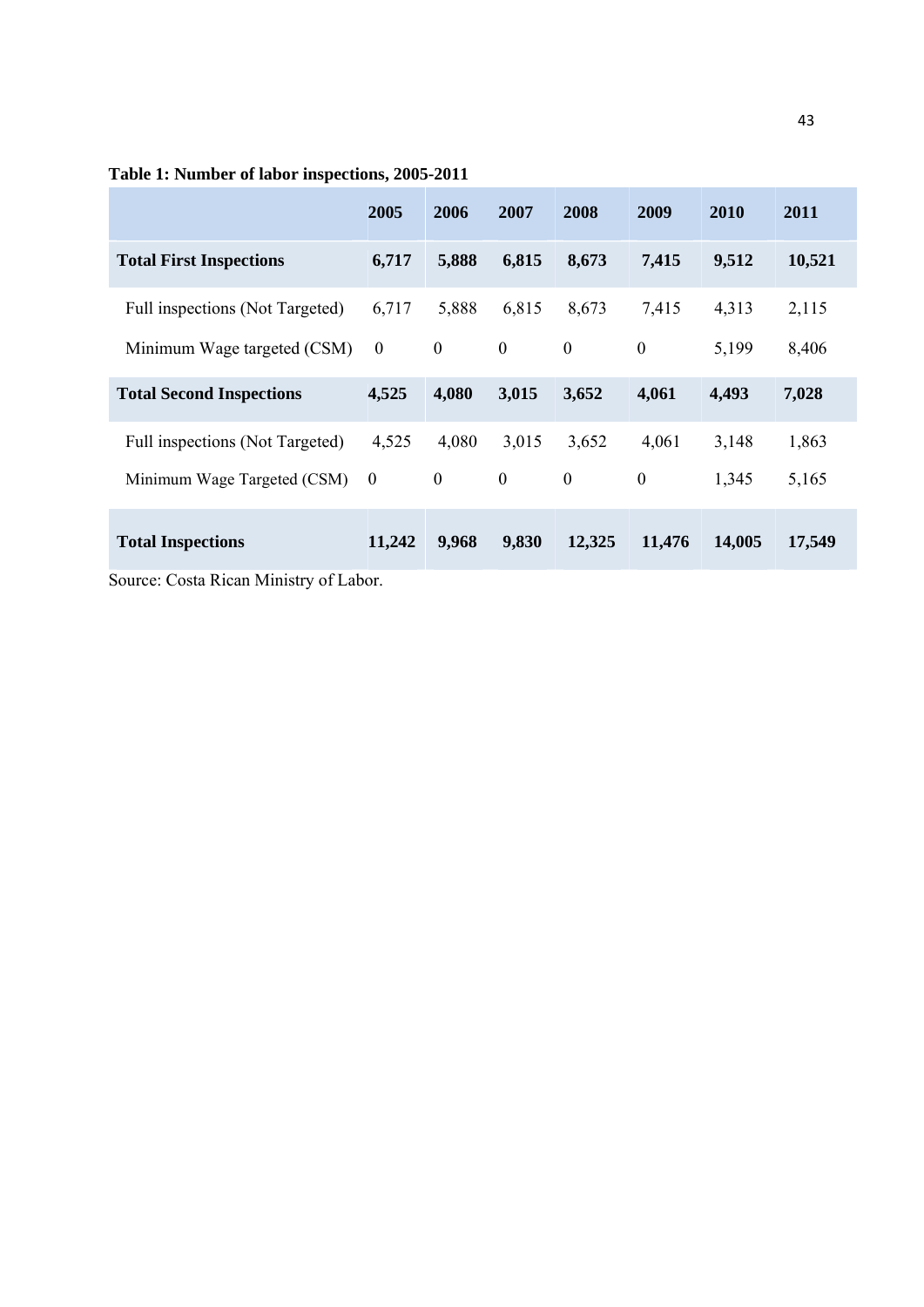|                                       | Full sample                         |                       |                        |                                     | Within 15% of MW      |                        | Within 10% of MW                    |                       |                        |
|---------------------------------------|-------------------------------------|-----------------------|------------------------|-------------------------------------|-----------------------|------------------------|-------------------------------------|-----------------------|------------------------|
| Variables                             | <b>Below</b><br>95% of<br><b>MW</b> | At<br>MW <sup>1</sup> | Above<br>105%<br>of MW | <b>Below</b><br>95% of<br><b>MW</b> | At<br>MW <sup>1</sup> | Above<br>105%<br>of MW | <b>Below</b><br>95% of<br><b>MW</b> | At<br>MW <sup>1</sup> | Above<br>105%<br>of MW |
| <b>Gender</b>                         |                                     |                       |                        |                                     |                       |                        |                                     |                       |                        |
| Female                                | 36.4                                | 10.9                  | 52.6                   | 27.9                                | 30.0                  | 42.2                   | 13.7                                | 52.8                  | 33.6                   |
| Male                                  | 30.3                                | 11.4                  | 58.3                   | 28.9                                | 35.6                  | 35.5                   | 16.9                                | 56.1                  | 27.0                   |
| Age                                   |                                     |                       |                        |                                     |                       |                        |                                     |                       |                        |
| Youth (15-24 years old)               | 45.9                                | 11.7                  | 42.5                   | 30.5                                | 31.3                  | 38.2                   | 14.3                                | 56.0                  | 29.7                   |
| 25 years and older                    | 27.9                                | 11.2                  | 61.0                   | 28.0                                | 34.8                  | 37.3                   | 16.5                                | 54.9                  | 28.6                   |
| <b>Education</b>                      |                                     |                       |                        |                                     |                       |                        |                                     |                       |                        |
| Primary/Secondary (1 to 12 years)     | 34.8                                | 12.1                  | 53.1                   | 29.3                                | 34.0                  | 36.7                   | 16.9                                | 55.6                  | 27.4                   |
| University Education (13 to 21 years) | 19.7                                | 7.6                   | 72.8                   | 24.5                                | 35.0                  | 40.5                   | 10.9                                | 52.0                  | 37.1                   |
| <b>Firm Size</b>                      |                                     |                       |                        |                                     |                       |                        |                                     |                       |                        |
| Micro-Firms (1 to 5 workers)          | 43.7                                | 11.5                  | 44.8                   | 30.4                                | 32.0                  | 37.6                   | 16.6                                | 57.5                  | 26.0                   |
| Small/Medium-Firms (6 to 99 workers)  | 33.4                                | 11.1                  | 55.5                   | 31.2                                | 32.0                  | 36.8                   | 17.7                                | 52.5                  | 29.8                   |
| Large-Firms (100 plus workers)        | 22.8                                | 11.5                  | 65.7                   | 23.1                                | 38.5                  | 38.4                   | 13.2                                | 57.9                  | 28.9                   |
| <b>Industry</b>                       |                                     |                       |                        |                                     |                       |                        |                                     |                       |                        |
| Agriculture                           | 38.3                                | 13.2                  | 48.4                   | 27.7                                | 34.0                  | 38.3                   | 12.0                                | 55.2                  | 32.8                   |
| Manufacturing                         | 30.0                                | 12.2                  | 57.8                   | 26.8                                | 39.1                  | 34.0                   | 13.4                                | 57.6                  | 29.0                   |
| Service                               | 38.3                                | 9.2                   | 52.5                   | 27.4                                | 32.9                  | 39.8                   | 5.2                                 | 67.7                  | 27.1                   |
| Construction                          | 19.4                                | 11.0                  | 69.6                   | 14.8                                | 36.0                  | 49.2                   | 3.7                                 | 63.5                  | 32.8                   |
| Commerce                              | 34.6                                | 10.4                  | 54.9                   | 30.1                                | 29.4                  | 40.5                   | 20.6                                | 49.3                  | 30.1                   |
| Transportation                        | 22.1                                | 8.4                   | 69.5                   | 24.2                                | 36.4                  | 39.4                   | 21.5                                | 52.8                  | 25.7                   |
| Finance                               | 29.8                                | 12.8                  | 57.4                   | 39.4                                | 36.0                  | 24.6                   | 23.1                                | 58.1                  | 18.8                   |

**Table 2: Descriptive statistics – Percent of full-time, private sector workers below, at and above the minimum wage for different sub-samples of workers, 2010.** 

Note: <sup>1</sup>Percent of workers earning within 5% of the minimum wage.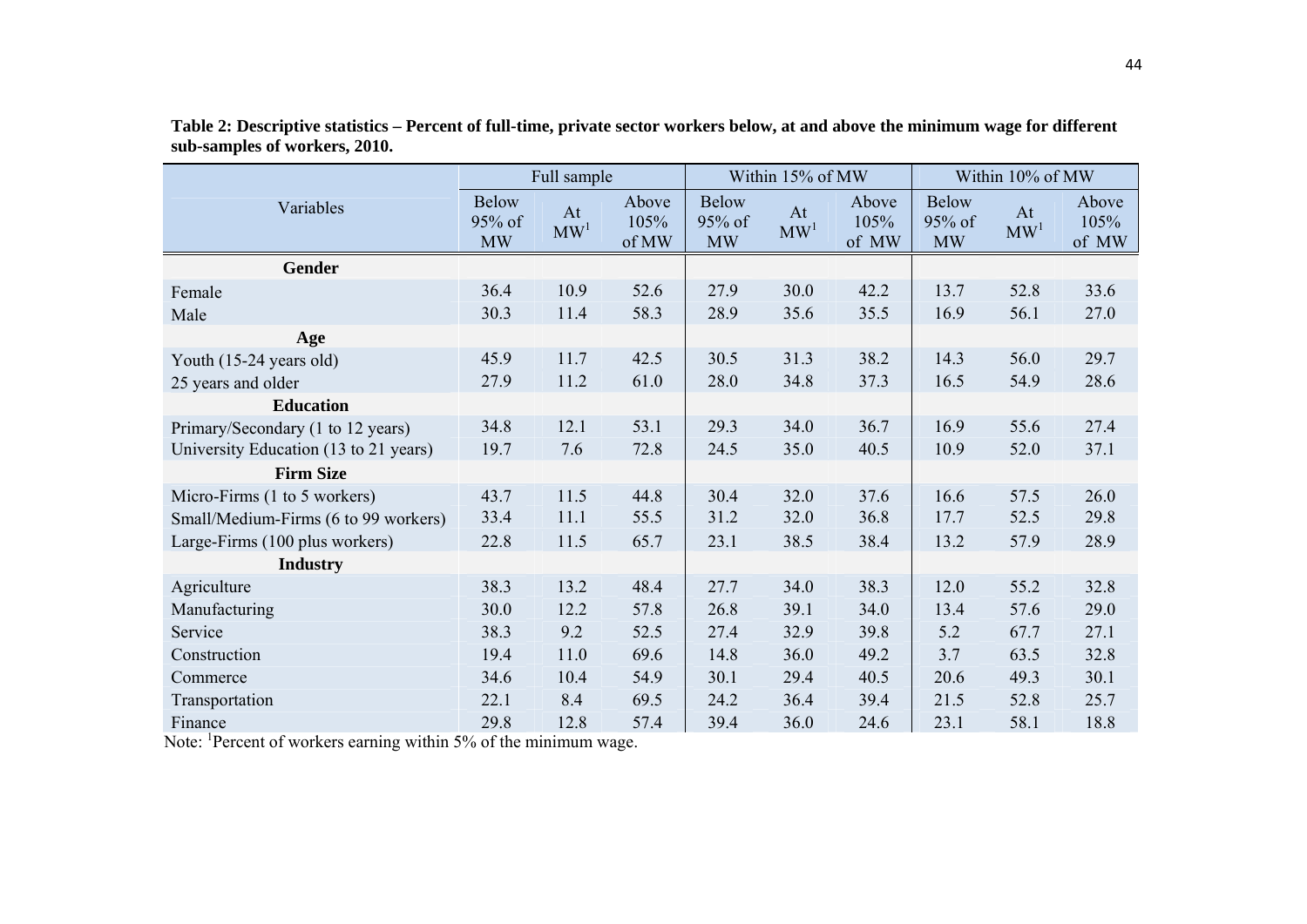**Table 3: Change between 2010 and 2011 in the log of mean monthly earnings, for those who were full-time private sector employees in both July 2010 and July 2011; comparing those who earned below the minimum wage in 2010 with those who earned above the minimum wage in 2012** 

|                                                                                          | Within<br>$1\%$ of<br>MW in<br>2010 | Within<br>$5%$ of<br><b>MW</b> in<br>2010 | Within<br>$10\%$ of<br><b>MW</b> in<br>2010 |
|------------------------------------------------------------------------------------------|-------------------------------------|-------------------------------------------|---------------------------------------------|
| Change in log earnings (2010-<br>2011) for worker who were below<br>the MW in 2010       | 0.15                                | 0 1 6 4                                   | 0.142                                       |
| (Standard deviation)                                                                     | (0.268)                             | (0.269)                                   | (0.278)                                     |
| Change in log earnings (2010-<br>2011) for worker who were at or<br>above the MW in 2010 | 0.051                               | 0.066                                     | 0.052                                       |
| (Standard deviation)                                                                     | (0.385)                             | (0.317)                                   | (0.374)                                     |
| <b>Difference in Difference</b>                                                          | 0.099                               | $(1098**$                                 | 0.090                                       |

Notes: For those who were full-time private sector employees in both July 2010 and July 2011; \*\*\* significant at 1%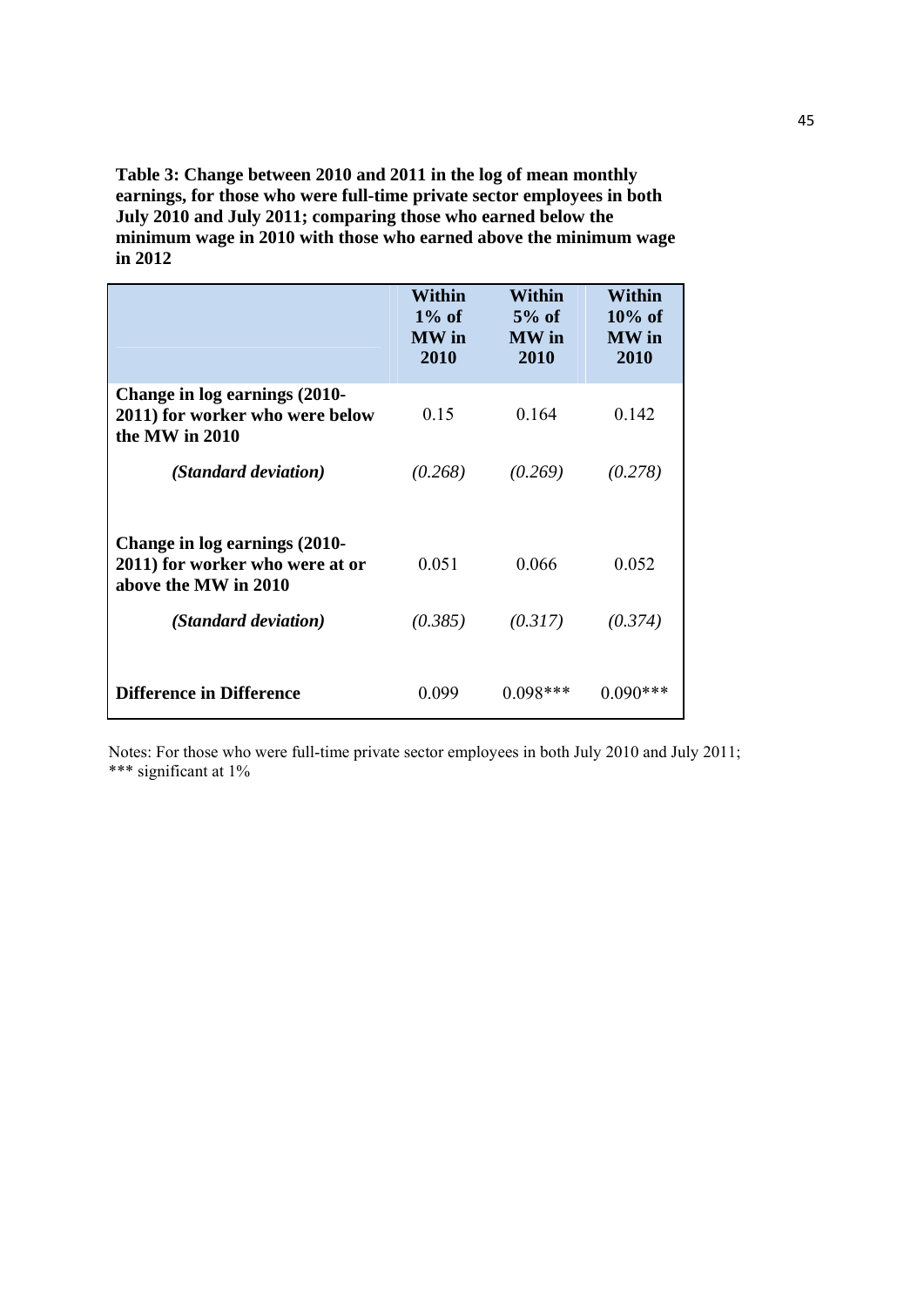|           |             | Non-parametric: Rectangular kernel |             | Non-parametric: Triangular kernel |             | Polynomial  |             |
|-----------|-------------|------------------------------------|-------------|-----------------------------------|-------------|-------------|-------------|
| Bandwidth | $(+/-0.10)$ | $(+/-0.15)$                        | $(+/-0.21)$ | $(+/-0.10)$                       | $(+/-0.15)$ | $(+/-0.21)$ | (5th order) |
|           |             | (2)                                | (3)         | (4)                               | (5)         | (6)         |             |
| RD effect | $0.0855*$   | $0.101**$                          | $0.0814**$  | 0.073                             | $0.095**$   | $0.088**$   | $0.116**$   |
|           | (0.051)     | (0.043)                            | (0.037)     | (0.055)                           | (0.046)     | (0.041)     | (0.045)     |
| $R^2$     | 0.033       | 0.018                              | 0.025       | $- -$                             | --          | --          | 0.2         |
| N         | 428         | 680                                | 938         | --                                | --          |             | 2015        |

**Table 4: Estimates of the effect of the Campaign on wages (not including covariates)** 

Notes: \*\*\*Indicate statistical significance at the 1% level. \*\*For the 5% level. \*For the 10% level. Standard errors are shown in parentheses. For those who were employed full-time in the private sector in 2010 and remained fulltime private sector employees in 2011.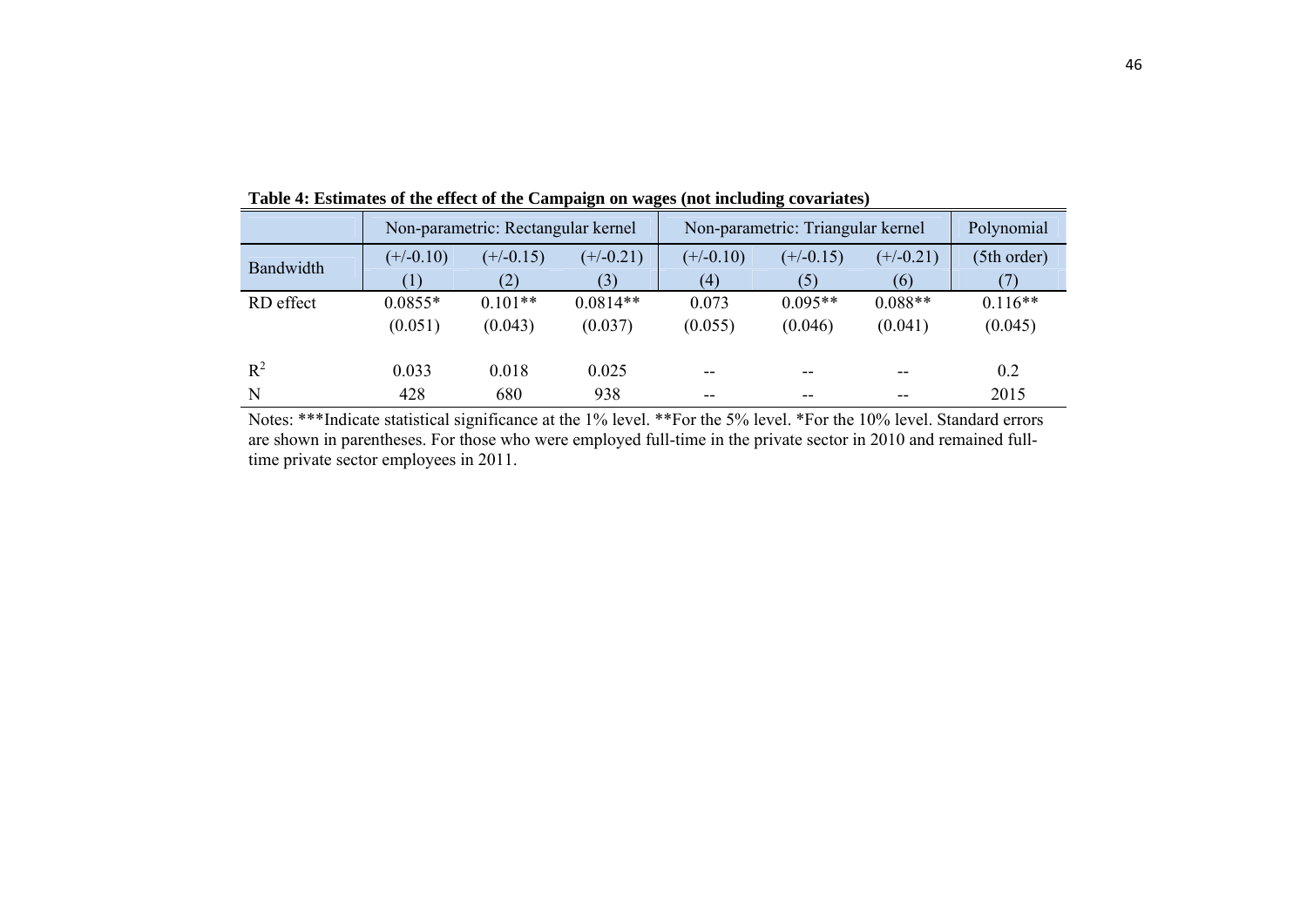|                           |             | Non-parametric: Rectangular kernel |             |             | Non-parametric: Triangular kernel |             | Polynomial  |
|---------------------------|-------------|------------------------------------|-------------|-------------|-----------------------------------|-------------|-------------|
| Bandwidth                 | $(+/-0.10)$ | $(+/-0.15)$                        | $(+/-0.21)$ | $(+/-0.10)$ | $(+/-0.15)$                       | $(+/-0.21)$ | (5th order) |
| RD effect                 | 0.055       | $0.077*$                           | 0.060       | 0.073       | $0.095**$                         | $0.088**$   | $0.100**$   |
|                           | (0.055)     | (0.043)                            | (0.037)     | (0.055)     | (0.046)                           | (0.041)     | (0.044)     |
| Age                       | 0.000       | 0.000                              | 0.000       | 0.471       | $-0.175$                          | 0.414       | 0.000       |
|                           | (0.001)     | (0.001)                            | (0.001)     | (2.274)     | (1.916)                           | (1.700)     | (0.001)     |
| Sex                       | $-0.083*$   | $-0.071**$                         | $-0.064**$  | $0.216***$  | $0.209***$                        | $0.174***$  | $0.049**$   |
|                           | (0.045)     | (0.029)                            | $-0.025$    | (0.082)     | (0.068)                           | (0.060)     | (0.020)     |
| <b>Years of Education</b> | $0.015***$  | $0.011***$                         | $0.009***$  | 0.928       | $1.015*$                          | $0.877*$    | $0.005*$    |
|                           | (0.005)     | (0.004)                            | (0.003)     | (0.657)     | (0.574)                           | (0.519)     | (0.003)     |
| Small firm                | $-0.002$    | 0.004                              | $-0.008$    | $-0.087$    | $-0.081$                          | $-0.081*$   | $-0.062***$ |
|                           | (0.047)     | (0.031)                            | (0.026)     | (0.061)     | (0.052)                           | (0.047)     | (0.021)     |
| Union Membership          | $0.093*$    | $0.125***$                         | $0.120***$  | 0.041       | 0.051                             | 0.058       | $0.141***$  |
|                           | (0.052)     | (0.041)                            | (0.035)     | (0.058)     | (0.046)                           | (0.040)     | (0.028)     |
|                           |             |                                    |             |             |                                   |             |             |
| <b>Industry Dummies</b>   | <b>YES</b>  | <b>YES</b>                         | <b>YES</b>  | <b>YES</b>  | <b>YES</b>                        | <b>YES</b>  | <b>YES</b>  |
|                           |             |                                    |             |             |                                   |             |             |
| $R^2$                     | 0.128       | 0.078                              | 0.062       | --          | --                                |             | 0.231       |
| N                         | 428         | 680                                | 911         | --          | --                                |             | 2,015       |

**Table 5: Estimates of the effect of the Campaign on wages (including covariates)** 

Notes: \*\*\*Indicate statistical significance at the 1% level. \*\*For the 5% level. \*For the 10% level. Standard errors are shown in parentheses. For those who were employed full-time in the private sector in 2010 and remained full-time private sector employees in 2011. Regressions include 6 industry dummies: agriculture, commerce, finance, transportation, services and manufacturing.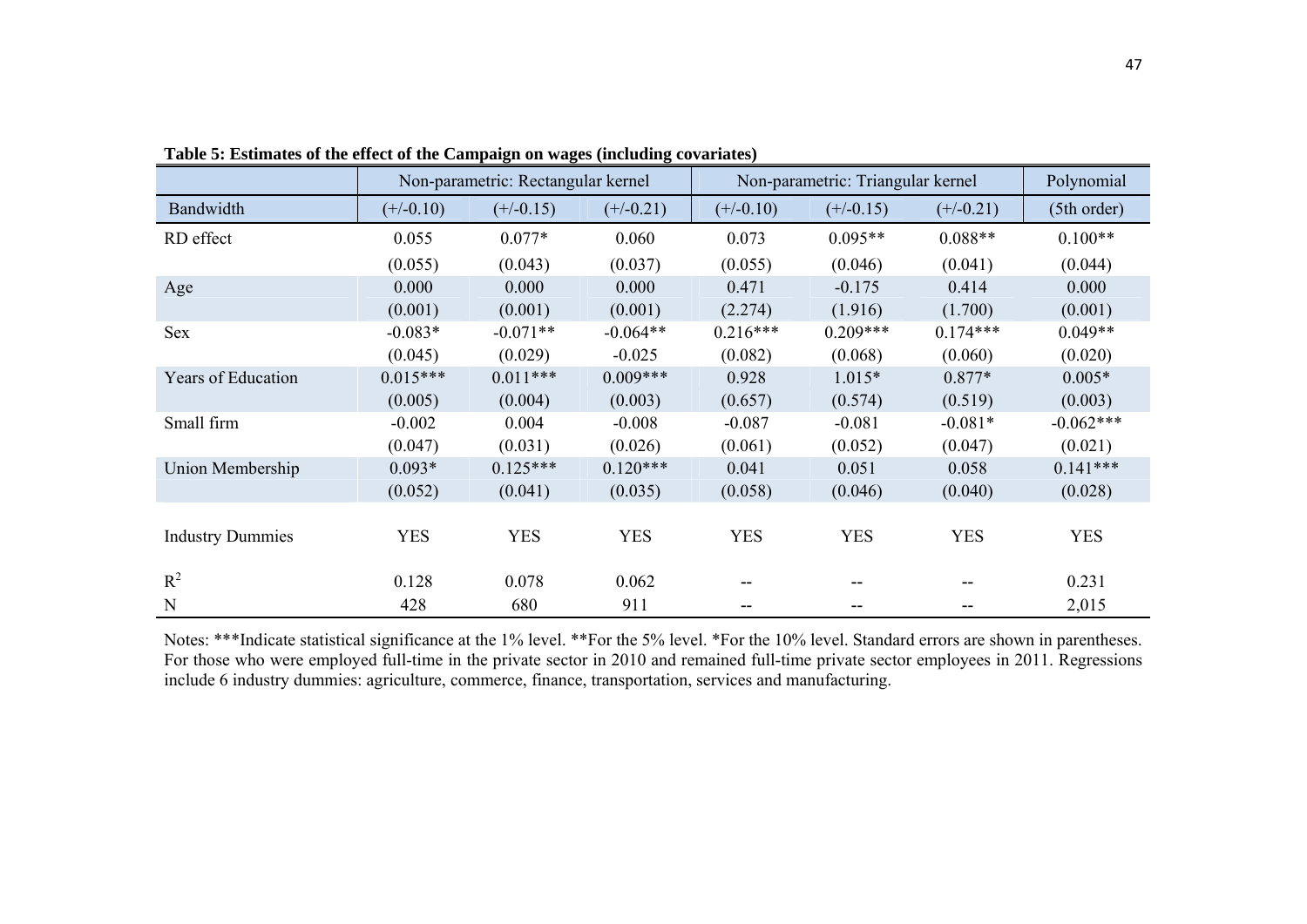|                                       |              | Non-parametric: Rectangular kernel |              |              | Non-parametric: Triangular kernel |              | Polynomial  |
|---------------------------------------|--------------|------------------------------------|--------------|--------------|-----------------------------------|--------------|-------------|
| Bandwidth                             | $(+/- 0.10)$ | $(+/- 0.15)$                       | $(+/- 0.21)$ | $(+/- 0.10)$ | $(+/- 0.15)$                      | $(+/- 0.21)$ | (5th order) |
| Female                                | $0.208*$     | $0.230**$                          | $0.161*$     | 0.157        | $0.212*$                          | $0.209**$    | $0.272***$  |
|                                       | (0.123)      | (0.102)                            | (0.087)      | (0.133)      | (0.110)                           | (0.098)      | (0.101)     |
| Male                                  | 0.053        | 0.061                              | 0.049        | 0.055        | 0.063                             | 0.053        | 0.086       |
|                                       | (0.059)      | (0.050)                            | (0.043)      | (0.064)      | (0.053)                           | (0.047)      | (0.054)     |
| Youth (15-24 years old)               | $0.181*$     | 0.128                              | 0.107        | 0.174        | $0.156*$                          | $0.139*$     | $0.157*$    |
|                                       | (0.100)      | (0.080)                            | (0.069)      | (0.114)      | (0.088)                           | (0.077)      | (0.092)     |
| 25 years and older                    | 0.057        | $0.0943*$                          | 0.064        | 0.040        | 0.075                             | 0.073        | $0.113**$   |
|                                       | (0.059)      | (0.050)                            | (0.045)      | (0.064)      | (0.054)                           | (0.048)      | (0.053)     |
|                                       | 0.074        | $0.101**$                          | $0.0758*$    | 0.063        | $0.091*$                          | $0.086**$    | $0.122**$   |
| Primary/Secondary Ed. (1 to 12 years) | (0.053)      | (0.045)                            | (0.040)      | (0.057)      | (0.048)                           | (0.042)      | (0.049)     |
|                                       | 0.349        | 0.286                              | 0.186        | 0.381        | 0.360                             | 0.278        | $0.320*$    |
| University Education                  | (0.250)      | (0.187)                            | (0.161)      | (0.303)      | (0.231)                           | (0.188)      | (0.168)     |
| Micro-Firms (1 to 5 workers)          | 0.251        | 0.234                              | 0.179        | 0.216        | 0.249                             | 0.221        | $0.285*$    |
|                                       | (0.179)      | (0.142)                            | (0.123)      | (0.193)      | (0.158)                           | (0.140)      | (0.152)     |
| Small/Medium-Firms (6 to 99 workers)  | $0.177**$    | $0.169***$                         | $0.162***$   | $0.181**$    | $0.179***$                        | $0.171***$   | $0.210***$  |
|                                       | (0.073)      | (0.063)                            | (0.054)      | (0.081)      | (0.067)                           | (0.060)      | (0.066)     |
| Large-Firms (100 plus workers)        | 0.085        | 0.127                              | 0.078        | 0.059        | 0.093                             | 0.086        | 0.122       |
|                                       | (0.089)      | (0.077)                            | (0.067)      | (0.098)      | (0.081)                           | (0.071)      | (0.080)     |

**Table 6: For different groups: Estimates of the effect of the Campaign on wages** 

Notes: \*\*\*Indicate statistical significance at the 1% level. \*\*For the 5% level. \*For the 10% level. Standard errors are shown in parentheses. No covariates. For those who were employed full-time in the private sector in 2010 and remained full-time private sector employees in 2011.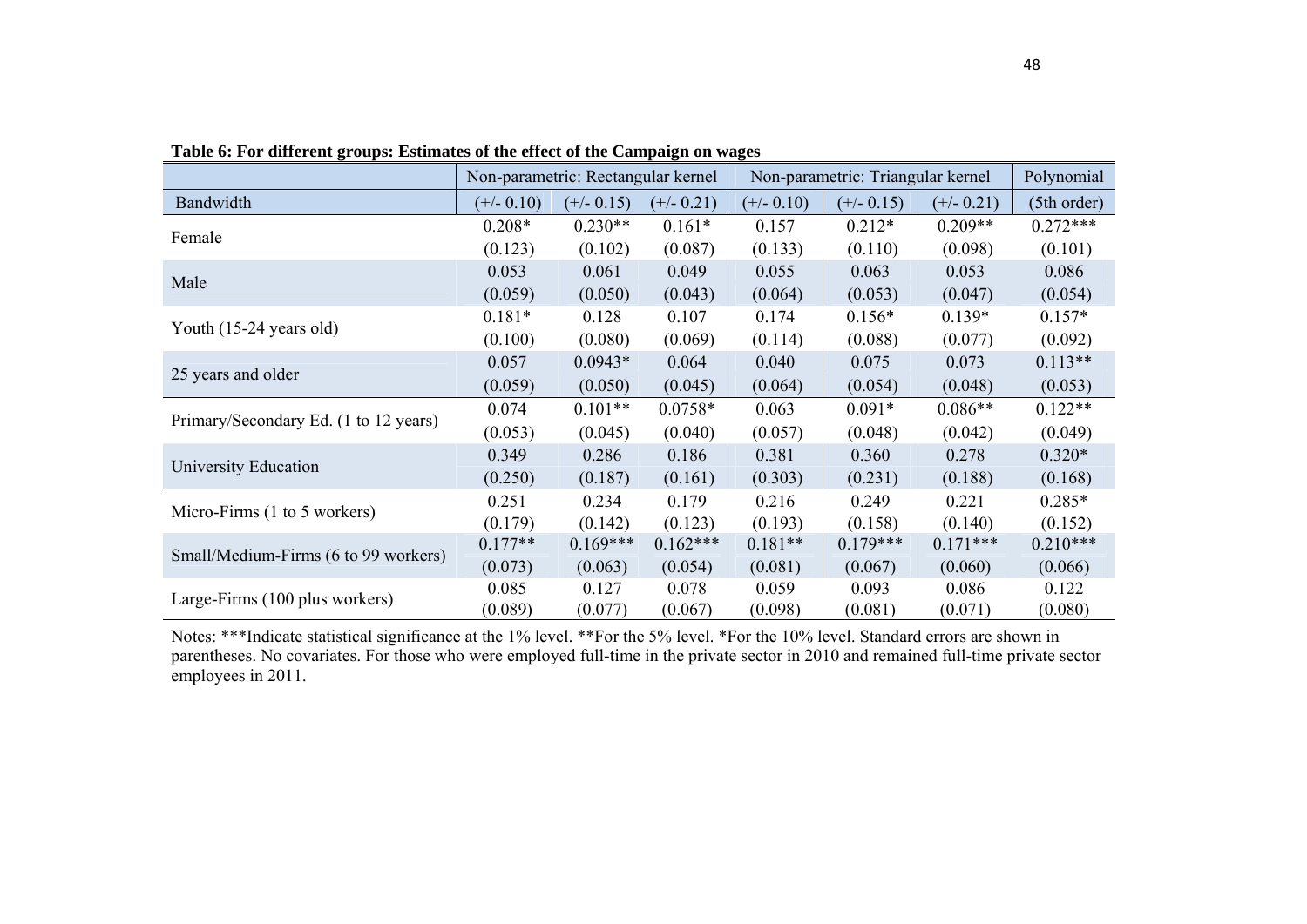|           | Non-parametric: Rectangular kernel |             |             |             | Non-parametric: Triangular kernel | Polynomial  |             |
|-----------|------------------------------------|-------------|-------------|-------------|-----------------------------------|-------------|-------------|
| Bandwidth | $(+/- 0.10)$                       | $(+/-0.15)$ | $(+/-0.21)$ | $(+/-0.10)$ | $(+/-0.15)$                       | $(+/-0.21)$ | (5th order) |
| RD effect | $-0.056$                           | $-0.015$    | 0.043       | 0.282       | 0.026                             | 0.014       | $-0.031$    |
|           | (0.341)                            | (0.276)     | (0.232)     | (0.371)     | (0.287)                           | (0.235)     | (0.205)     |
| $R^2$     | 0.021                              | 0.02        | 0.027       | $- -$       | $- -$                             | $- -$       | 0.315       |
| N         | 57                                 | 95          | 135         | --          | --                                | --          | 502         |

**Table 7: Estimates of the effect of the Campaign on self-employed workers' wages (Placebo Test)** 

Notes: \*\*\*Indicate statistical significance at the 1% level. \*\*For the 5% level. \*For the 10% level. Standard errors are shown in parentheses. Regressions not including covariates.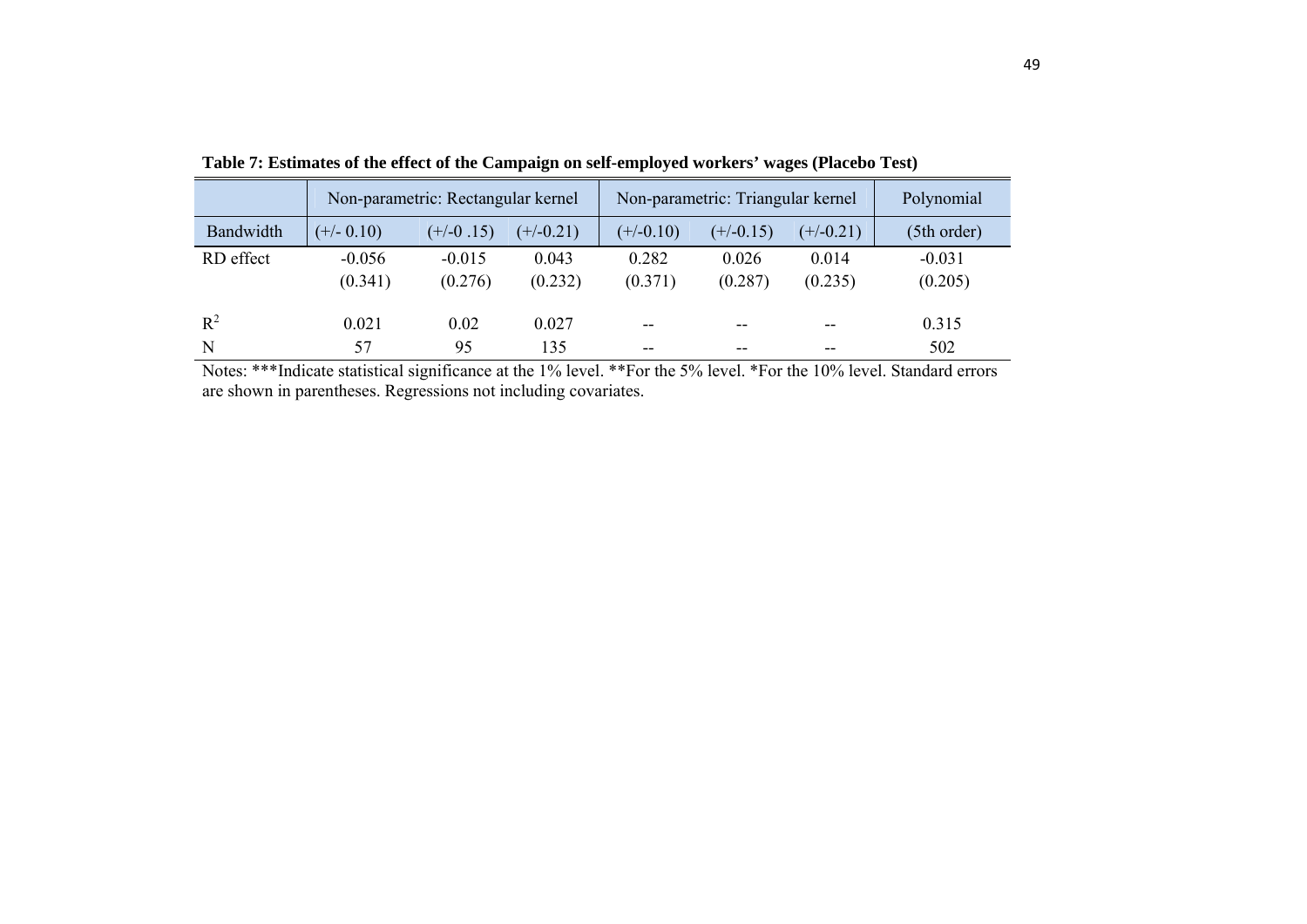|                             | Non-parametric: Rectangular kernel |             |             |             | Non-parametric: Triangular kernel |             | Polynomial  |  |  |  |  |
|-----------------------------|------------------------------------|-------------|-------------|-------------|-----------------------------------|-------------|-------------|--|--|--|--|
| Bandwidth                   | $(+/-0.10)$                        | $(+/-0.15)$ | $(+/-0.21)$ | $(+/-0.10)$ | $(+/-0.15)$                       | $(+/-0.21)$ | (5th order) |  |  |  |  |
|                             |                                    |             |             |             |                                   |             |             |  |  |  |  |
| Not including covariates    |                                    |             |             |             |                                   |             |             |  |  |  |  |
| RD effect                   | 0.031                              | 0.019       | 0.0231      | 0.069       | 0.030                             | 0.029       | 0.036       |  |  |  |  |
|                             | (0.056)                            | (0.048)     | (0.042)     | (0.058)     | (0.050)                           | (0.045)     | (0.046)     |  |  |  |  |
| $R^2$                       | 0.001                              | 0.001       | 0.002       | --          |                                   |             | 0.022       |  |  |  |  |
| N                           | 589                                | 944         | 1,259       | --          | --                                | --          | 2,773       |  |  |  |  |
| <b>Including covariates</b> |                                    |             |             |             |                                   |             |             |  |  |  |  |
| RD effect                   | 0.005                              | 0.013       | 0.0143      | 0.069       | 0.030                             | 0.029       | 0.028       |  |  |  |  |
|                             | (0.050)                            | (0.050)     | (0.041)     | (0.058)     | (0.050)                           | (0.045)     | (0.040)     |  |  |  |  |
| $R^2$                       | 0.086                              | 0.063       | 0.065       | --          | --                                |             | 0.08        |  |  |  |  |
| N                           | 589                                | 944         | 1,259       | --          | --                                |             | 2,773       |  |  |  |  |

|                         | Table 8: Estimates of the effect of the Campaign on the probability of remaining employed as a full-time |  |
|-------------------------|----------------------------------------------------------------------------------------------------------|--|
| private sector employee |                                                                                                          |  |

Notes: \*\*\*Indicate statistical significance at the 1% level. \*\*For the 5% level. \*For the 10% level. Standard errors are shown in parentheses.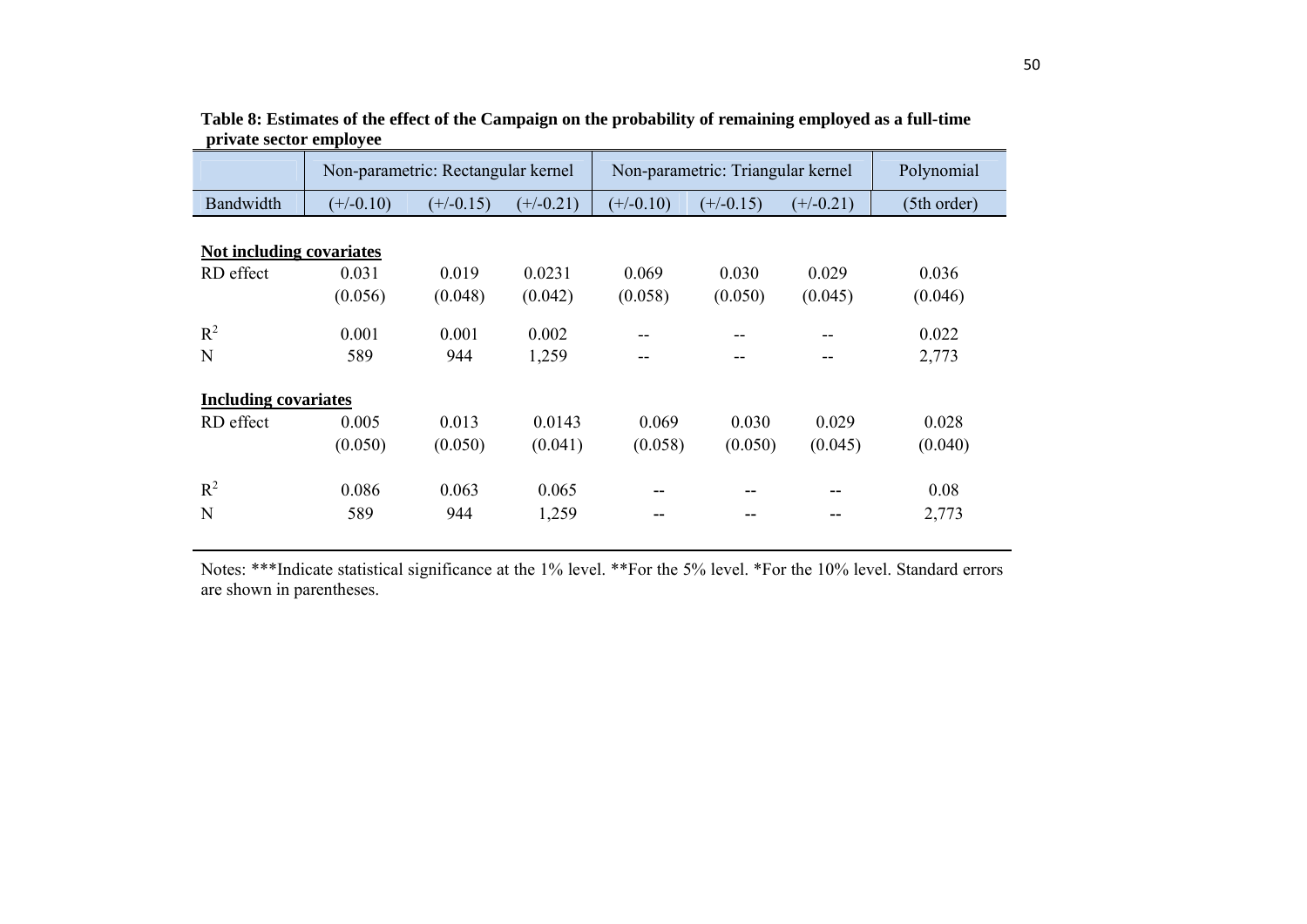|                                              |                     | Non-parametric: Rectangular kernel |                     |                         | Non-parametric: Triangular kernel |                  | Polynomial        |
|----------------------------------------------|---------------------|------------------------------------|---------------------|-------------------------|-----------------------------------|------------------|-------------------|
| Bandwidth                                    | $(+/-0.10)$         | $(+/-0.15)$                        | $(+/-0.21)$         | $(+/-0.10)$             | $(+/-0.15)$                       | $(+/-0.21)$      | (5th order)       |
| <b>Not Including Covariates</b><br>RD effect | $-0.091$<br>(0.140) | $-0.110$<br>(0.119)                | $-0.054$<br>(0.103) | 0.092<br>(0.156)        | 0.084<br>(0.127)                  | 0.068<br>(0.114) | 0.018<br>$-0.097$ |
| $R^2$<br>N                                   | 126<br>0.005        | 202<br>0.014                       | 253<br>0.007        | --<br>$\qquad \qquad -$ | --<br>--                          | --<br>--         | 940<br>0.012      |
| <b>Including Covariates</b><br>RD effect     | $-0.104$<br>(0.139) | $-0.068$<br>(0.114)                | $-0.021$<br>(0.097) | 0.092<br>(0.156)        | 0.084<br>(0.127)                  | 0.068<br>(0.114) | 0.005<br>$-0.095$ |
| $R^2$<br>N                                   | 126                 | 202                                | 253                 | $- -$                   | --                                | $- -$            | 940               |
|                                              | 0.250               | 0.238                              | 0.221               | --                      |                                   |                  | 0.151             |

**Table 9: Estimates of the effect the Campaign on the probability of remaining employed for part-time workers** 

Notes: <sup>1</sup>The bandwidths for the non-parametric triangular kernel estimates were chosen based on the technique described in Imbens and Kalyanaraman (2009). \*\*\*Indicate statistical significance at the 1% level. \*\*For the 5% level. \*For the 10% level. Standard errors are shown in parentheses.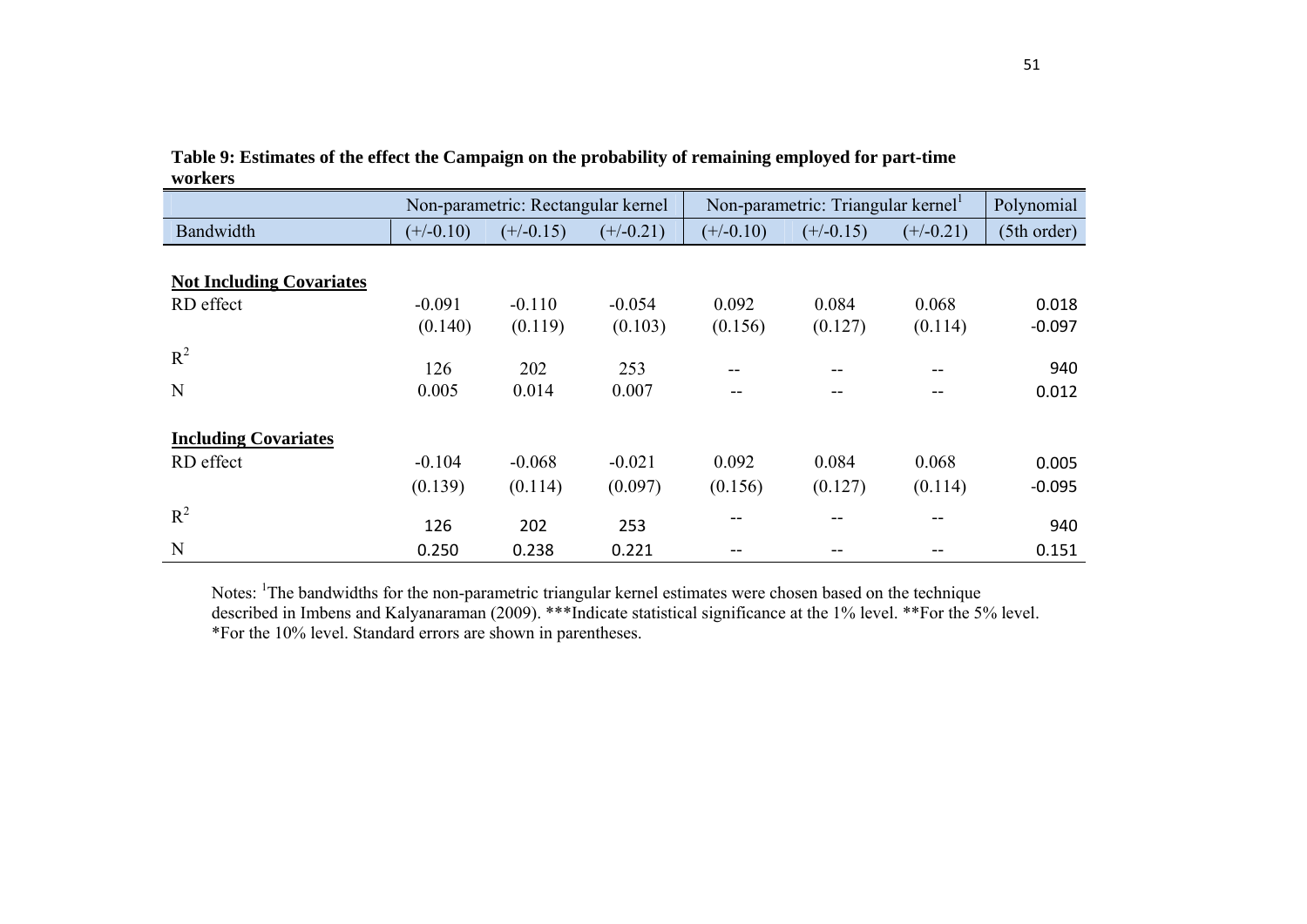|                 |              | Non-parametric: Rectangular<br>kernel |             |             | Non-parametric: Triangular<br>$k$ ernel <sup>1</sup> |             | Polynomial  |
|-----------------|--------------|---------------------------------------|-------------|-------------|------------------------------------------------------|-------------|-------------|
| Bandwidth       | $(+/- 0.10)$ | $(+/- 0.15)$                          | $(+/-0.21)$ | $(+/-0.10)$ | $(+/-0.15)$                                          | $(+/-0.21)$ | (5th order) |
| Social Security | $0.103*$     | $0.108**$                             | $0.078*$    | $0.137**$   | $0.111**$                                            | $0.102**$   | 0.058       |
|                 | (0.059)      | (0.053)                               | (0.045)     | (0.063)     | (0.054)                                              | (0.049)     | (0.044)     |
| Paid Sick leave | 0.036        | 0.061                                 | $0.090*$    | 0.0423      | 0.0492                                               | 0.072       | 0.045       |
|                 | (0.067)      | (0.058)                               | (0.050)     | (0.074)     | (0.061)                                              | (0.054)     | (0.046)     |
| Paid Vacation   | $0.129**$    | $0.111**$                             | $0.114**$   | $0.149**$   | $0.123**$                                            | $0.121**$   | 0.057       |
|                 | (0.061)      | (0.052)                               | (0.045)     | (0.066)     | (0.055)                                              | (0.049)     | (0.043)     |
| Paid Overtime   | $0.216***$   | $0.109*$                              | $0.107*$    | $0.237***$  | $0.168***$                                           | $0.133**$   | $0.103**$   |
|                 | (0.072)      | (0.063)                               | (0.055)     | (0.074)     | (0.064)                                              | (0.058)     | (0.052)     |
| Training        | $0.182*$     | $0.161*$                              | $0.123*$    | $0.151*$    | $0.114*$                                             | $0.101*$    | 0.043       |
|                 | (0.102)      | (0.086)                               | (0.074)     | (0.082)     | (0.067)                                              | (0.060)     | (0.048)     |
| N               | 470          | 745                                   | 936         |             |                                                      |             | 2,319       |

**Table 10: Estimates of the effect of the Campaign on the probability of receiving non-wage benefits** 

Notes: <sup>1</sup>The bandwidths for the non-parametric triangular kernel estimates were chosen based on the technique described in Imbens and Kalyanaraman (2009). \*\*\*Indicate statistical significance at the 1% level. \*\*For the 5% level. \*For the 10% level. Standard errors are shown in parentheses. For full-time private sector employees.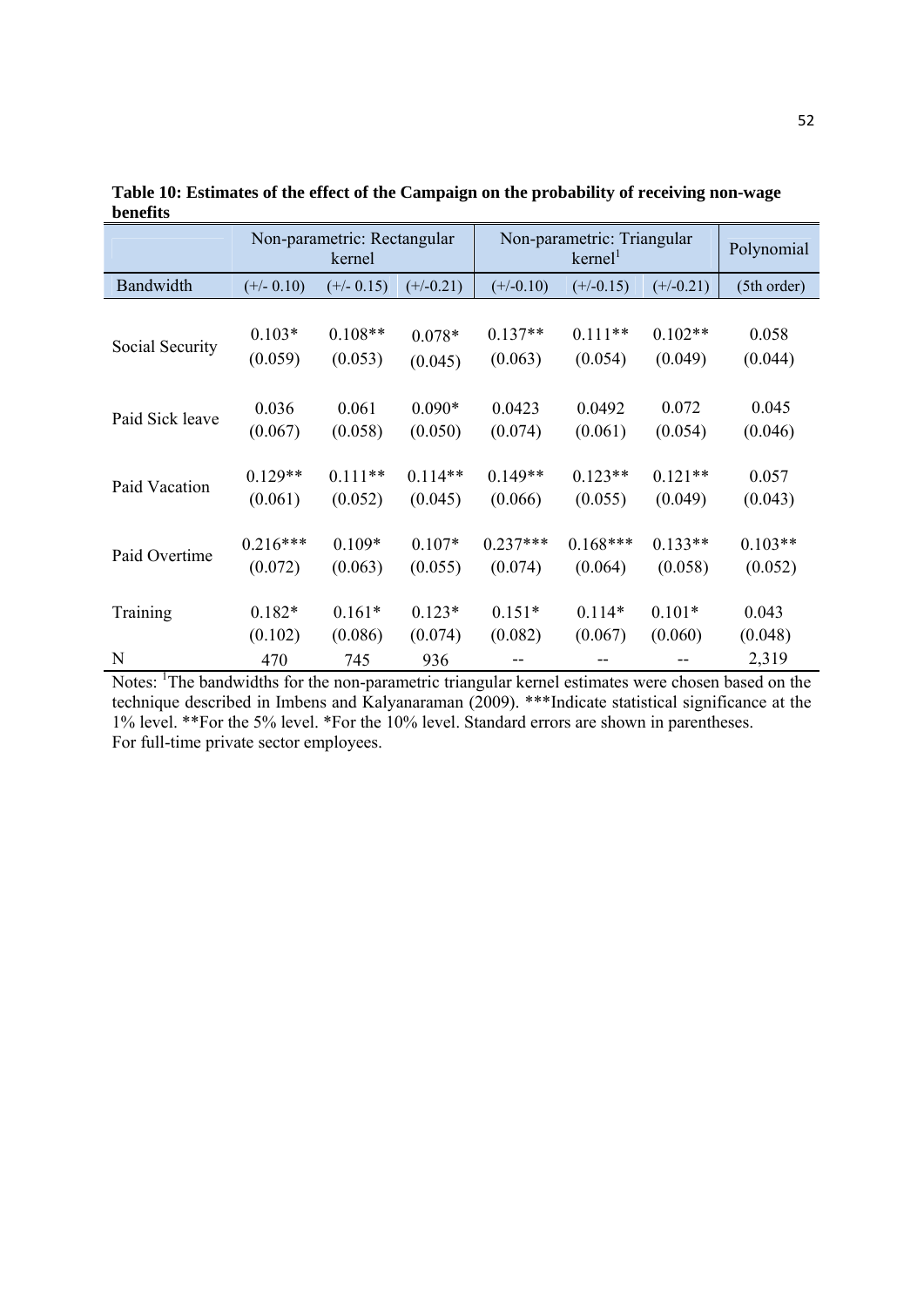|                                     |       | Firms inspected                       |                                     |                                                   | Employees                          |                                                           |
|-------------------------------------|-------|---------------------------------------|-------------------------------------|---------------------------------------------------|------------------------------------|-----------------------------------------------------------|
| Type of Firm                        | Total | Minimum<br>wage<br>violation<br>found | % of firms<br>with MW<br>violations | Total private<br>sector<br>employees <sup>1</sup> | Employees<br>in inspected<br>firms | % of total<br>private<br>sector<br>employees<br>inspected |
| <b>Total firms and employees</b>    | 9,135 | 3,861                                 | 42.3                                | 1,030,612                                         | 72,982                             | 7.1                                                       |
| By firm size                        |       |                                       |                                     |                                                   |                                    |                                                           |
| Microfirms (1-5 workers)            | 6979  | 77.6                                  | 43.2                                | 234992                                            | 13517                              | 5.8                                                       |
| Small firms (6-30 workers)          | 1799  | 19.4                                  | 41.9                                | 349044                                            | 18992                              | 5.5                                                       |
| Medium sized firms (31-100 workers) | 256   | 2.3                                   | 34.3                                | 155067                                            | 12221                              | 7.9                                                       |
| Large firms (more than 100 workers) | 101   | 0.8                                   | 29.3                                | 291510                                            | 28253                              | 9.7                                                       |
| By sector                           |       |                                       |                                     |                                                   |                                    |                                                           |
| Agriculture                         | 460   | 5.2                                   | 44.0                                | 183592                                            | 3974                               | 2.2                                                       |
| Manufacturing                       | 1008  | 11.2                                  | 42.8                                | 173385                                            | 21671                              | 12.5                                                      |
| Construction                        | 133   | 0.8                                   | 23.1                                | 87657                                             | 1962                               | 2.2                                                       |
| Commerce                            | 6267  | 71.2                                  | 43.8                                | 293132                                            | 34932                              | 11.9                                                      |
| Transport                           | 124   | 0.8                                   | 24.8                                | 78083                                             | 1274                               | 1.6                                                       |
| Services                            | 1143  | 10.8                                  | 36.6                                | 214763                                            | 9169                               | 4.3                                                       |

### **Table A1: Results of initial targeted minimum wage inspections : August 1, 2010 to July 31, 2011**

Notes: 1. Total employees in private sector firms in July of 2011 according to the National Household Surveys (*Encuestas Nacional de Hogares)*. Sources: Ministry of Labor and National Institute of Statistics and Census, National Household Surveys.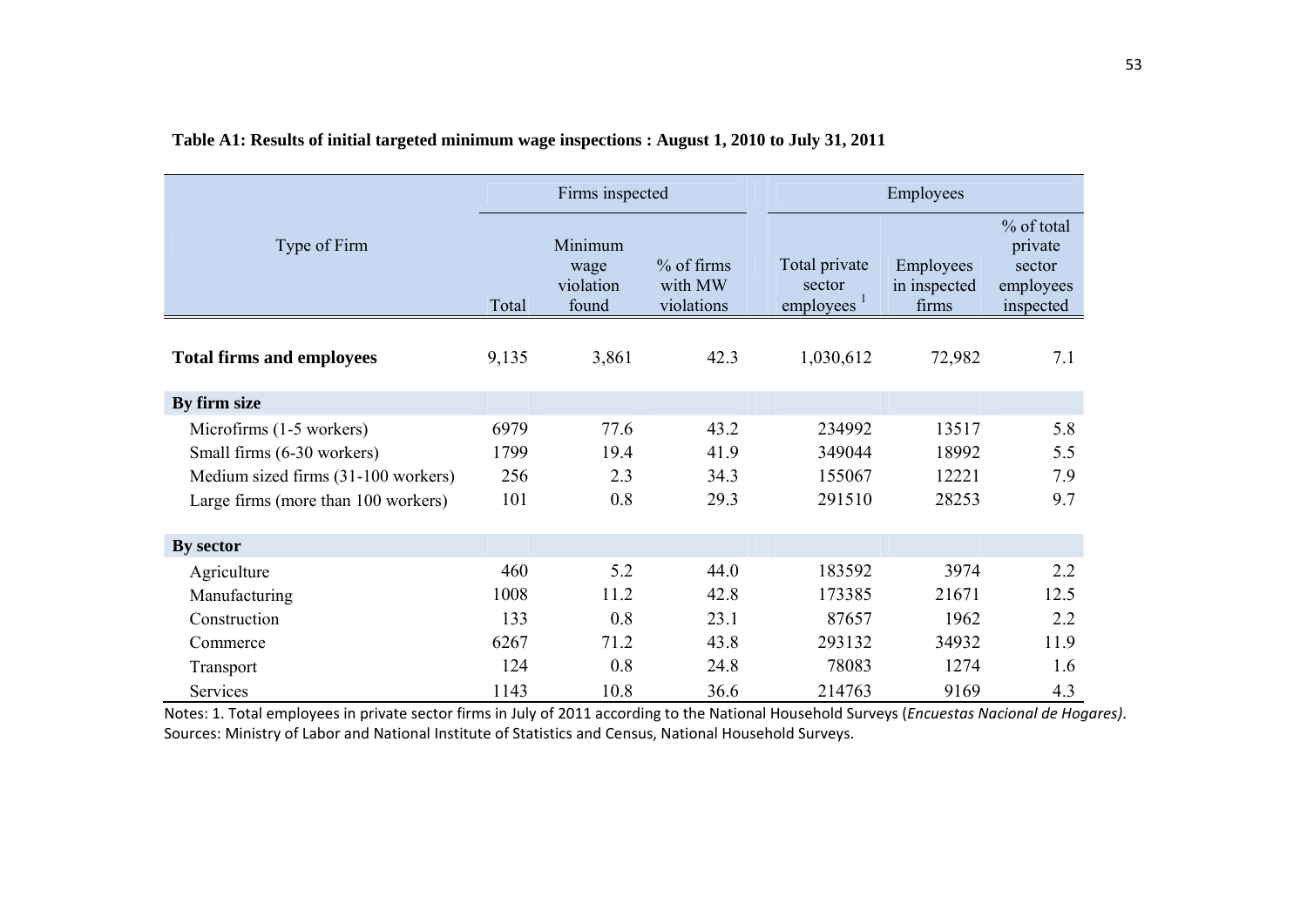|                                                    | 2005     | 2007     | 2010  | 2011 (Jan. 1)<br>to June 30) |
|----------------------------------------------------|----------|----------|-------|------------------------------|
| Total number of second<br>visits                   | 4,351    | 3,015    | 4,493 | 1,927                        |
|                                                    |          |          |       |                              |
| Second visits (full<br>inspections - not targeted) | 4,351    | 3,015    | 3,148 | 706                          |
| Complied                                           | 63.3     | 63.5     |       | 77.4                         |
| Not complied                                       | 19.7     | 19.4     |       | 13.2                         |
| Not applicable                                     | 17.1     | 17.1     |       | 8.3                          |
| Second visits (minimum<br>wage targeted - CSM)     | $\theta$ | $\theta$ | 1,345 | 1,221                        |
| Complied                                           | $\Omega$ | $\Omega$ | 80.4  | 74.7                         |
| Not complied                                       |          | 0        | 8.2   | 10.7                         |
| Not applicable                                     |          |          | 11.3  | 14.7                         |

**TableA2: Results of second inspections: 2010-2011** 

Note: not applicable implies that either the worker or firm was no longer present. Source: Ministry of Labor.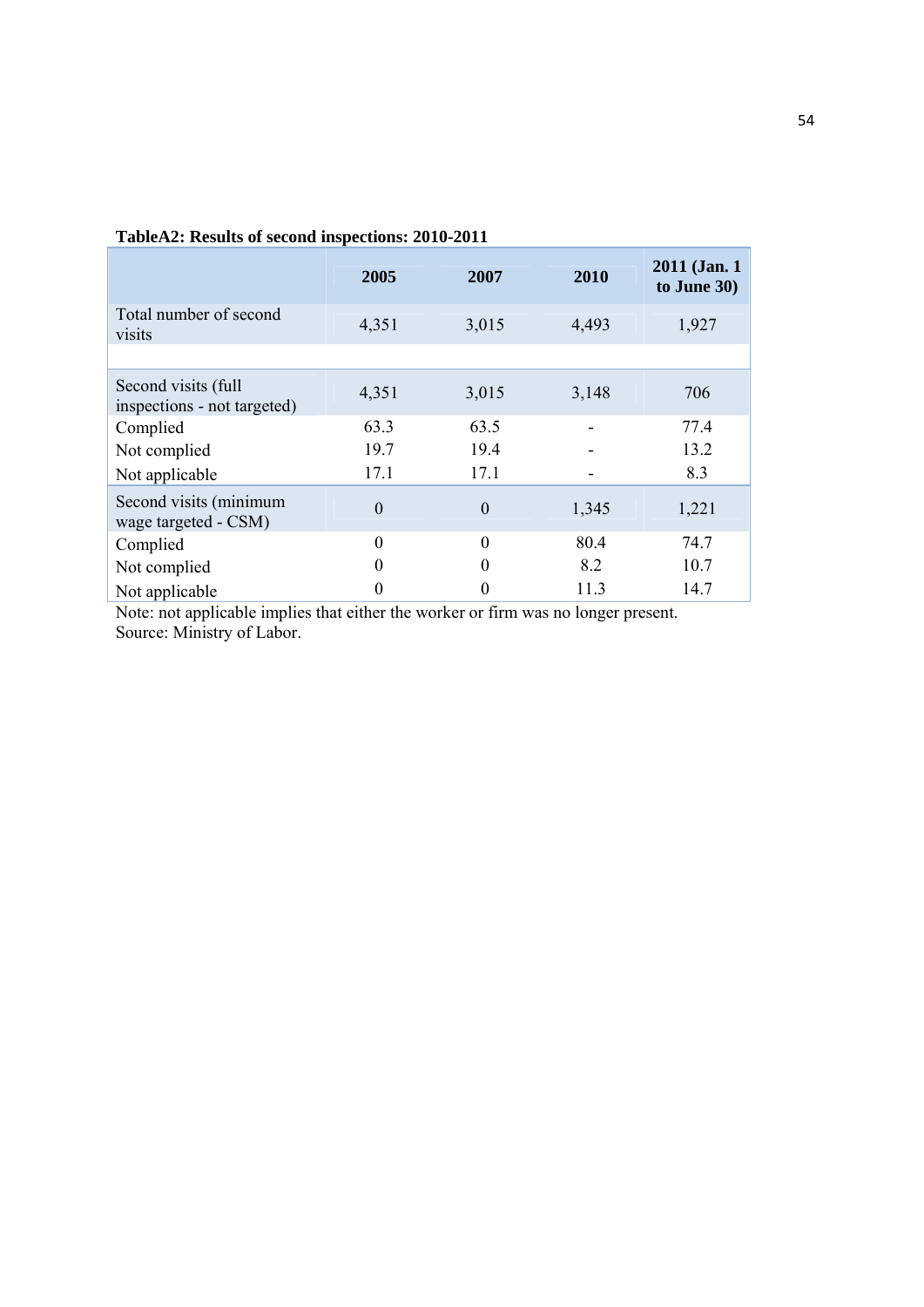|                         | Non-parametric: Rectangular kernel |                |              |  |
|-------------------------|------------------------------------|----------------|--------------|--|
| Bandwidth               | $(+/- 0.10)$                       | $(+/- 0.15)$   | $(+/- 0.21)$ |  |
| <b>Commerce</b>         | $-0.053$                           | $-0.021$       | 0.019        |  |
|                         | (0.064)                            | (0.058)        | (0.055)      |  |
| $\mathbf N$             | 119                                | 196            | 263          |  |
| $R^2$                   | 0.033                              | 0.025          | 0.009        |  |
| <b>Finance</b>          | 0.127                              | $0.191*$       | 0.086        |  |
|                         | (0.148)                            | (0.099)        | (0.094)      |  |
| N                       | 43                                 | 64             | 84           |  |
| $R^2$                   | 0.059                              | 0.039          | 0.022        |  |
| <b>Construction</b>     | 0.218                              | 0.578          | 0.373        |  |
|                         | (0.439)                            | (0.440)        | (0.380)      |  |
| N                       | 23                                 | 41             | 57           |  |
| $R^2$                   | 0.168                              | 0.038          | 0.042        |  |
| <b>Manufacturing</b>    | 0.108                              | 0.17           | 0.11         |  |
|                         | (0.128)                            | (0.111)        | (0.097)      |  |
| N                       | 71                                 | 99             | 143          |  |
| $R^2$                   | 0.109                              | 0.133          | 0.107        |  |
| <b>Services</b>         | 0.009                              | 0.067          | 0.086        |  |
|                         | (0.200)                            | (0.164)        | (0.142)      |  |
| N                       | 22                                 | 36             | 47           |  |
| $R^2$                   | 0.091                              | 0.160          | 0.163        |  |
| <b>Transportation</b>   | 0.587*                             | 0.402          | 0.154        |  |
|                         | (0.283)                            | (0.245)        | (0.217)      |  |
| N                       | 26                                 | 37             | 54           |  |
| $R^2$                   | 0.191                              | 0.102          | 0.018        |  |
| <b>Agriculture</b>      | $-0.032$                           | $-0.052$       | $-0.030$     |  |
|                         | (0.072)                            | (0.062)<br>210 | (0.058)      |  |
| N<br>$R^2$              | 130<br>0.006                       | 0.027          | 257<br>0.037 |  |
|                         | $-0.313$                           | 0.0919         | $-0.209$     |  |
| <b>Domestic Service</b> | (0.446)                            | (0.387)        | (0.365)      |  |
| ${\bf N}$               | 22                                 | 29             | 36           |  |
| $R^2$                   | 0.101                              | 0.031          | 0.127        |  |

**Table A3: Estimates of the effect of the Campaign on wages by industry type** 

Notes: \*\*\*Indicate statistical significance at the 1% level. \*\*For the 5% level. \*For the 10% level. Standard errors are shown in parentheses. For full-time private sector employees.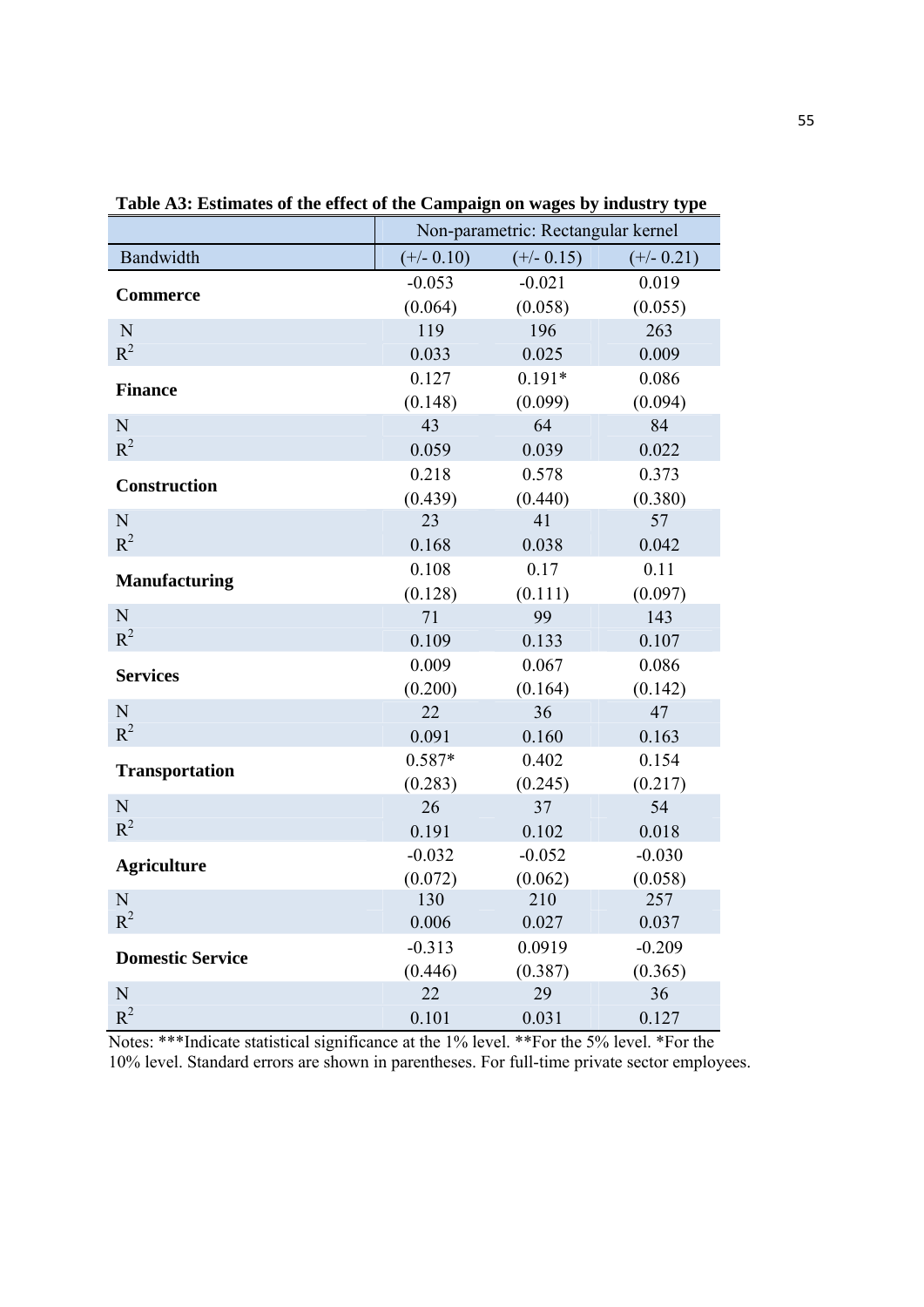|                           |             | Non-parametric: Rectangular kernel |             |             | Non-parametric: Triangular kernel |             | Polynomial  |
|---------------------------|-------------|------------------------------------|-------------|-------------|-----------------------------------|-------------|-------------|
| Bandwidth                 | $(+/-0.10)$ | $(+/-0.15)$                        | $(+/-0.21)$ | $(+/-0.10)$ | $(+/-0.15)$                       | $(+/-0.21)$ | (5th order) |
| RD effect                 | 0.005       | 0.013                              | 0.0143      | 0.069       | 0.030                             | 0.029       | 0.028       |
|                           | (0.050)     | (0.050)                            | (0.041)     | (0.058)     | (0.050)                           | (0.045)     | (0.040)     |
| Age                       | 0.001       | 0.000                              | $-0.001$    | 2.859       | 2.175                             | 2.091       | $-0.001$    |
|                           | (0.000)     | (0.000)                            | (0.001)     | (1.976)     | (1.658)                           | (1.470)     | (0.000)     |
| <b>Sex</b>                | $-0.077*$   | $-0.092***$                        | $-0.108***$ | $0.152**$   | $0.149**$                         | $0.130**$   | $-0.088***$ |
|                           | (0.040)     | (0.030)                            | (0.027)     | (0.073)     | (0.060)                           | (0.053)     | (0.020)     |
| <b>Years of Education</b> | 0.000       | $-0.003$                           | $-0.003$    | 0.672       | 0.556                             | 0.506       | 0.001       |
|                           | (0.010)     | 0.000                              | (0.003)     | (0.552)     | (0.484)                           | (0.438)     | 0.000       |
| Small firm                | $-0.160***$ | $-0.120***$                        | $-0.114***$ | $-0.011$    | $-0.015$                          | $-0.0286$   | $-0.133***$ |
|                           | (0.050)     | (0.030)                            | (0.028)     | (0.065)     | (0.054)                           | (0.049)     | (0.020)     |
| Union Membership          | $0.140***$  | $0.169***$                         | $0.163***$  | 0.039       | 0.031                             | 0.0312      | $0.123***$  |
|                           | (0.030)     | (0.020)                            | (0.019)     | (0.045)     | (0.036)                           | (0.032)     | (0.010)     |
| <b>Industry Dummies</b>   | <b>YES</b>  | <b>YES</b>                         | <b>YES</b>  | <b>YES</b>  | <b>YES</b>                        | <b>YES</b>  | <b>YES</b>  |
| R <sub>2</sub>            | 0.086       | 0.063                              | 0.065       | --          |                                   |             | 0.08        |
| N                         | 589         | 944                                | 1,259       | --          |                                   |             | 2,773       |

**Table A4: Estimates of the effect of the Campaign on the probability of remaining employed as a full-time private sector employee (including covariates)**

Notes: \*\*\*Indicate statistical significance at the 1% level. \*\*For the 5% level. \*For the 10% level. Standard errors are shown in parentheses.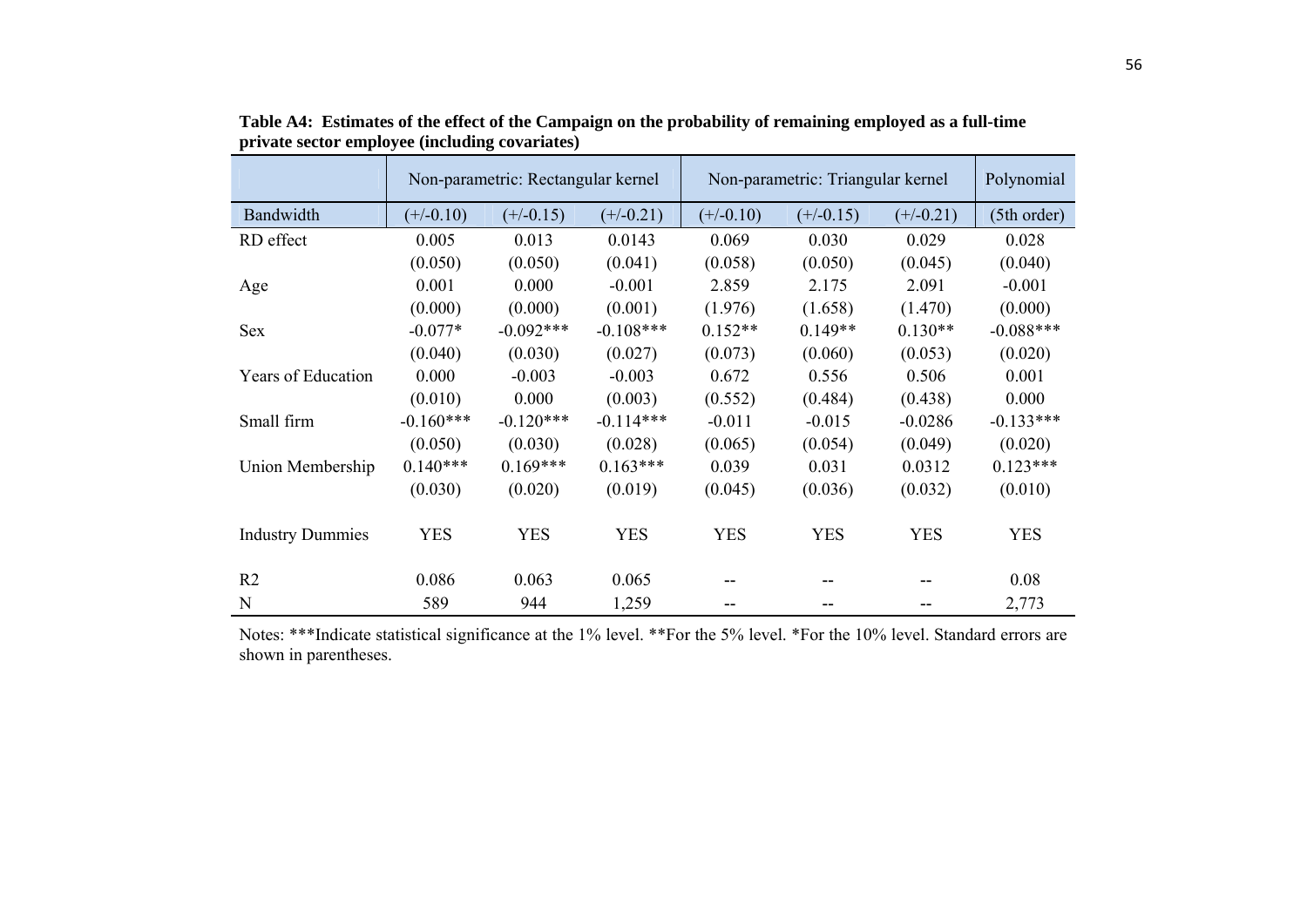|                                           | Non-parametric: Rectangular<br>kernel |            |            |  |
|-------------------------------------------|---------------------------------------|------------|------------|--|
| Bandwidth                                 | $(+/-.10)$                            | $(+/-.15)$ | $(+/-.21)$ |  |
| Female                                    | 0.170                                 | 0.116      | 0.096      |  |
|                                           | (0.121)                               | (0.101)    | (0.088)    |  |
| Male                                      | $-0.006$                              | $-0.008$   | 0.005      |  |
|                                           | (0.063)                               | (0.056)    | (0.047)    |  |
| Youth (15-24 years old)                   | 0.133                                 | 0.100      | 0.0524     |  |
|                                           | (0.130)                               | (0.109)    | (0.094)    |  |
| 25 years and older                        | $-0.006$                              | $-0.009$   | 0.014      |  |
|                                           | (0.061)                               | (0.053)    | (0.046)    |  |
| No-Education & primary                    | 0.015                                 | 0.003      | 0.002      |  |
|                                           | (0.059)                               | (0.051)    | (0.044)    |  |
| No-Education                              | $-0.355$                              | 0.038      | $-0.031$   |  |
|                                           | (0.273)                               | (0.287)    | (0.271)    |  |
| Primary $(1 \text{ to } 6 \text{ years})$ | 0.028                                 | 0.021      | 0.010      |  |
|                                           | (0.073)                               | (0.067)    | (0.058)    |  |
| Secondary (7 to 12 years)                 | 0.020                                 | $-0.021$   | $-0.013$   |  |
|                                           | (0.104)                               | (0.085)    | (0.072)    |  |
| Tertiary (13 TO 21 years)                 | 0.142                                 | 0.152      | $0.229*$   |  |
|                                           | (0.173)                               | (0.152)    | (0.127)    |  |
| Micro-Firms (1 to 5 workers)              | $-0.121$                              | $-0.128$   | $-0.072$   |  |
|                                           | (0.160)                               | (0.129)    | (0.109)    |  |
| Small/Medium-Firms (6 to 99 workers)      | 0.085                                 | 0.088      | 0.066      |  |
|                                           | (0.070)                               | (0.063)    | (0.055)    |  |
| Large-Firms (100 plus workers)            | 0.040                                 | 0.007      | 0.018      |  |
|                                           | (0.084)                               | (0.071)    | (0.062)    |  |

**Table A5: For different groups: Estimates of the effect of the Campaign on the**  probability of remaining employed as a full-time private sector employee (not **including covariates)**

Note: \*\*\*Indicate statistical significance at the 1% level. \*\*For the 5% level. \*For the 10% level. Standard errors are shown in parentheses.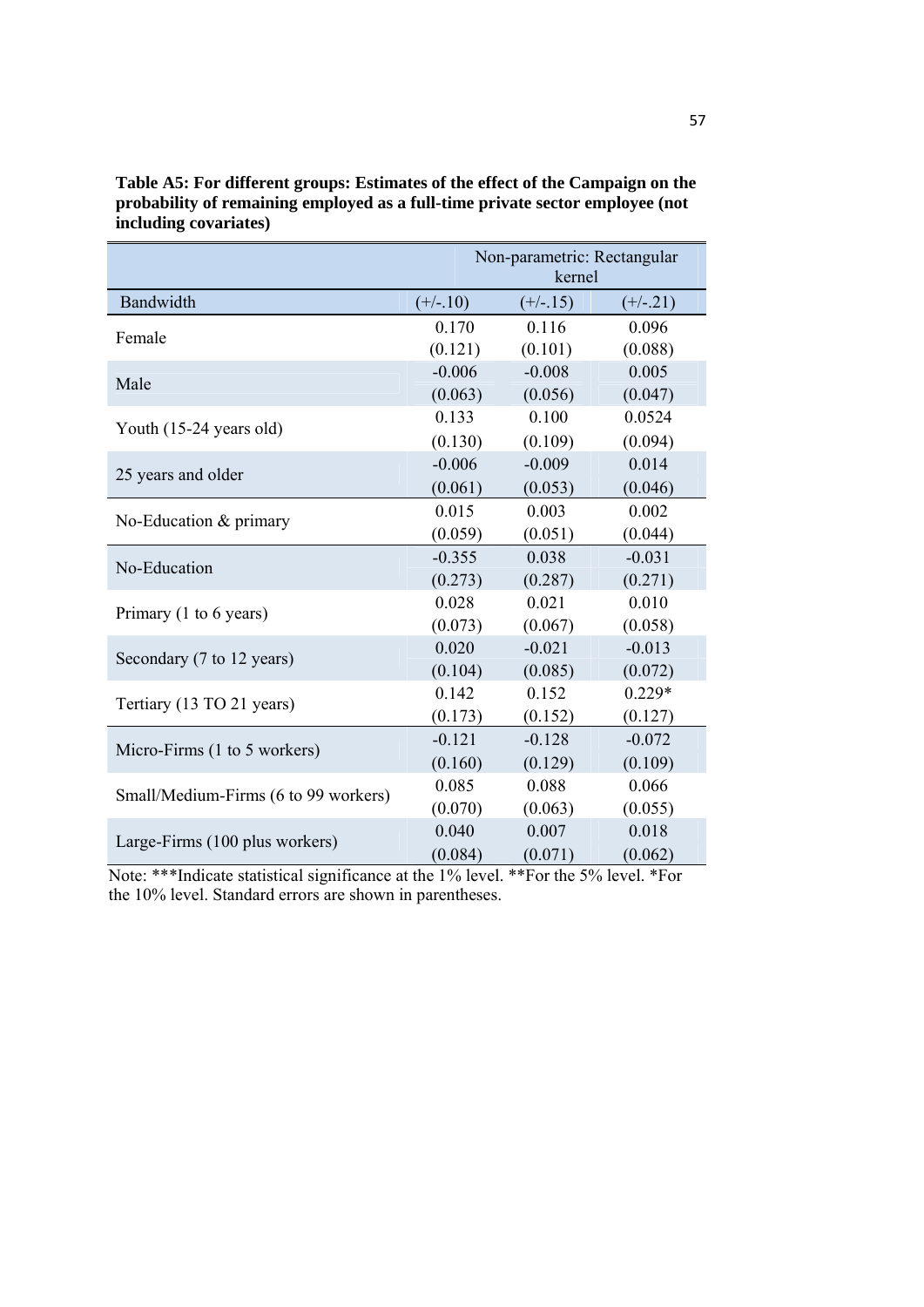|                | Non-parametric: Rectangular kernel |              |              | Non-parametric: Triangular kernel |              |              | Polynomial  |
|----------------|------------------------------------|--------------|--------------|-----------------------------------|--------------|--------------|-------------|
| Bandwidth      | $(+/- 0.10)$                       | $(+/- 0.15)$ | $(+/- 0.21)$ | $(+/- 0.10)$                      | $(+/- 0.15)$ | $(+/- 0.21)$ | (5th order) |
| RD effect      | 0.295                              | $0.274*$     | $0.197*$     | 0.341                             | 0.288        | $0.235*$     | 0.072       |
|                | (0.210)                            | (0.149)      | (0.112)      | (0.260)                           | (0.181)      | (0.126)      | (0.063)     |
| N              | 108                                | 174          | 247          | $- -$                             | $- -$        | $- -$        | 1148        |
| R <sub>2</sub> | 0.042                              | 0.03         | 0.03         |                                   | $- -$        | --           | 0.012       |

**Table A6: Estimates of the effect of the Campaign on whether self-employed workers transition into full-time employment in 2011** 

Notes: <sup>1.</sup> The bandwidths for the non-parametric triangular kernel estimates were chosen based on the technique described in Imbens and Kalyanaraman (2009). \*\*\*Indicate statistical significance at the 1% level. \*\*For the 5% level. \*For the 10% level. Standard errors are shown in parentheses.